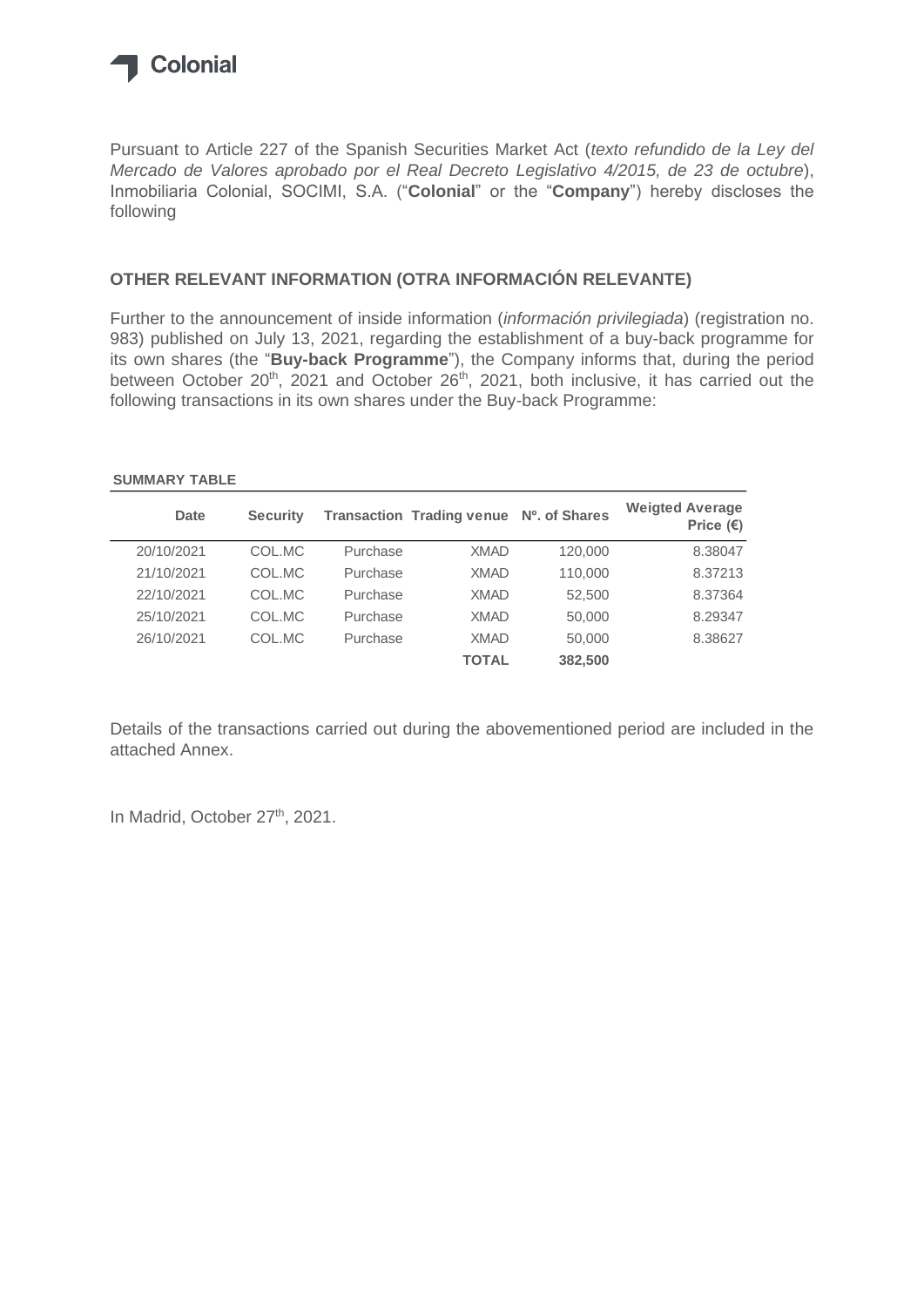#### **ANNEX**

| <b>Date</b> | <b>Security</b> |          | Transaction Trading venue Nº. of Shares |       | Price $(\epsilon)$ | Intermediary         |
|-------------|-----------------|----------|-----------------------------------------|-------|--------------------|----------------------|
| 20/10/2021  | COL.MC          | Purchase | <b>XMAD</b>                             | 60    | 8.3950             | Banco Sabadell, S.A. |
| 20/10/2021  | COL.MC          | Purchase | <b>XMAD</b>                             | 176   | 8.3950             | Banco Sabadell, S.A. |
| 20/10/2021  | COL.MC          | Purchase | <b>XMAD</b>                             | 484   | 8.4300             | Banco Sabadell, S.A. |
| 20/10/2021  | COL.MC          | Purchase | <b>XMAD</b>                             | 2,606 | 8.4300             | Banco Sabadell, S.A. |
| 20/10/2021  | COL.MC          | Purchase | <b>XMAD</b>                             | 2,221 | 8.4350             | Banco Sabadell, S.A. |
| 20/10/2021  | COL.MC          | Purchase | <b>XMAD</b>                             | 82    | 8.4350             | Banco Sabadell, S.A. |
| 20/10/2021  | COL.MC          | Purchase | <b>XMAD</b>                             | 328   | 8.4300             | Banco Sabadell, S.A. |
| 20/10/2021  | COL.MC          | Purchase | <b>XMAD</b>                             | 360   | 8.4200             | Banco Sabadell, S.A. |
| 20/10/2021  | COL.MC          | Purchase | <b>XMAD</b>                             | 172   | 8.4250             | Banco Sabadell, S.A. |
| 20/10/2021  | COL.MC          | Purchase | <b>XMAD</b>                             | 355   | 8.4250             | Banco Sabadell, S.A. |
| 20/10/2021  | COL.MC          | Purchase | <b>XMAD</b>                             | 560   | 8.4250             | Banco Sabadell, S.A. |
| 20/10/2021  | COL.MC          | Purchase | <b>XMAD</b>                             | 661   | 8.4200             | Banco Sabadell, S.A. |
| 20/10/2021  | COL.MC          | Purchase | <b>XMAD</b>                             | 664   | 8.4200             | Banco Sabadell, S.A. |
| 20/10/2021  | COL.MC          | Purchase | <b>XMAD</b>                             | 105   | 8.4150             | Banco Sabadell, S.A. |
| 20/10/2021  | COL.MC          | Purchase | <b>XMAD</b>                             | 190   | 8.4150             | Banco Sabadell, S.A. |
| 20/10/2021  | COL.MC          | Purchase | <b>XMAD</b>                             | 1     | 8.4150             | Banco Sabadell, S.A. |
| 20/10/2021  | COL.MC          | Purchase | <b>XMAD</b>                             | 356   | 8.4300             | Banco Sabadell, S.A. |
| 20/10/2021  | COL.MC          | Purchase | <b>XMAD</b>                             | 443   | 8.4250             | Banco Sabadell, S.A. |
| 20/10/2021  | COL.MC          | Purchase | <b>XMAD</b>                             | 333   | 8.4050             | Banco Sabadell, S.A. |
| 20/10/2021  | COL.MC          | Purchase | <b>XMAD</b>                             | 982   | 8.4100             | Banco Sabadell, S.A. |
| 20/10/2021  | COL.MC          | Purchase | <b>XMAD</b>                             | 597   | 8.4150             | Banco Sabadell, S.A. |
| 20/10/2021  | COL.MC          | Purchase | <b>XMAD</b>                             | 265   | 8.4150             | Banco Sabadell, S.A. |
| 20/10/2021  | COL.MC          | Purchase |                                         | 420   | 8.4350             | Banco Sabadell, S.A. |
|             |                 | Purchase | <b>XMAD</b>                             |       |                    |                      |
| 20/10/2021  | COL.MC          |          | <b>XMAD</b>                             | 60    | 8.4350             | Banco Sabadell, S.A. |
| 20/10/2021  | COL.MC          | Purchase | <b>XMAD</b>                             | 623   | 8.4350             | Banco Sabadell, S.A. |
| 20/10/2021  | COL.MC          | Purchase | <b>XMAD</b>                             | 355   | 8.4350             | Banco Sabadell, S.A. |
| 20/10/2021  | COL.MC          | Purchase | <b>XMAD</b>                             | 964   | 8.4350             | Banco Sabadell, S.A. |
| 20/10/2021  | COL.MC          | Purchase | <b>XMAD</b>                             | 636   | 8.4300             | Banco Sabadell, S.A. |
| 20/10/2021  | COL.MC          | Purchase | <b>XMAD</b>                             | 116   | 8.4300             | Banco Sabadell, S.A. |
| 20/10/2021  | COL.MC          | Purchase | <b>XMAD</b>                             | 287   | 8.4300             | Banco Sabadell, S.A. |
| 20/10/2021  | COL.MC          | Purchase | <b>XMAD</b>                             | 879   | 8.4300             | Banco Sabadell, S.A. |
| 20/10/2021  | COL.MC          | Purchase | <b>XMAD</b>                             | 287   | 8.4200             | Banco Sabadell, S.A. |
| 20/10/2021  | COL.MC          | Purchase | <b>XMAD</b>                             | 188   | 8.3950             | Banco Sabadell, S.A. |
| 20/10/2021  | COL.MC          | Purchase | <b>XMAD</b>                             | 152   | 8.3950             | Banco Sabadell, S.A. |
| 20/10/2021  | COL.MC          | Purchase | <b>XMAD</b>                             | 129   | 8.3950             | Banco Sabadell, S.A. |
| 20/10/2021  | COL.MC          | Purchase | <b>XMAD</b>                             | 279   | 8.4000             | Banco Sabadell, S.A. |
| 20/10/2021  | COL.MC          | Purchase | <b>XMAD</b>                             | 1,035 | 8.4000             | Banco Sabadell, S.A. |
| 20/10/2021  | COL.MC          | Purchase | <b>XMAD</b>                             | 2,500 | 8.4000             | Banco Sabadell, S.A. |
| 20/10/2021  | COL.MC          | Purchase | <b>XMAD</b>                             | 541   | 8.4000             | Banco Sabadell, S.A. |
| 20/10/2021  | COL.MC          | Purchase | <b>XMAD</b>                             | 508   | 8.4050             | Banco Sabadell, S.A. |
| 20/10/2021  | COL.MC          | Purchase | <b>XMAD</b>                             | 425   | 8.4050             | Banco Sabadell, S.A. |
| 20/10/2021  | COL.MC          | Purchase | <b>XMAD</b>                             | 474   | 8.4050             | Banco Sabadell, S.A. |
| 20/10/2021  | COL.MC          | Purchase | <b>XMAD</b>                             | 222   | 8.4050             | Banco Sabadell, S.A. |
| 20/10/2021  | COL.MC          | Purchase | <b>XMAD</b>                             | 1,063 | 8.3850             | Banco Sabadell, S.A. |
| 20/10/2021  | COL.MC          | Purchase | <b>XMAD</b>                             | 516   | 8.3850             | Banco Sabadell, S.A. |
| 20/10/2021  | COL.MC          | Purchase | <b>XMAD</b>                             | 801   | 8.4050             | Banco Sabadell, S.A. |
| 20/10/2021  | COL.MC          | Purchase | <b>XMAD</b>                             | 2,221 | 8.4050             | Banco Sabadell, S.A. |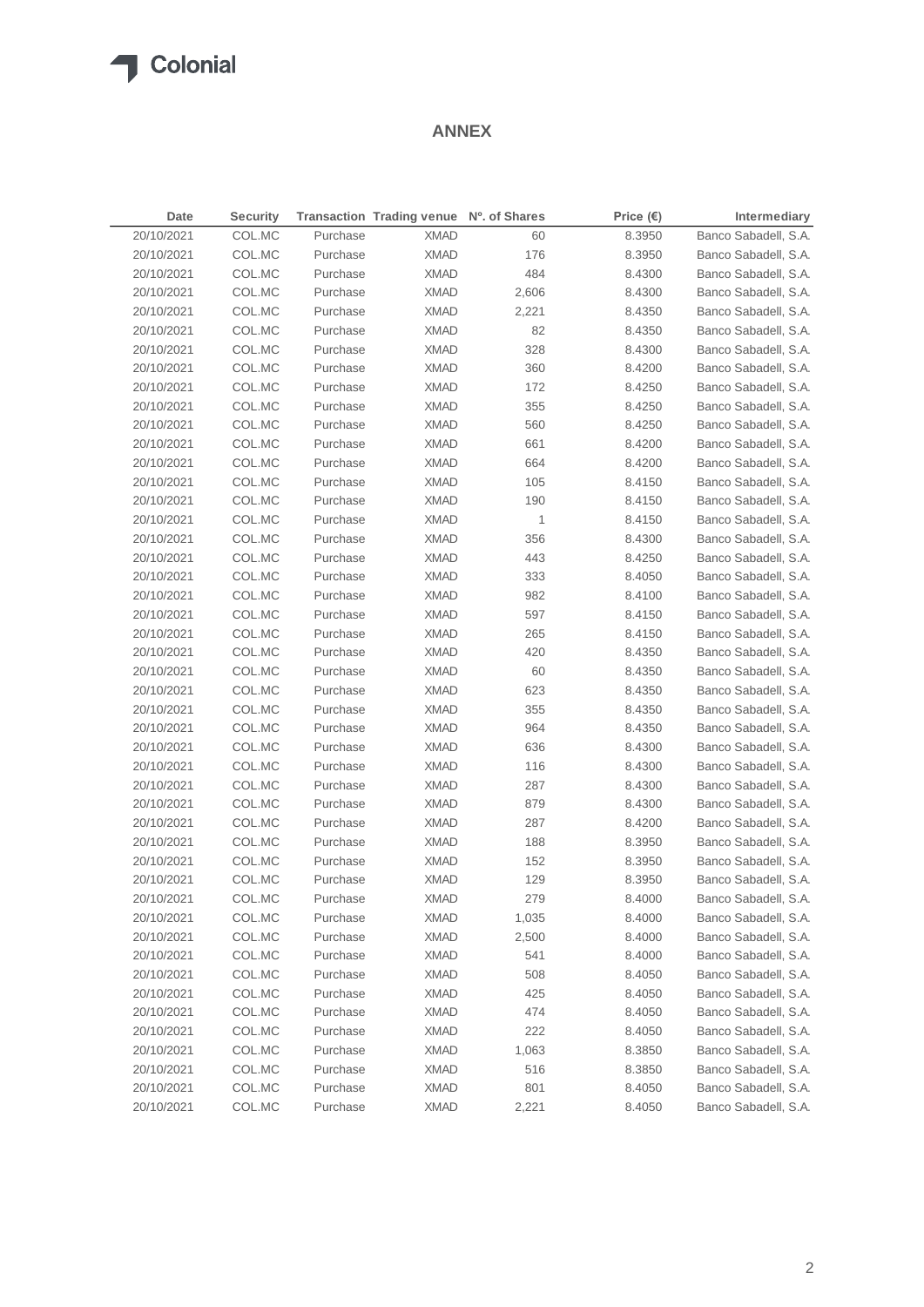| Date       | <b>Security</b> |          | Transaction Trading venue Nº. of Shares |       | Price $(\epsilon)$ | Intermediary         |
|------------|-----------------|----------|-----------------------------------------|-------|--------------------|----------------------|
| 20/10/2021 | COL.MC          | Purchase | <b>XMAD</b>                             | 120   | 8.4000             | Banco Sabadell, S.A. |
| 20/10/2021 | COL.MC          | Purchase | <b>XMAD</b>                             | 555   | 8.4000             | Banco Sabadell, S.A. |
| 20/10/2021 | COL.MC          | Purchase | <b>XMAD</b>                             | 198   | 8.4000             | Banco Sabadell, S.A. |
| 20/10/2021 | COL.MC          | Purchase | <b>XMAD</b>                             | 487   | 8.4100             | Banco Sabadell, S.A. |
| 20/10/2021 | COL.MC          | Purchase | <b>XMAD</b>                             | 356   | 8.3950             | Banco Sabadell, S.A. |
| 20/10/2021 | COL.MC          | Purchase | <b>XMAD</b>                             | 2,500 | 8.3850             | Banco Sabadell, S.A. |
| 20/10/2021 | COL.MC          | Purchase | <b>XMAD</b>                             | 2,500 | 8.3750             | Banco Sabadell, S.A. |
| 20/10/2021 | COL.MC          | Purchase | <b>XMAD</b>                             | 713   | 8.3950             | Banco Sabadell, S.A. |
| 20/10/2021 | COL.MC          | Purchase | <b>XMAD</b>                             | 1,154 | 8.4100             | Banco Sabadell, S.A. |
| 20/10/2021 | COL.MC          | Purchase | <b>XMAD</b>                             | 563   | 8.3750             | Banco Sabadell, S.A. |
| 20/10/2021 | COL.MC          | Purchase | <b>XMAD</b>                             | 270   | 8.3800             | Banco Sabadell, S.A. |
| 20/10/2021 | COL.MC          | Purchase | <b>XMAD</b>                             | 318   | 8.3850             | Banco Sabadell, S.A. |
| 20/10/2021 | COL.MC          | Purchase | <b>XMAD</b>                             | 305   | 8.3650             | Banco Sabadell, S.A. |
| 20/10/2021 | COL.MC          | Purchase | <b>XMAD</b>                             | 2,195 | 8.3650             | Banco Sabadell, S.A. |
| 20/10/2021 | COL.MC          | Purchase | <b>XMAD</b>                             | 1,372 | 8.3850             | Banco Sabadell, S.A. |
| 20/10/2021 | COL.MC          | Purchase | <b>XMAD</b>                             | 1     | 8.3750             | Banco Sabadell, S.A. |
| 20/10/2021 | COL.MC          | Purchase | <b>XMAD</b>                             | 218   | 8.3750             | Banco Sabadell, S.A. |
| 20/10/2021 | COL.MC          | Purchase | <b>XMAD</b>                             | 348   | 8.3800             | Banco Sabadell, S.A. |
| 20/10/2021 | COL.MC          | Purchase | <b>XMAD</b>                             | 632   | 8.3800             | Banco Sabadell, S.A. |
| 20/10/2021 | COL.MC          | Purchase | <b>XMAD</b>                             | 240   | 8.3700             | Banco Sabadell, S.A. |
| 20/10/2021 | COL.MC          | Purchase | XMAD                                    | 162   | 8.3650             | Banco Sabadell, S.A. |
| 20/10/2021 | COL.MC          | Purchase | <b>XMAD</b>                             | 2,500 | 8.3750             | Banco Sabadell, S.A. |
| 20/10/2021 | COL.MC          | Purchase | XMAD                                    | 154   | 8.3750             | Banco Sabadell, S.A. |
| 20/10/2021 | COL.MC          | Purchase | XMAD                                    | 93    | 8.3750             | Banco Sabadell, S.A. |
| 20/10/2021 | COL.MC          | Purchase | XMAD                                    | 287   | 8.3800             | Banco Sabadell, S.A. |
| 20/10/2021 | COL.MC          | Purchase | XMAD                                    | 2,161 | 8.3900             | Banco Sabadell, S.A. |
| 20/10/2021 | COL.MC          | Purchase | <b>XMAD</b>                             | 16    | 8.3900             | Banco Sabadell, S.A. |
| 20/10/2021 | COL.MC          | Purchase | <b>XMAD</b>                             | 227   | 8.3900             | Banco Sabadell, S.A. |
| 20/10/2021 | COL.MC          | Purchase | <b>XMAD</b>                             | 680   | 8.3950             | Banco Sabadell, S.A. |
| 20/10/2021 | COL.MC          | Purchase | <b>XMAD</b>                             | 239   | 8.3900             | Banco Sabadell, S.A. |
| 20/10/2021 | COL.MC          | Purchase | <b>XMAD</b>                             | 694   | 8.3800             | Banco Sabadell, S.A. |
| 20/10/2021 | COL.MC          | Purchase | <b>XMAD</b>                             | 511   | 8.3900             | Banco Sabadell, S.A. |
| 20/10/2021 | COL.MC          | Purchase | <b>XMAD</b>                             | 30    | 8.3900             | Banco Sabadell, S.A. |
| 20/10/2021 | COL.MC          | Purchase | <b>XMAD</b>                             | 21    | 8.3900             | Banco Sabadell, S.A. |
| 20/10/2021 | COL.MC          | Purchase | <b>XMAD</b>                             | 1,299 | 8.3650             | Banco Sabadell, S.A. |
| 20/10/2021 | COL.MC          | Purchase | <b>XMAD</b>                             | 866   | 8.3750             | Banco Sabadell, S.A. |
| 20/10/2021 | COL.MC          | Purchase | <b>XMAD</b>                             | 1,687 | 8.3800             | Banco Sabadell, S.A. |
| 20/10/2021 | COL.MC          | Purchase | <b>XMAD</b>                             | 204   | 8.3850             | Banco Sabadell, S.A. |
| 20/10/2021 | COL.MC          | Purchase | <b>XMAD</b>                             | 285   | 8.3800             | Banco Sabadell, S.A. |
| 20/10/2021 | COL.MC          | Purchase | <b>XMAD</b>                             | 651   | 8.3800             | Banco Sabadell, S.A. |
| 20/10/2021 | COL.MC          | Purchase | <b>XMAD</b>                             | 423   | 8.3900             | Banco Sabadell, S.A. |
| 20/10/2021 | COL.MC          | Purchase | <b>XMAD</b>                             | 1,895 | 8.3850             | Banco Sabadell, S.A. |
| 20/10/2021 | COL.MC          | Purchase | <b>XMAD</b>                             | 1,408 | 8.3850             | Banco Sabadell, S.A. |
| 20/10/2021 | COL.MC          | Purchase | <b>XMAD</b>                             | 983   | 8.3850             | Banco Sabadell, S.A. |
| 20/10/2021 | COL.MC          | Purchase | <b>XMAD</b>                             | 86    | 8.4000             | Banco Sabadell, S.A. |
| 20/10/2021 | COL.MC          | Purchase | <b>XMAD</b>                             | 587   | 8.4000             | Banco Sabadell, S.A. |
| 20/10/2021 | COL.MC          | Purchase | <b>XMAD</b>                             | 726   | 8.4000             | Banco Sabadell, S.A. |
| 20/10/2021 | COL.MC          | Purchase | <b>XMAD</b>                             | 500   | 8.3800             | Banco Sabadell, S.A. |
| 20/10/2021 | COL.MC          | Purchase | XMAD                                    | 276   | 8.3800             | Banco Sabadell, S.A. |
| 20/10/2021 | COL.MC          | Purchase | <b>XMAD</b>                             | 314   | 8.4000             | Banco Sabadell, S.A. |
|            |                 |          |                                         |       |                    |                      |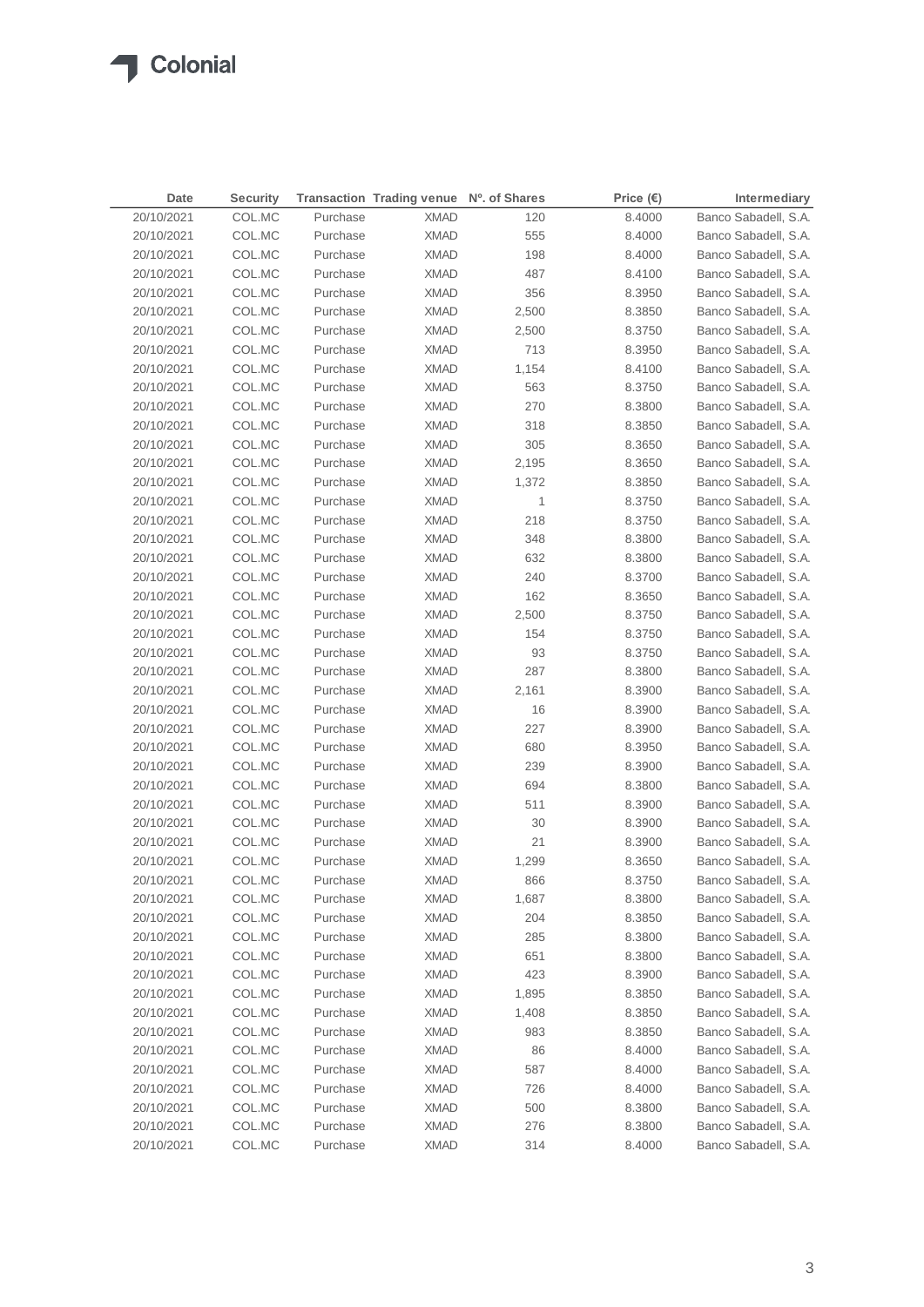| 20/10/2021<br>COL.MC<br>Purchase<br>Banco Sabadell, S.A.<br><b>XMAD</b><br>196<br>8.4000<br>20/10/2021<br>COL.MC<br>Purchase<br><b>XMAD</b><br>694<br>8.4000<br>Banco Sabadell, S.A.<br>34<br>20/10/2021<br>COL.MC<br>Purchase<br><b>XMAD</b><br>8.4000<br>Banco Sabadell, S.A.<br>27<br>20/10/2021<br>COL.MC<br>Purchase<br><b>XMAD</b><br>8.4000<br>Banco Sabadell, S.A.<br>COL.MC<br>44<br>Banco Sabadell, S.A.<br>20/10/2021<br>Purchase<br><b>XMAD</b><br>8.4000<br>20/10/2021<br>COL.MC<br>Purchase<br><b>XMAD</b><br>2,401<br>8.4000<br>Banco Sabadell, S.A.<br>20/10/2021<br>COL.MC<br>Purchase<br><b>XMAD</b><br>8.4000<br>Banco Sabadell, S.A.<br>1,239<br>20/10/2021<br>COL.MC<br>Purchase<br><b>XMAD</b><br>285<br>8.3900<br>Banco Sabadell, S.A.<br>881<br>20/10/2021<br>COL.MC<br>Purchase<br><b>XMAD</b><br>8.3950<br>Banco Sabadell, S.A.<br>20/10/2021<br>COL.MC<br>Purchase<br>Banco Sabadell, S.A.<br><b>XMAD</b><br>2,193<br>8.4000<br>20/10/2021<br>COL.MC<br>Purchase<br><b>XMAD</b><br>43<br>8.4000<br>Banco Sabadell, S.A.<br>51<br>Banco Sabadell, S.A.<br>20/10/2021<br>COL.MC<br>Purchase<br><b>XMAD</b><br>8.4000<br>Banco Sabadell, S.A.<br>20/10/2021<br>COL.MC<br>Purchase<br><b>XMAD</b><br>149<br>8.4000<br>5<br>20/10/2021<br>COL.MC<br>Purchase<br><b>XMAD</b><br>8.4000<br>Banco Sabadell, S.A.<br>20/10/2021<br>COL.MC<br>Purchase<br><b>XMAD</b><br>80<br>8.3850<br>Banco Sabadell, S.A.<br>20/10/2021<br>COL.MC<br>Purchase<br><b>XMAD</b><br>614<br>8.3900<br>Banco Sabadell, S.A.<br>20/10/2021<br>COL.MC<br>Purchase<br><b>XMAD</b><br>691<br>8.3900<br>Banco Sabadell, S.A.<br>20/10/2021<br>COL.MC<br>Purchase<br><b>XMAD</b><br>267<br>8.3700<br>Banco Sabadell, S.A.<br>Banco Sabadell, S.A.<br>20/10/2021<br>COL.MC<br>Purchase<br><b>XMAD</b><br>214<br>8.3750<br>99<br>Banco Sabadell, S.A.<br>20/10/2021<br>COL.MC<br>Purchase<br><b>XMAD</b><br>8.3750<br>20/10/2021<br>COL.MC<br>Purchase<br><b>XMAD</b><br>955<br>Banco Sabadell, S.A.<br>8.3650<br>20/10/2021<br>COL.MC<br>Purchase<br><b>XMAD</b><br>1,699<br>8.3650<br>Banco Sabadell, S.A.<br>20/10/2021<br>COL.MC<br>Purchase<br>801<br>Banco Sabadell, S.A.<br>XMAD<br>8.3650<br>20/10/2021<br>COL.MC<br>Purchase<br><b>XMAD</b><br>533<br>Banco Sabadell, S.A.<br>8.3650<br>20/10/2021<br>COL.MC<br>Purchase<br>737<br>Banco Sabadell, S.A.<br>XMAD<br>8.3600<br>20/10/2021<br>Purchase<br>672<br>Banco Sabadell, S.A.<br>COL.MC<br>XMAD<br>8.3600<br>20/10/2021<br>COL.MC<br>Purchase<br>Banco Sabadell, S.A.<br>XMAD<br>1,091<br>8.3600<br>20/10/2021<br>COL.MC<br>Purchase<br>764<br>Banco Sabadell, S.A.<br>XMAD<br>8.3550<br>20/10/2021<br>COL.MC<br>Purchase<br><b>XMAD</b><br>Banco Sabadell, S.A.<br>1,236<br>8.3550<br>20/10/2021<br>COL.MC<br>Purchase<br><b>XMAD</b><br>217<br>Banco Sabadell, S.A.<br>8.3450<br>20/10/2021<br>COL.MC<br>Purchase<br>378<br>Banco Sabadell, S.A.<br>XMAD<br>8.3450<br>20/10/2021<br>COL.MC<br>Purchase<br><b>XMAD</b><br>412<br>8.3500<br>Banco Sabadell, S.A.<br>20/10/2021<br>COL.MC<br>Purchase<br><b>XMAD</b><br>574<br>8.3500<br>Banco Sabadell, S.A.<br>Banco Sabadell, S.A.<br>20/10/2021<br>COL.MC<br>Purchase<br><b>XMAD</b><br>184<br>8.3500<br>362<br>Banco Sabadell, S.A.<br>20/10/2021<br>COL.MC<br>Purchase<br><b>XMAD</b><br>8.3500<br>20/10/2021<br>COL.MC<br><b>XMAD</b><br>1,789<br>8.3400<br>Purchase<br>Banco Sabadell, S.A.<br>20/10/2021<br>COL.MC<br>Purchase<br><b>XMAD</b><br>274<br>8.3400<br>Banco Sabadell, S.A.<br>20/10/2021<br>COL.MC<br>Purchase<br><b>XMAD</b><br>576<br>Banco Sabadell, S.A.<br>8.3450<br>Banco Sabadell, S.A.<br>20/10/2021<br>COL.MC<br>Purchase<br><b>XMAD</b><br>160<br>8.3400<br>14<br>20/10/2021<br>COL.MC<br>Purchase<br><b>XMAD</b><br>Banco Sabadell, S.A.<br>8.3400<br>Banco Sabadell, S.A.<br>20/10/2021<br>COL.MC<br>Purchase<br><b>XMAD</b><br>405<br>8.3450<br>20/10/2021<br>COL.MC<br>Purchase<br><b>XMAD</b><br>1,061<br>Banco Sabadell, S.A.<br>8.3450<br>20/10/2021<br>COL.MC<br>Purchase<br><b>XMAD</b><br>211<br>Banco Sabadell, S.A.<br>8.3400<br>20/10/2021<br>COL.MC<br>Purchase<br><b>XMAD</b><br>500<br>Banco Sabadell, S.A.<br>8.3400<br>20/10/2021<br>COL.MC<br>Purchase<br><b>XMAD</b><br>68<br>8.3550<br>Banco Sabadell, S.A.<br>20/10/2021<br>COL.MC<br>Purchase<br><b>XMAD</b><br>70<br>8.3550<br>Banco Sabadell, S.A.<br>20/10/2021<br>COL.MC<br>Purchase<br><b>XMAD</b><br>1,162<br>8.3400<br>Banco Sabadell, S.A.<br>20/10/2021<br>COL.MC<br>Purchase<br><b>XMAD</b><br>50<br>8.3650<br>Banco Sabadell, S.A.<br>20/10/2021<br>COL.MC<br>Purchase<br><b>XMAD</b><br>216<br>Banco Sabadell, S.A.<br>8.3650<br>20/10/2021<br>COL.MC<br>Purchase<br><b>XMAD</b><br>114<br>8.3550<br>Banco Sabadell, S.A. | <b>Date</b> | <b>Security</b> | Transaction Trading venue Nº. of Shares | Price $(\epsilon)$ | Intermediary |
|-------------------------------------------------------------------------------------------------------------------------------------------------------------------------------------------------------------------------------------------------------------------------------------------------------------------------------------------------------------------------------------------------------------------------------------------------------------------------------------------------------------------------------------------------------------------------------------------------------------------------------------------------------------------------------------------------------------------------------------------------------------------------------------------------------------------------------------------------------------------------------------------------------------------------------------------------------------------------------------------------------------------------------------------------------------------------------------------------------------------------------------------------------------------------------------------------------------------------------------------------------------------------------------------------------------------------------------------------------------------------------------------------------------------------------------------------------------------------------------------------------------------------------------------------------------------------------------------------------------------------------------------------------------------------------------------------------------------------------------------------------------------------------------------------------------------------------------------------------------------------------------------------------------------------------------------------------------------------------------------------------------------------------------------------------------------------------------------------------------------------------------------------------------------------------------------------------------------------------------------------------------------------------------------------------------------------------------------------------------------------------------------------------------------------------------------------------------------------------------------------------------------------------------------------------------------------------------------------------------------------------------------------------------------------------------------------------------------------------------------------------------------------------------------------------------------------------------------------------------------------------------------------------------------------------------------------------------------------------------------------------------------------------------------------------------------------------------------------------------------------------------------------------------------------------------------------------------------------------------------------------------------------------------------------------------------------------------------------------------------------------------------------------------------------------------------------------------------------------------------------------------------------------------------------------------------------------------------------------------------------------------------------------------------------------------------------------------------------------------------------------------------------------------------------------------------------------------------------------------------------------------------------------------------------------------------------------------------------------------------------------------------------------------------------------------------------------------------------------------------------------------------------------------------------------------------------------------------------------------------------------------------------------------------------------------------------------------------------------------------------------------------------------------------------------------------------------------------------------------------------------------------------------------------------------------------------------------------------------------------------------------------------------------------------------------------------------------------------------------------------|-------------|-----------------|-----------------------------------------|--------------------|--------------|
|                                                                                                                                                                                                                                                                                                                                                                                                                                                                                                                                                                                                                                                                                                                                                                                                                                                                                                                                                                                                                                                                                                                                                                                                                                                                                                                                                                                                                                                                                                                                                                                                                                                                                                                                                                                                                                                                                                                                                                                                                                                                                                                                                                                                                                                                                                                                                                                                                                                                                                                                                                                                                                                                                                                                                                                                                                                                                                                                                                                                                                                                                                                                                                                                                                                                                                                                                                                                                                                                                                                                                                                                                                                                                                                                                                                                                                                                                                                                                                                                                                                                                                                                                                                                                                                                                                                                                                                                                                                                                                                                                                                                                                                                                                                                                 |             |                 |                                         |                    |              |
|                                                                                                                                                                                                                                                                                                                                                                                                                                                                                                                                                                                                                                                                                                                                                                                                                                                                                                                                                                                                                                                                                                                                                                                                                                                                                                                                                                                                                                                                                                                                                                                                                                                                                                                                                                                                                                                                                                                                                                                                                                                                                                                                                                                                                                                                                                                                                                                                                                                                                                                                                                                                                                                                                                                                                                                                                                                                                                                                                                                                                                                                                                                                                                                                                                                                                                                                                                                                                                                                                                                                                                                                                                                                                                                                                                                                                                                                                                                                                                                                                                                                                                                                                                                                                                                                                                                                                                                                                                                                                                                                                                                                                                                                                                                                                 |             |                 |                                         |                    |              |
|                                                                                                                                                                                                                                                                                                                                                                                                                                                                                                                                                                                                                                                                                                                                                                                                                                                                                                                                                                                                                                                                                                                                                                                                                                                                                                                                                                                                                                                                                                                                                                                                                                                                                                                                                                                                                                                                                                                                                                                                                                                                                                                                                                                                                                                                                                                                                                                                                                                                                                                                                                                                                                                                                                                                                                                                                                                                                                                                                                                                                                                                                                                                                                                                                                                                                                                                                                                                                                                                                                                                                                                                                                                                                                                                                                                                                                                                                                                                                                                                                                                                                                                                                                                                                                                                                                                                                                                                                                                                                                                                                                                                                                                                                                                                                 |             |                 |                                         |                    |              |
|                                                                                                                                                                                                                                                                                                                                                                                                                                                                                                                                                                                                                                                                                                                                                                                                                                                                                                                                                                                                                                                                                                                                                                                                                                                                                                                                                                                                                                                                                                                                                                                                                                                                                                                                                                                                                                                                                                                                                                                                                                                                                                                                                                                                                                                                                                                                                                                                                                                                                                                                                                                                                                                                                                                                                                                                                                                                                                                                                                                                                                                                                                                                                                                                                                                                                                                                                                                                                                                                                                                                                                                                                                                                                                                                                                                                                                                                                                                                                                                                                                                                                                                                                                                                                                                                                                                                                                                                                                                                                                                                                                                                                                                                                                                                                 |             |                 |                                         |                    |              |
|                                                                                                                                                                                                                                                                                                                                                                                                                                                                                                                                                                                                                                                                                                                                                                                                                                                                                                                                                                                                                                                                                                                                                                                                                                                                                                                                                                                                                                                                                                                                                                                                                                                                                                                                                                                                                                                                                                                                                                                                                                                                                                                                                                                                                                                                                                                                                                                                                                                                                                                                                                                                                                                                                                                                                                                                                                                                                                                                                                                                                                                                                                                                                                                                                                                                                                                                                                                                                                                                                                                                                                                                                                                                                                                                                                                                                                                                                                                                                                                                                                                                                                                                                                                                                                                                                                                                                                                                                                                                                                                                                                                                                                                                                                                                                 |             |                 |                                         |                    |              |
|                                                                                                                                                                                                                                                                                                                                                                                                                                                                                                                                                                                                                                                                                                                                                                                                                                                                                                                                                                                                                                                                                                                                                                                                                                                                                                                                                                                                                                                                                                                                                                                                                                                                                                                                                                                                                                                                                                                                                                                                                                                                                                                                                                                                                                                                                                                                                                                                                                                                                                                                                                                                                                                                                                                                                                                                                                                                                                                                                                                                                                                                                                                                                                                                                                                                                                                                                                                                                                                                                                                                                                                                                                                                                                                                                                                                                                                                                                                                                                                                                                                                                                                                                                                                                                                                                                                                                                                                                                                                                                                                                                                                                                                                                                                                                 |             |                 |                                         |                    |              |
|                                                                                                                                                                                                                                                                                                                                                                                                                                                                                                                                                                                                                                                                                                                                                                                                                                                                                                                                                                                                                                                                                                                                                                                                                                                                                                                                                                                                                                                                                                                                                                                                                                                                                                                                                                                                                                                                                                                                                                                                                                                                                                                                                                                                                                                                                                                                                                                                                                                                                                                                                                                                                                                                                                                                                                                                                                                                                                                                                                                                                                                                                                                                                                                                                                                                                                                                                                                                                                                                                                                                                                                                                                                                                                                                                                                                                                                                                                                                                                                                                                                                                                                                                                                                                                                                                                                                                                                                                                                                                                                                                                                                                                                                                                                                                 |             |                 |                                         |                    |              |
|                                                                                                                                                                                                                                                                                                                                                                                                                                                                                                                                                                                                                                                                                                                                                                                                                                                                                                                                                                                                                                                                                                                                                                                                                                                                                                                                                                                                                                                                                                                                                                                                                                                                                                                                                                                                                                                                                                                                                                                                                                                                                                                                                                                                                                                                                                                                                                                                                                                                                                                                                                                                                                                                                                                                                                                                                                                                                                                                                                                                                                                                                                                                                                                                                                                                                                                                                                                                                                                                                                                                                                                                                                                                                                                                                                                                                                                                                                                                                                                                                                                                                                                                                                                                                                                                                                                                                                                                                                                                                                                                                                                                                                                                                                                                                 |             |                 |                                         |                    |              |
|                                                                                                                                                                                                                                                                                                                                                                                                                                                                                                                                                                                                                                                                                                                                                                                                                                                                                                                                                                                                                                                                                                                                                                                                                                                                                                                                                                                                                                                                                                                                                                                                                                                                                                                                                                                                                                                                                                                                                                                                                                                                                                                                                                                                                                                                                                                                                                                                                                                                                                                                                                                                                                                                                                                                                                                                                                                                                                                                                                                                                                                                                                                                                                                                                                                                                                                                                                                                                                                                                                                                                                                                                                                                                                                                                                                                                                                                                                                                                                                                                                                                                                                                                                                                                                                                                                                                                                                                                                                                                                                                                                                                                                                                                                                                                 |             |                 |                                         |                    |              |
|                                                                                                                                                                                                                                                                                                                                                                                                                                                                                                                                                                                                                                                                                                                                                                                                                                                                                                                                                                                                                                                                                                                                                                                                                                                                                                                                                                                                                                                                                                                                                                                                                                                                                                                                                                                                                                                                                                                                                                                                                                                                                                                                                                                                                                                                                                                                                                                                                                                                                                                                                                                                                                                                                                                                                                                                                                                                                                                                                                                                                                                                                                                                                                                                                                                                                                                                                                                                                                                                                                                                                                                                                                                                                                                                                                                                                                                                                                                                                                                                                                                                                                                                                                                                                                                                                                                                                                                                                                                                                                                                                                                                                                                                                                                                                 |             |                 |                                         |                    |              |
|                                                                                                                                                                                                                                                                                                                                                                                                                                                                                                                                                                                                                                                                                                                                                                                                                                                                                                                                                                                                                                                                                                                                                                                                                                                                                                                                                                                                                                                                                                                                                                                                                                                                                                                                                                                                                                                                                                                                                                                                                                                                                                                                                                                                                                                                                                                                                                                                                                                                                                                                                                                                                                                                                                                                                                                                                                                                                                                                                                                                                                                                                                                                                                                                                                                                                                                                                                                                                                                                                                                                                                                                                                                                                                                                                                                                                                                                                                                                                                                                                                                                                                                                                                                                                                                                                                                                                                                                                                                                                                                                                                                                                                                                                                                                                 |             |                 |                                         |                    |              |
|                                                                                                                                                                                                                                                                                                                                                                                                                                                                                                                                                                                                                                                                                                                                                                                                                                                                                                                                                                                                                                                                                                                                                                                                                                                                                                                                                                                                                                                                                                                                                                                                                                                                                                                                                                                                                                                                                                                                                                                                                                                                                                                                                                                                                                                                                                                                                                                                                                                                                                                                                                                                                                                                                                                                                                                                                                                                                                                                                                                                                                                                                                                                                                                                                                                                                                                                                                                                                                                                                                                                                                                                                                                                                                                                                                                                                                                                                                                                                                                                                                                                                                                                                                                                                                                                                                                                                                                                                                                                                                                                                                                                                                                                                                                                                 |             |                 |                                         |                    |              |
|                                                                                                                                                                                                                                                                                                                                                                                                                                                                                                                                                                                                                                                                                                                                                                                                                                                                                                                                                                                                                                                                                                                                                                                                                                                                                                                                                                                                                                                                                                                                                                                                                                                                                                                                                                                                                                                                                                                                                                                                                                                                                                                                                                                                                                                                                                                                                                                                                                                                                                                                                                                                                                                                                                                                                                                                                                                                                                                                                                                                                                                                                                                                                                                                                                                                                                                                                                                                                                                                                                                                                                                                                                                                                                                                                                                                                                                                                                                                                                                                                                                                                                                                                                                                                                                                                                                                                                                                                                                                                                                                                                                                                                                                                                                                                 |             |                 |                                         |                    |              |
|                                                                                                                                                                                                                                                                                                                                                                                                                                                                                                                                                                                                                                                                                                                                                                                                                                                                                                                                                                                                                                                                                                                                                                                                                                                                                                                                                                                                                                                                                                                                                                                                                                                                                                                                                                                                                                                                                                                                                                                                                                                                                                                                                                                                                                                                                                                                                                                                                                                                                                                                                                                                                                                                                                                                                                                                                                                                                                                                                                                                                                                                                                                                                                                                                                                                                                                                                                                                                                                                                                                                                                                                                                                                                                                                                                                                                                                                                                                                                                                                                                                                                                                                                                                                                                                                                                                                                                                                                                                                                                                                                                                                                                                                                                                                                 |             |                 |                                         |                    |              |
|                                                                                                                                                                                                                                                                                                                                                                                                                                                                                                                                                                                                                                                                                                                                                                                                                                                                                                                                                                                                                                                                                                                                                                                                                                                                                                                                                                                                                                                                                                                                                                                                                                                                                                                                                                                                                                                                                                                                                                                                                                                                                                                                                                                                                                                                                                                                                                                                                                                                                                                                                                                                                                                                                                                                                                                                                                                                                                                                                                                                                                                                                                                                                                                                                                                                                                                                                                                                                                                                                                                                                                                                                                                                                                                                                                                                                                                                                                                                                                                                                                                                                                                                                                                                                                                                                                                                                                                                                                                                                                                                                                                                                                                                                                                                                 |             |                 |                                         |                    |              |
|                                                                                                                                                                                                                                                                                                                                                                                                                                                                                                                                                                                                                                                                                                                                                                                                                                                                                                                                                                                                                                                                                                                                                                                                                                                                                                                                                                                                                                                                                                                                                                                                                                                                                                                                                                                                                                                                                                                                                                                                                                                                                                                                                                                                                                                                                                                                                                                                                                                                                                                                                                                                                                                                                                                                                                                                                                                                                                                                                                                                                                                                                                                                                                                                                                                                                                                                                                                                                                                                                                                                                                                                                                                                                                                                                                                                                                                                                                                                                                                                                                                                                                                                                                                                                                                                                                                                                                                                                                                                                                                                                                                                                                                                                                                                                 |             |                 |                                         |                    |              |
|                                                                                                                                                                                                                                                                                                                                                                                                                                                                                                                                                                                                                                                                                                                                                                                                                                                                                                                                                                                                                                                                                                                                                                                                                                                                                                                                                                                                                                                                                                                                                                                                                                                                                                                                                                                                                                                                                                                                                                                                                                                                                                                                                                                                                                                                                                                                                                                                                                                                                                                                                                                                                                                                                                                                                                                                                                                                                                                                                                                                                                                                                                                                                                                                                                                                                                                                                                                                                                                                                                                                                                                                                                                                                                                                                                                                                                                                                                                                                                                                                                                                                                                                                                                                                                                                                                                                                                                                                                                                                                                                                                                                                                                                                                                                                 |             |                 |                                         |                    |              |
|                                                                                                                                                                                                                                                                                                                                                                                                                                                                                                                                                                                                                                                                                                                                                                                                                                                                                                                                                                                                                                                                                                                                                                                                                                                                                                                                                                                                                                                                                                                                                                                                                                                                                                                                                                                                                                                                                                                                                                                                                                                                                                                                                                                                                                                                                                                                                                                                                                                                                                                                                                                                                                                                                                                                                                                                                                                                                                                                                                                                                                                                                                                                                                                                                                                                                                                                                                                                                                                                                                                                                                                                                                                                                                                                                                                                                                                                                                                                                                                                                                                                                                                                                                                                                                                                                                                                                                                                                                                                                                                                                                                                                                                                                                                                                 |             |                 |                                         |                    |              |
|                                                                                                                                                                                                                                                                                                                                                                                                                                                                                                                                                                                                                                                                                                                                                                                                                                                                                                                                                                                                                                                                                                                                                                                                                                                                                                                                                                                                                                                                                                                                                                                                                                                                                                                                                                                                                                                                                                                                                                                                                                                                                                                                                                                                                                                                                                                                                                                                                                                                                                                                                                                                                                                                                                                                                                                                                                                                                                                                                                                                                                                                                                                                                                                                                                                                                                                                                                                                                                                                                                                                                                                                                                                                                                                                                                                                                                                                                                                                                                                                                                                                                                                                                                                                                                                                                                                                                                                                                                                                                                                                                                                                                                                                                                                                                 |             |                 |                                         |                    |              |
|                                                                                                                                                                                                                                                                                                                                                                                                                                                                                                                                                                                                                                                                                                                                                                                                                                                                                                                                                                                                                                                                                                                                                                                                                                                                                                                                                                                                                                                                                                                                                                                                                                                                                                                                                                                                                                                                                                                                                                                                                                                                                                                                                                                                                                                                                                                                                                                                                                                                                                                                                                                                                                                                                                                                                                                                                                                                                                                                                                                                                                                                                                                                                                                                                                                                                                                                                                                                                                                                                                                                                                                                                                                                                                                                                                                                                                                                                                                                                                                                                                                                                                                                                                                                                                                                                                                                                                                                                                                                                                                                                                                                                                                                                                                                                 |             |                 |                                         |                    |              |
|                                                                                                                                                                                                                                                                                                                                                                                                                                                                                                                                                                                                                                                                                                                                                                                                                                                                                                                                                                                                                                                                                                                                                                                                                                                                                                                                                                                                                                                                                                                                                                                                                                                                                                                                                                                                                                                                                                                                                                                                                                                                                                                                                                                                                                                                                                                                                                                                                                                                                                                                                                                                                                                                                                                                                                                                                                                                                                                                                                                                                                                                                                                                                                                                                                                                                                                                                                                                                                                                                                                                                                                                                                                                                                                                                                                                                                                                                                                                                                                                                                                                                                                                                                                                                                                                                                                                                                                                                                                                                                                                                                                                                                                                                                                                                 |             |                 |                                         |                    |              |
|                                                                                                                                                                                                                                                                                                                                                                                                                                                                                                                                                                                                                                                                                                                                                                                                                                                                                                                                                                                                                                                                                                                                                                                                                                                                                                                                                                                                                                                                                                                                                                                                                                                                                                                                                                                                                                                                                                                                                                                                                                                                                                                                                                                                                                                                                                                                                                                                                                                                                                                                                                                                                                                                                                                                                                                                                                                                                                                                                                                                                                                                                                                                                                                                                                                                                                                                                                                                                                                                                                                                                                                                                                                                                                                                                                                                                                                                                                                                                                                                                                                                                                                                                                                                                                                                                                                                                                                                                                                                                                                                                                                                                                                                                                                                                 |             |                 |                                         |                    |              |
|                                                                                                                                                                                                                                                                                                                                                                                                                                                                                                                                                                                                                                                                                                                                                                                                                                                                                                                                                                                                                                                                                                                                                                                                                                                                                                                                                                                                                                                                                                                                                                                                                                                                                                                                                                                                                                                                                                                                                                                                                                                                                                                                                                                                                                                                                                                                                                                                                                                                                                                                                                                                                                                                                                                                                                                                                                                                                                                                                                                                                                                                                                                                                                                                                                                                                                                                                                                                                                                                                                                                                                                                                                                                                                                                                                                                                                                                                                                                                                                                                                                                                                                                                                                                                                                                                                                                                                                                                                                                                                                                                                                                                                                                                                                                                 |             |                 |                                         |                    |              |
|                                                                                                                                                                                                                                                                                                                                                                                                                                                                                                                                                                                                                                                                                                                                                                                                                                                                                                                                                                                                                                                                                                                                                                                                                                                                                                                                                                                                                                                                                                                                                                                                                                                                                                                                                                                                                                                                                                                                                                                                                                                                                                                                                                                                                                                                                                                                                                                                                                                                                                                                                                                                                                                                                                                                                                                                                                                                                                                                                                                                                                                                                                                                                                                                                                                                                                                                                                                                                                                                                                                                                                                                                                                                                                                                                                                                                                                                                                                                                                                                                                                                                                                                                                                                                                                                                                                                                                                                                                                                                                                                                                                                                                                                                                                                                 |             |                 |                                         |                    |              |
|                                                                                                                                                                                                                                                                                                                                                                                                                                                                                                                                                                                                                                                                                                                                                                                                                                                                                                                                                                                                                                                                                                                                                                                                                                                                                                                                                                                                                                                                                                                                                                                                                                                                                                                                                                                                                                                                                                                                                                                                                                                                                                                                                                                                                                                                                                                                                                                                                                                                                                                                                                                                                                                                                                                                                                                                                                                                                                                                                                                                                                                                                                                                                                                                                                                                                                                                                                                                                                                                                                                                                                                                                                                                                                                                                                                                                                                                                                                                                                                                                                                                                                                                                                                                                                                                                                                                                                                                                                                                                                                                                                                                                                                                                                                                                 |             |                 |                                         |                    |              |
|                                                                                                                                                                                                                                                                                                                                                                                                                                                                                                                                                                                                                                                                                                                                                                                                                                                                                                                                                                                                                                                                                                                                                                                                                                                                                                                                                                                                                                                                                                                                                                                                                                                                                                                                                                                                                                                                                                                                                                                                                                                                                                                                                                                                                                                                                                                                                                                                                                                                                                                                                                                                                                                                                                                                                                                                                                                                                                                                                                                                                                                                                                                                                                                                                                                                                                                                                                                                                                                                                                                                                                                                                                                                                                                                                                                                                                                                                                                                                                                                                                                                                                                                                                                                                                                                                                                                                                                                                                                                                                                                                                                                                                                                                                                                                 |             |                 |                                         |                    |              |
|                                                                                                                                                                                                                                                                                                                                                                                                                                                                                                                                                                                                                                                                                                                                                                                                                                                                                                                                                                                                                                                                                                                                                                                                                                                                                                                                                                                                                                                                                                                                                                                                                                                                                                                                                                                                                                                                                                                                                                                                                                                                                                                                                                                                                                                                                                                                                                                                                                                                                                                                                                                                                                                                                                                                                                                                                                                                                                                                                                                                                                                                                                                                                                                                                                                                                                                                                                                                                                                                                                                                                                                                                                                                                                                                                                                                                                                                                                                                                                                                                                                                                                                                                                                                                                                                                                                                                                                                                                                                                                                                                                                                                                                                                                                                                 |             |                 |                                         |                    |              |
|                                                                                                                                                                                                                                                                                                                                                                                                                                                                                                                                                                                                                                                                                                                                                                                                                                                                                                                                                                                                                                                                                                                                                                                                                                                                                                                                                                                                                                                                                                                                                                                                                                                                                                                                                                                                                                                                                                                                                                                                                                                                                                                                                                                                                                                                                                                                                                                                                                                                                                                                                                                                                                                                                                                                                                                                                                                                                                                                                                                                                                                                                                                                                                                                                                                                                                                                                                                                                                                                                                                                                                                                                                                                                                                                                                                                                                                                                                                                                                                                                                                                                                                                                                                                                                                                                                                                                                                                                                                                                                                                                                                                                                                                                                                                                 |             |                 |                                         |                    |              |
|                                                                                                                                                                                                                                                                                                                                                                                                                                                                                                                                                                                                                                                                                                                                                                                                                                                                                                                                                                                                                                                                                                                                                                                                                                                                                                                                                                                                                                                                                                                                                                                                                                                                                                                                                                                                                                                                                                                                                                                                                                                                                                                                                                                                                                                                                                                                                                                                                                                                                                                                                                                                                                                                                                                                                                                                                                                                                                                                                                                                                                                                                                                                                                                                                                                                                                                                                                                                                                                                                                                                                                                                                                                                                                                                                                                                                                                                                                                                                                                                                                                                                                                                                                                                                                                                                                                                                                                                                                                                                                                                                                                                                                                                                                                                                 |             |                 |                                         |                    |              |
|                                                                                                                                                                                                                                                                                                                                                                                                                                                                                                                                                                                                                                                                                                                                                                                                                                                                                                                                                                                                                                                                                                                                                                                                                                                                                                                                                                                                                                                                                                                                                                                                                                                                                                                                                                                                                                                                                                                                                                                                                                                                                                                                                                                                                                                                                                                                                                                                                                                                                                                                                                                                                                                                                                                                                                                                                                                                                                                                                                                                                                                                                                                                                                                                                                                                                                                                                                                                                                                                                                                                                                                                                                                                                                                                                                                                                                                                                                                                                                                                                                                                                                                                                                                                                                                                                                                                                                                                                                                                                                                                                                                                                                                                                                                                                 |             |                 |                                         |                    |              |
|                                                                                                                                                                                                                                                                                                                                                                                                                                                                                                                                                                                                                                                                                                                                                                                                                                                                                                                                                                                                                                                                                                                                                                                                                                                                                                                                                                                                                                                                                                                                                                                                                                                                                                                                                                                                                                                                                                                                                                                                                                                                                                                                                                                                                                                                                                                                                                                                                                                                                                                                                                                                                                                                                                                                                                                                                                                                                                                                                                                                                                                                                                                                                                                                                                                                                                                                                                                                                                                                                                                                                                                                                                                                                                                                                                                                                                                                                                                                                                                                                                                                                                                                                                                                                                                                                                                                                                                                                                                                                                                                                                                                                                                                                                                                                 |             |                 |                                         |                    |              |
|                                                                                                                                                                                                                                                                                                                                                                                                                                                                                                                                                                                                                                                                                                                                                                                                                                                                                                                                                                                                                                                                                                                                                                                                                                                                                                                                                                                                                                                                                                                                                                                                                                                                                                                                                                                                                                                                                                                                                                                                                                                                                                                                                                                                                                                                                                                                                                                                                                                                                                                                                                                                                                                                                                                                                                                                                                                                                                                                                                                                                                                                                                                                                                                                                                                                                                                                                                                                                                                                                                                                                                                                                                                                                                                                                                                                                                                                                                                                                                                                                                                                                                                                                                                                                                                                                                                                                                                                                                                                                                                                                                                                                                                                                                                                                 |             |                 |                                         |                    |              |
|                                                                                                                                                                                                                                                                                                                                                                                                                                                                                                                                                                                                                                                                                                                                                                                                                                                                                                                                                                                                                                                                                                                                                                                                                                                                                                                                                                                                                                                                                                                                                                                                                                                                                                                                                                                                                                                                                                                                                                                                                                                                                                                                                                                                                                                                                                                                                                                                                                                                                                                                                                                                                                                                                                                                                                                                                                                                                                                                                                                                                                                                                                                                                                                                                                                                                                                                                                                                                                                                                                                                                                                                                                                                                                                                                                                                                                                                                                                                                                                                                                                                                                                                                                                                                                                                                                                                                                                                                                                                                                                                                                                                                                                                                                                                                 |             |                 |                                         |                    |              |
|                                                                                                                                                                                                                                                                                                                                                                                                                                                                                                                                                                                                                                                                                                                                                                                                                                                                                                                                                                                                                                                                                                                                                                                                                                                                                                                                                                                                                                                                                                                                                                                                                                                                                                                                                                                                                                                                                                                                                                                                                                                                                                                                                                                                                                                                                                                                                                                                                                                                                                                                                                                                                                                                                                                                                                                                                                                                                                                                                                                                                                                                                                                                                                                                                                                                                                                                                                                                                                                                                                                                                                                                                                                                                                                                                                                                                                                                                                                                                                                                                                                                                                                                                                                                                                                                                                                                                                                                                                                                                                                                                                                                                                                                                                                                                 |             |                 |                                         |                    |              |
|                                                                                                                                                                                                                                                                                                                                                                                                                                                                                                                                                                                                                                                                                                                                                                                                                                                                                                                                                                                                                                                                                                                                                                                                                                                                                                                                                                                                                                                                                                                                                                                                                                                                                                                                                                                                                                                                                                                                                                                                                                                                                                                                                                                                                                                                                                                                                                                                                                                                                                                                                                                                                                                                                                                                                                                                                                                                                                                                                                                                                                                                                                                                                                                                                                                                                                                                                                                                                                                                                                                                                                                                                                                                                                                                                                                                                                                                                                                                                                                                                                                                                                                                                                                                                                                                                                                                                                                                                                                                                                                                                                                                                                                                                                                                                 |             |                 |                                         |                    |              |
|                                                                                                                                                                                                                                                                                                                                                                                                                                                                                                                                                                                                                                                                                                                                                                                                                                                                                                                                                                                                                                                                                                                                                                                                                                                                                                                                                                                                                                                                                                                                                                                                                                                                                                                                                                                                                                                                                                                                                                                                                                                                                                                                                                                                                                                                                                                                                                                                                                                                                                                                                                                                                                                                                                                                                                                                                                                                                                                                                                                                                                                                                                                                                                                                                                                                                                                                                                                                                                                                                                                                                                                                                                                                                                                                                                                                                                                                                                                                                                                                                                                                                                                                                                                                                                                                                                                                                                                                                                                                                                                                                                                                                                                                                                                                                 |             |                 |                                         |                    |              |
|                                                                                                                                                                                                                                                                                                                                                                                                                                                                                                                                                                                                                                                                                                                                                                                                                                                                                                                                                                                                                                                                                                                                                                                                                                                                                                                                                                                                                                                                                                                                                                                                                                                                                                                                                                                                                                                                                                                                                                                                                                                                                                                                                                                                                                                                                                                                                                                                                                                                                                                                                                                                                                                                                                                                                                                                                                                                                                                                                                                                                                                                                                                                                                                                                                                                                                                                                                                                                                                                                                                                                                                                                                                                                                                                                                                                                                                                                                                                                                                                                                                                                                                                                                                                                                                                                                                                                                                                                                                                                                                                                                                                                                                                                                                                                 |             |                 |                                         |                    |              |
|                                                                                                                                                                                                                                                                                                                                                                                                                                                                                                                                                                                                                                                                                                                                                                                                                                                                                                                                                                                                                                                                                                                                                                                                                                                                                                                                                                                                                                                                                                                                                                                                                                                                                                                                                                                                                                                                                                                                                                                                                                                                                                                                                                                                                                                                                                                                                                                                                                                                                                                                                                                                                                                                                                                                                                                                                                                                                                                                                                                                                                                                                                                                                                                                                                                                                                                                                                                                                                                                                                                                                                                                                                                                                                                                                                                                                                                                                                                                                                                                                                                                                                                                                                                                                                                                                                                                                                                                                                                                                                                                                                                                                                                                                                                                                 |             |                 |                                         |                    |              |
|                                                                                                                                                                                                                                                                                                                                                                                                                                                                                                                                                                                                                                                                                                                                                                                                                                                                                                                                                                                                                                                                                                                                                                                                                                                                                                                                                                                                                                                                                                                                                                                                                                                                                                                                                                                                                                                                                                                                                                                                                                                                                                                                                                                                                                                                                                                                                                                                                                                                                                                                                                                                                                                                                                                                                                                                                                                                                                                                                                                                                                                                                                                                                                                                                                                                                                                                                                                                                                                                                                                                                                                                                                                                                                                                                                                                                                                                                                                                                                                                                                                                                                                                                                                                                                                                                                                                                                                                                                                                                                                                                                                                                                                                                                                                                 |             |                 |                                         |                    |              |
|                                                                                                                                                                                                                                                                                                                                                                                                                                                                                                                                                                                                                                                                                                                                                                                                                                                                                                                                                                                                                                                                                                                                                                                                                                                                                                                                                                                                                                                                                                                                                                                                                                                                                                                                                                                                                                                                                                                                                                                                                                                                                                                                                                                                                                                                                                                                                                                                                                                                                                                                                                                                                                                                                                                                                                                                                                                                                                                                                                                                                                                                                                                                                                                                                                                                                                                                                                                                                                                                                                                                                                                                                                                                                                                                                                                                                                                                                                                                                                                                                                                                                                                                                                                                                                                                                                                                                                                                                                                                                                                                                                                                                                                                                                                                                 |             |                 |                                         |                    |              |
|                                                                                                                                                                                                                                                                                                                                                                                                                                                                                                                                                                                                                                                                                                                                                                                                                                                                                                                                                                                                                                                                                                                                                                                                                                                                                                                                                                                                                                                                                                                                                                                                                                                                                                                                                                                                                                                                                                                                                                                                                                                                                                                                                                                                                                                                                                                                                                                                                                                                                                                                                                                                                                                                                                                                                                                                                                                                                                                                                                                                                                                                                                                                                                                                                                                                                                                                                                                                                                                                                                                                                                                                                                                                                                                                                                                                                                                                                                                                                                                                                                                                                                                                                                                                                                                                                                                                                                                                                                                                                                                                                                                                                                                                                                                                                 |             |                 |                                         |                    |              |
|                                                                                                                                                                                                                                                                                                                                                                                                                                                                                                                                                                                                                                                                                                                                                                                                                                                                                                                                                                                                                                                                                                                                                                                                                                                                                                                                                                                                                                                                                                                                                                                                                                                                                                                                                                                                                                                                                                                                                                                                                                                                                                                                                                                                                                                                                                                                                                                                                                                                                                                                                                                                                                                                                                                                                                                                                                                                                                                                                                                                                                                                                                                                                                                                                                                                                                                                                                                                                                                                                                                                                                                                                                                                                                                                                                                                                                                                                                                                                                                                                                                                                                                                                                                                                                                                                                                                                                                                                                                                                                                                                                                                                                                                                                                                                 |             |                 |                                         |                    |              |
|                                                                                                                                                                                                                                                                                                                                                                                                                                                                                                                                                                                                                                                                                                                                                                                                                                                                                                                                                                                                                                                                                                                                                                                                                                                                                                                                                                                                                                                                                                                                                                                                                                                                                                                                                                                                                                                                                                                                                                                                                                                                                                                                                                                                                                                                                                                                                                                                                                                                                                                                                                                                                                                                                                                                                                                                                                                                                                                                                                                                                                                                                                                                                                                                                                                                                                                                                                                                                                                                                                                                                                                                                                                                                                                                                                                                                                                                                                                                                                                                                                                                                                                                                                                                                                                                                                                                                                                                                                                                                                                                                                                                                                                                                                                                                 |             |                 |                                         |                    |              |
|                                                                                                                                                                                                                                                                                                                                                                                                                                                                                                                                                                                                                                                                                                                                                                                                                                                                                                                                                                                                                                                                                                                                                                                                                                                                                                                                                                                                                                                                                                                                                                                                                                                                                                                                                                                                                                                                                                                                                                                                                                                                                                                                                                                                                                                                                                                                                                                                                                                                                                                                                                                                                                                                                                                                                                                                                                                                                                                                                                                                                                                                                                                                                                                                                                                                                                                                                                                                                                                                                                                                                                                                                                                                                                                                                                                                                                                                                                                                                                                                                                                                                                                                                                                                                                                                                                                                                                                                                                                                                                                                                                                                                                                                                                                                                 |             |                 |                                         |                    |              |
|                                                                                                                                                                                                                                                                                                                                                                                                                                                                                                                                                                                                                                                                                                                                                                                                                                                                                                                                                                                                                                                                                                                                                                                                                                                                                                                                                                                                                                                                                                                                                                                                                                                                                                                                                                                                                                                                                                                                                                                                                                                                                                                                                                                                                                                                                                                                                                                                                                                                                                                                                                                                                                                                                                                                                                                                                                                                                                                                                                                                                                                                                                                                                                                                                                                                                                                                                                                                                                                                                                                                                                                                                                                                                                                                                                                                                                                                                                                                                                                                                                                                                                                                                                                                                                                                                                                                                                                                                                                                                                                                                                                                                                                                                                                                                 |             |                 |                                         |                    |              |
|                                                                                                                                                                                                                                                                                                                                                                                                                                                                                                                                                                                                                                                                                                                                                                                                                                                                                                                                                                                                                                                                                                                                                                                                                                                                                                                                                                                                                                                                                                                                                                                                                                                                                                                                                                                                                                                                                                                                                                                                                                                                                                                                                                                                                                                                                                                                                                                                                                                                                                                                                                                                                                                                                                                                                                                                                                                                                                                                                                                                                                                                                                                                                                                                                                                                                                                                                                                                                                                                                                                                                                                                                                                                                                                                                                                                                                                                                                                                                                                                                                                                                                                                                                                                                                                                                                                                                                                                                                                                                                                                                                                                                                                                                                                                                 |             |                 |                                         |                    |              |
|                                                                                                                                                                                                                                                                                                                                                                                                                                                                                                                                                                                                                                                                                                                                                                                                                                                                                                                                                                                                                                                                                                                                                                                                                                                                                                                                                                                                                                                                                                                                                                                                                                                                                                                                                                                                                                                                                                                                                                                                                                                                                                                                                                                                                                                                                                                                                                                                                                                                                                                                                                                                                                                                                                                                                                                                                                                                                                                                                                                                                                                                                                                                                                                                                                                                                                                                                                                                                                                                                                                                                                                                                                                                                                                                                                                                                                                                                                                                                                                                                                                                                                                                                                                                                                                                                                                                                                                                                                                                                                                                                                                                                                                                                                                                                 |             |                 |                                         |                    |              |
|                                                                                                                                                                                                                                                                                                                                                                                                                                                                                                                                                                                                                                                                                                                                                                                                                                                                                                                                                                                                                                                                                                                                                                                                                                                                                                                                                                                                                                                                                                                                                                                                                                                                                                                                                                                                                                                                                                                                                                                                                                                                                                                                                                                                                                                                                                                                                                                                                                                                                                                                                                                                                                                                                                                                                                                                                                                                                                                                                                                                                                                                                                                                                                                                                                                                                                                                                                                                                                                                                                                                                                                                                                                                                                                                                                                                                                                                                                                                                                                                                                                                                                                                                                                                                                                                                                                                                                                                                                                                                                                                                                                                                                                                                                                                                 |             |                 |                                         |                    |              |
|                                                                                                                                                                                                                                                                                                                                                                                                                                                                                                                                                                                                                                                                                                                                                                                                                                                                                                                                                                                                                                                                                                                                                                                                                                                                                                                                                                                                                                                                                                                                                                                                                                                                                                                                                                                                                                                                                                                                                                                                                                                                                                                                                                                                                                                                                                                                                                                                                                                                                                                                                                                                                                                                                                                                                                                                                                                                                                                                                                                                                                                                                                                                                                                                                                                                                                                                                                                                                                                                                                                                                                                                                                                                                                                                                                                                                                                                                                                                                                                                                                                                                                                                                                                                                                                                                                                                                                                                                                                                                                                                                                                                                                                                                                                                                 |             |                 |                                         |                    |              |
|                                                                                                                                                                                                                                                                                                                                                                                                                                                                                                                                                                                                                                                                                                                                                                                                                                                                                                                                                                                                                                                                                                                                                                                                                                                                                                                                                                                                                                                                                                                                                                                                                                                                                                                                                                                                                                                                                                                                                                                                                                                                                                                                                                                                                                                                                                                                                                                                                                                                                                                                                                                                                                                                                                                                                                                                                                                                                                                                                                                                                                                                                                                                                                                                                                                                                                                                                                                                                                                                                                                                                                                                                                                                                                                                                                                                                                                                                                                                                                                                                                                                                                                                                                                                                                                                                                                                                                                                                                                                                                                                                                                                                                                                                                                                                 |             |                 |                                         |                    |              |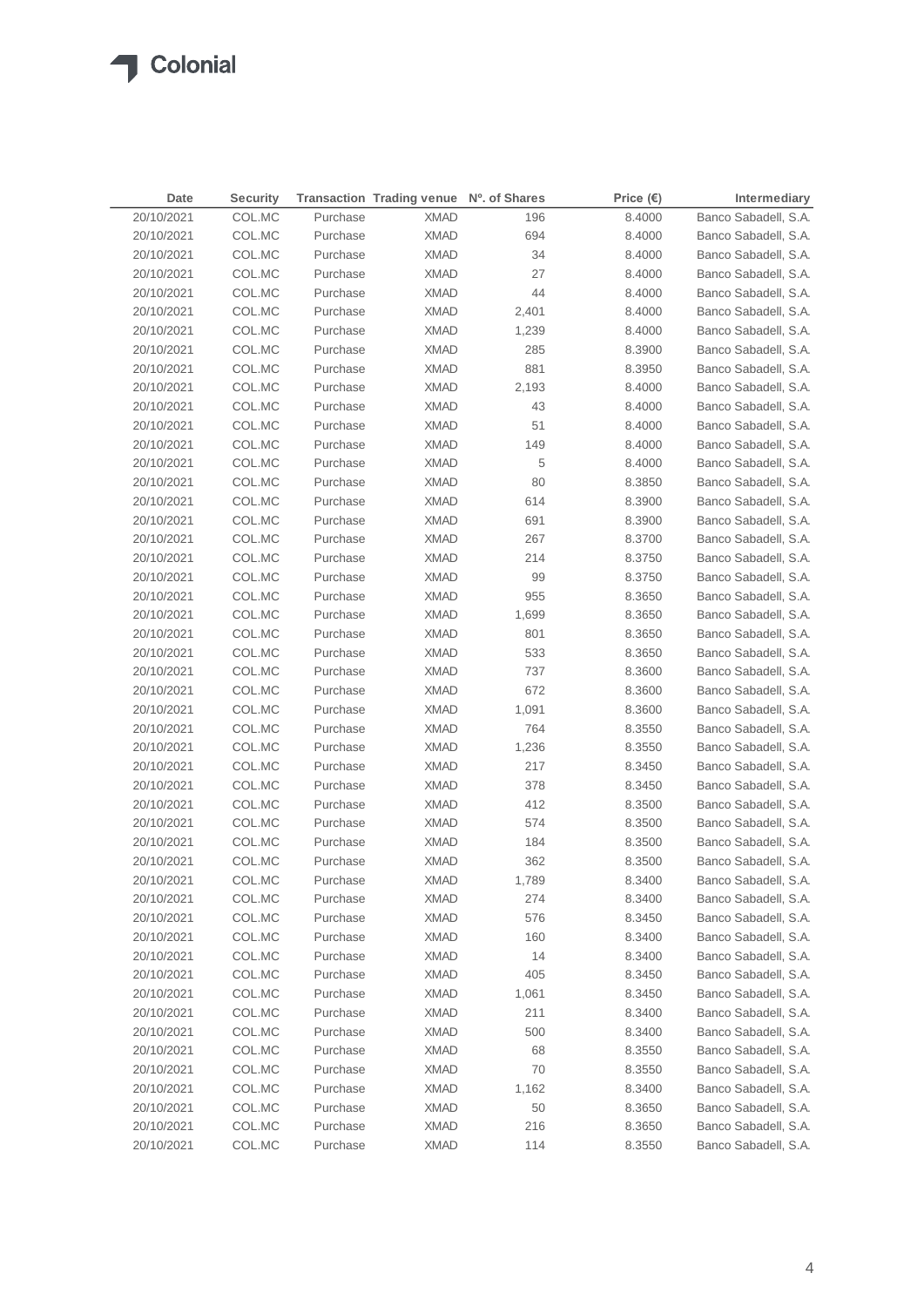| Date       | <b>Security</b> |          | Transaction Trading venue Nº. of Shares |       | Price $(\epsilon)$ | Intermediary         |
|------------|-----------------|----------|-----------------------------------------|-------|--------------------|----------------------|
| 20/10/2021 | COL.MC          | Purchase | <b>XMAD</b>                             | 1,038 | 8.3750             | Banco Sabadell, S.A. |
| 20/10/2021 | COL.MC          | Purchase | <b>XMAD</b>                             | 546   | 8.3650             | Banco Sabadell, S.A. |
| 20/10/2021 | COL.MC          | Purchase | <b>XMAD</b>                             | 58    | 8.3800             | Banco Sabadell, S.A. |
| 20/10/2021 | COL.MC          | Purchase | <b>XMAD</b>                             | 1,021 | 8.3800             | Banco Sabadell, S.A. |
| 20/10/2021 | COL.MC          | Purchase | <b>XMAD</b>                             | 90    | 8.3800             | Banco Sabadell, S.A. |
| 20/10/2021 | COL.MC          | Purchase | <b>XMAD</b>                             | 2,500 | 8.3750             | Banco Sabadell, S.A. |
| 20/10/2021 | COL.MC          | Purchase | <b>XMAD</b>                             | 2,063 | 8.3850             | Banco Sabadell, S.A. |
| 20/10/2021 | COL.MC          | Purchase | <b>XMAD</b>                             | 1,540 | 8.3500             | Banco Sabadell, S.A. |
| 20/10/2021 | COL.MC          | Purchase | <b>XMAD</b>                             | 918   | 8.3500             | Banco Sabadell, S.A. |
| 20/10/2021 | COL.MC          | Purchase | <b>XMAD</b>                             | 1,003 | 8.3500             | Banco Sabadell, S.A. |
| 20/10/2021 | COL.MC          | Purchase | <b>XMAD</b>                             | 1,400 | 8.3500             | Banco Sabadell, S.A. |
| 20/10/2021 | COL.MC          | Purchase | <b>XMAD</b>                             | 139   | 8.3500             | Banco Sabadell, S.A. |
| 20/10/2021 | COL.MC          | Purchase | <b>XMAD</b>                             | 2,500 | 8.3600             | Banco Sabadell, S.A. |
| 20/10/2021 | COL.MC          | Purchase | <b>XMAD</b>                             | 5,000 | 8.3500             | Banco Sabadell, S.A. |
| 20/10/2021 | COL.MC          | Purchase | <b>XMAD</b>                             | 71    | 8.3350             | Banco Sabadell, S.A. |
| 20/10/2021 | COL.MC          | Purchase | <b>XMAD</b>                             | 651   | 8.3350             | Banco Sabadell, S.A. |
| 20/10/2021 | COL.MC          | Purchase | <b>XMAD</b>                             | 89    | 8.3350             | Banco Sabadell, S.A. |
| 20/10/2021 | COL.MC          | Purchase | <b>XMAD</b>                             | 4,189 | 8.3350             | Banco Sabadell, S.A. |
| 20/10/2021 | COL.MC          | Purchase | <b>XMAD</b>                             | 5,000 | 8.3500             | Banco Sabadell, S.A. |
| 21/10/2021 | COL.MC          | Purchase | <b>XMAD</b>                             | 4,247 | 8.3200             | Banco Sabadell, S.A. |
| 21/10/2021 | COL.MC          | Purchase | <b>XMAD</b>                             | 712   | 8.3200             | Banco Sabadell, S.A. |
| 21/10/2021 | COL.MC          | Purchase | <b>XMAD</b>                             | 94    | 8.3200             | Banco Sabadell, S.A. |
| 21/10/2021 | COL.MC          | Purchase | <b>XMAD</b>                             | 1,533 | 8.3200             | Banco Sabadell, S.A. |
| 21/10/2021 | COL.MC          | Purchase | <b>XMAD</b>                             | 312   | 8.3100             | Banco Sabadell, S.A. |
| 21/10/2021 | COL.MC          | Purchase | XMAD                                    | 301   | 8.3100             | Banco Sabadell, S.A. |
| 21/10/2021 | COL.MC          | Purchase | XMAD                                    | 345   | 8.3100             | Banco Sabadell, S.A. |
| 21/10/2021 | COL.MC          | Purchase | <b>XMAD</b>                             | 180   | 8.3100             | Banco Sabadell, S.A. |
| 21/10/2021 | COL.MC          | Purchase | XMAD                                    | 869   | 8.3100             | Banco Sabadell, S.A. |
| 21/10/2021 | COL.MC          | Purchase | <b>XMAD</b>                             | 1,012 | 8.3150             | Banco Sabadell, S.A. |
| 21/10/2021 | COL.MC          | Purchase | <b>XMAD</b>                             | 301   | 8.3150             | Banco Sabadell, S.A. |
| 21/10/2021 | COL.MC          | Purchase | <b>XMAD</b>                             | 14    | 8.3150             | Banco Sabadell, S.A. |
| 21/10/2021 | COL.MC          | Purchase | <b>XMAD</b>                             | 318   | 8.3000             | Banco Sabadell, S.A. |
| 21/10/2021 | COL.MC          | Purchase | <b>XMAD</b>                             | 313   | 8.2900             | Banco Sabadell, S.A. |
| 21/10/2021 | COL.MC          | Purchase | <b>XMAD</b>                             | 130   | 8.2850             | Banco Sabadell, S.A. |
| 21/10/2021 | COL.MC          | Purchase | <b>XMAD</b>                             | 229   | 8.2950             | Banco Sabadell, S.A. |
| 21/10/2021 | COL.MC          | Purchase | <b>XMAD</b>                             | 981   | 8.3000             | Banco Sabadell, S.A. |
| 21/10/2021 | COL.MC          | Purchase | <b>XMAD</b>                             | 328   | 8.3700             | Banco Sabadell, S.A. |
| 21/10/2021 | COL.MC          | Purchase | <b>XMAD</b>                             | 1,230 | 8.3750             | Banco Sabadell, S.A. |
| 21/10/2021 | COL.MC          | Purchase | <b>XMAD</b>                             | 271   | 8.3750             | Banco Sabadell, S.A. |
| 21/10/2021 | COL.MC          | Purchase | <b>XMAD</b>                             | 39    | 8.3750             | Banco Sabadell, S.A. |
| 21/10/2021 | COL.MC          | Purchase | <b>XMAD</b>                             | 1     | 8.3750             | Banco Sabadell, S.A. |
| 21/10/2021 | COL.MC          | Purchase | <b>XMAD</b>                             | 1,382 | 8.3650             | Banco Sabadell, S.A. |
| 21/10/2021 | COL.MC          | Purchase | <b>XMAD</b>                             | 309   | 8.3600             | Banco Sabadell, S.A. |
| 21/10/2021 | COL.MC          | Purchase | <b>XMAD</b>                             | 2,276 | 8.3650             | Banco Sabadell, S.A. |
| 21/10/2021 | COL.MC          | Purchase | <b>XMAD</b>                             | 162   | 8.3650             | Banco Sabadell, S.A. |
| 21/10/2021 | COL.MC          | Purchase | <b>XMAD</b>                             | 84    | 8.3750             | Banco Sabadell, S.A. |
| 21/10/2021 | COL.MC          | Purchase | <b>XMAD</b>                             | 795   | 8.3600             | Banco Sabadell, S.A. |
| 21/10/2021 | COL.MC          | Purchase | <b>XMAD</b>                             | 297   | 8.3650             | Banco Sabadell, S.A. |
| 21/10/2021 | COL.MC          | Purchase | <b>XMAD</b>                             | 357   | 8.3650             | Banco Sabadell, S.A. |
| 21/10/2021 | COL.MC          | Purchase | <b>XMAD</b>                             | 227   | 8.3650             | Banco Sabadell, S.A. |
|            |                 |          |                                         |       |                    |                      |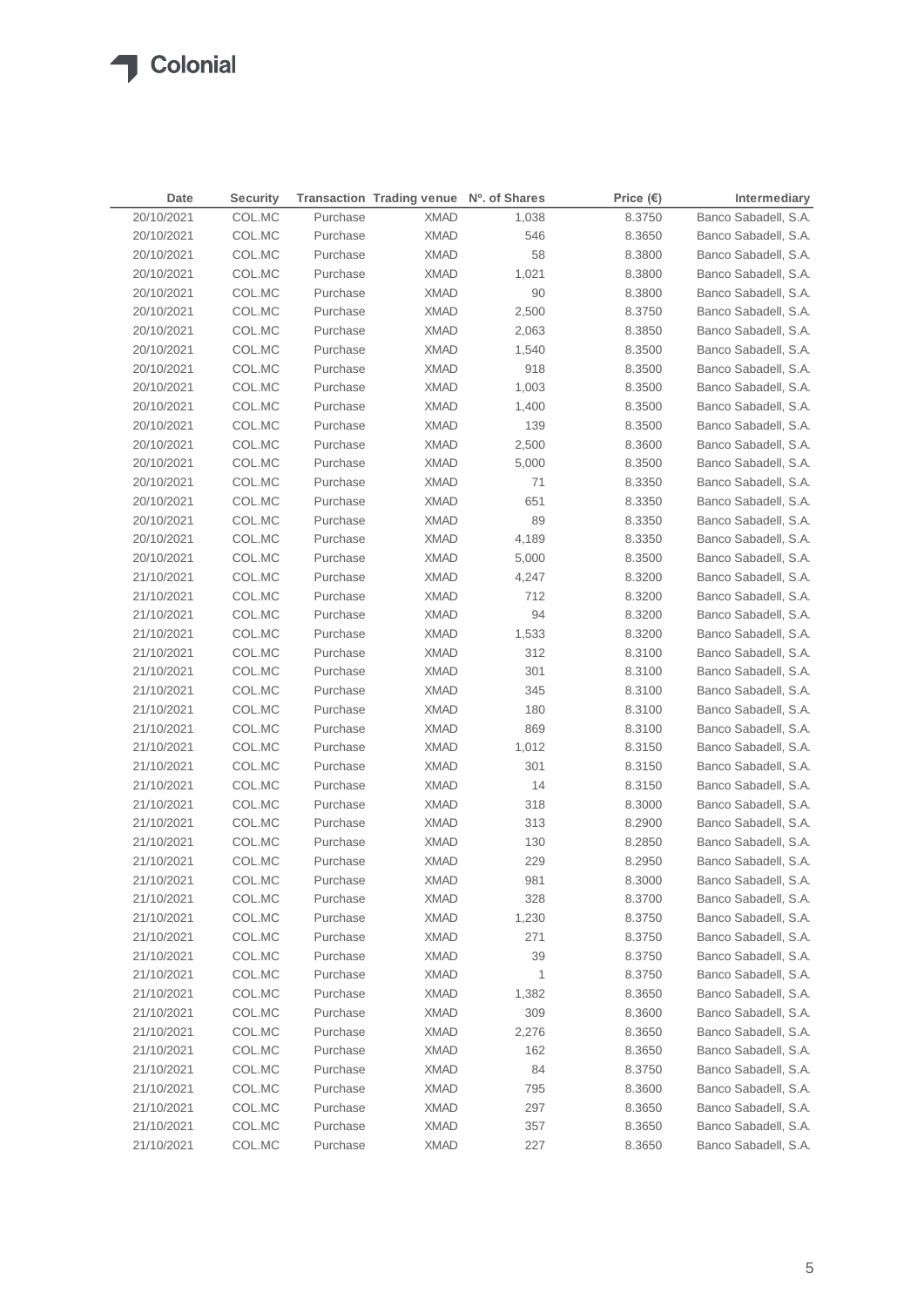| Date       | <b>Security</b> |          | Transaction Trading venue Nº. of Shares |       | Price $(\epsilon)$ | Intermediary         |
|------------|-----------------|----------|-----------------------------------------|-------|--------------------|----------------------|
| 21/10/2021 | COL.MC          | Purchase | <b>XMAD</b>                             | 273   | 8.3650             | Banco Sabadell, S.A. |
| 21/10/2021 | COL.MC          | Purchase | <b>XMAD</b>                             | 44    | 8.3650             | Banco Sabadell, S.A. |
| 21/10/2021 | COL.MC          | Purchase | <b>XMAD</b>                             | 329   | 8.3550             | Banco Sabadell, S.A. |
| 21/10/2021 | COL.MC          | Purchase | <b>XMAD</b>                             | 16    | 8.3550             | Banco Sabadell, S.A. |
| 21/10/2021 | COL.MC          | Purchase | <b>XMAD</b>                             | 274   | 8.3550             | Banco Sabadell, S.A. |
| 21/10/2021 | COL.MC          | Purchase | <b>XMAD</b>                             | 347   | 8.3600             | Banco Sabadell, S.A. |
| 21/10/2021 | COL.MC          | Purchase | <b>XMAD</b>                             | 350   | 8.3600             | Banco Sabadell, S.A. |
| 21/10/2021 | COL.MC          | Purchase | <b>XMAD</b>                             | 166   | 8.3850             | Banco Sabadell, S.A. |
| 21/10/2021 | COL.MC          | Purchase | <b>XMAD</b>                             | 907   | 8.4150             | Banco Sabadell, S.A. |
| 21/10/2021 | COL.MC          | Purchase | <b>XMAD</b>                             | 1,148 | 8.4100             | Banco Sabadell, S.A. |
| 21/10/2021 | COL.MC          | Purchase | <b>XMAD</b>                             | 537   | 8.4050             | Banco Sabadell, S.A. |
| 21/10/2021 | COL.MC          | Purchase | <b>XMAD</b>                             | 79    | 8.4100             | Banco Sabadell, S.A. |
| 21/10/2021 | COL.MC          | Purchase | <b>XMAD</b>                             | 971   | 8.4150             | Banco Sabadell, S.A. |
| 21/10/2021 | COL.MC          | Purchase | <b>XMAD</b>                             | 135   | 8.4150             | Banco Sabadell, S.A. |
| 21/10/2021 | COL.MC          | Purchase | <b>XMAD</b>                             | 123   | 8.4100             | Banco Sabadell, S.A. |
| 21/10/2021 | COL.MC          | Purchase | <b>XMAD</b>                             | 1,034 | 8.4200             | Banco Sabadell, S.A. |
| 21/10/2021 | COL.MC          | Purchase | <b>XMAD</b>                             | 965   | 8.4200             | Banco Sabadell, S.A. |
| 21/10/2021 | COL.MC          | Purchase | <b>XMAD</b>                             | 289   | 8.3700             | Banco Sabadell, S.A. |
| 21/10/2021 | COL.MC          | Purchase | <b>XMAD</b>                             | 131   | 8.3700             | Banco Sabadell, S.A. |
| 21/10/2021 | COL.MC          | Purchase | <b>XMAD</b>                             | 451   | 8.3750             | Banco Sabadell, S.A. |
| 21/10/2021 | COL.MC          | Purchase | <b>XMAD</b>                             | 1,121 | 8.3700             | Banco Sabadell, S.A. |
| 21/10/2021 | COL.MC          | Purchase | <b>XMAD</b>                             | 1,043 | 8.3800             | Banco Sabadell, S.A. |
| 21/10/2021 | COL.MC          | Purchase | XMAD                                    | 1,251 | 8.3650             | Banco Sabadell, S.A. |
| 21/10/2021 | COL.MC          | Purchase | XMAD                                    | 395   | 8.3650             | Banco Sabadell, S.A. |
| 21/10/2021 | COL.MC          | Purchase | XMAD                                    | 5     | 8.3650             | Banco Sabadell, S.A. |
| 21/10/2021 | COL.MC          | Purchase | XMAD                                    | 622   | 8.3850             | Banco Sabadell, S.A. |
| 21/10/2021 | COL.MC          | Purchase | XMAD                                    | 393   | 8.3900             | Banco Sabadell, S.A. |
| 21/10/2021 | COL.MC          | Purchase | XMAD                                    | 556   | 8.3800             | Banco Sabadell, S.A. |
| 21/10/2021 | COL.MC          | Purchase | XMAD                                    | 456   | 8.3800             | Banco Sabadell, S.A. |
| 21/10/2021 | COL.MC          | Purchase | XMAD                                    | 264   | 8.3900             | Banco Sabadell, S.A. |
| 21/10/2021 | COL.MC          | Purchase | XMAD                                    | 937   | 8.3900             | Banco Sabadell, S.A. |
| 21/10/2021 | COL.MC          | Purchase | <b>XMAD</b>                             | 64    | 8.3900             | Banco Sabadell, S.A. |
| 21/10/2021 | COL.MC          | Purchase | XMAD                                    | 413   | 8.3900             | Banco Sabadell, S.A. |
| 21/10/2021 | COL.MC          | Purchase | <b>XMAD</b>                             | 438   | 8.3900             | Banco Sabadell, S.A. |
| 21/10/2021 | COL.MC          | Purchase | <b>XMAD</b>                             | 486   | 8.3850             | Banco Sabadell, S.A. |
| 21/10/2021 | COL.MC          | Purchase | <b>XMAD</b>                             | 549   | 8.4150             | Banco Sabadell, S.A. |
| 21/10/2021 | COL.MC          | Purchase | <b>XMAD</b>                             | 2,658 | 8.4150             | Banco Sabadell, S.A. |
| 21/10/2021 | COL.MC          | Purchase | <b>XMAD</b>                             | 358   | 8.3850             | Banco Sabadell, S.A. |
| 21/10/2021 | COL.MC          | Purchase | <b>XMAD</b>                             | 94    | 8.3850             | Banco Sabadell, S.A. |
| 21/10/2021 | COL.MC          | Purchase | <b>XMAD</b>                             | 244   | 8.3850             | Banco Sabadell, S.A. |
| 21/10/2021 | COL.MC          | Purchase | <b>XMAD</b>                             | 260   | 8.3850             | Banco Sabadell, S.A. |
| 21/10/2021 | COL.MC          | Purchase | <b>XMAD</b>                             | 119   | 8.3850             | Banco Sabadell, S.A. |
| 21/10/2021 | COL.MC          | Purchase | <b>XMAD</b>                             | 2,796 | 8.4500             | Banco Sabadell, S.A. |
| 21/10/2021 | COL.MC          | Purchase | <b>XMAD</b>                             | 2,758 | 8.4200             | Banco Sabadell, S.A. |
| 21/10/2021 | COL.MC          | Purchase | <b>XMAD</b>                             | 279   | 8.4200             | Banco Sabadell, S.A. |
| 21/10/2021 | COL.MC          | Purchase | <b>XMAD</b>                             | 182   | 8.4450             | Banco Sabadell, S.A. |
| 21/10/2021 | COL.MC          | Purchase | <b>XMAD</b>                             | 1,594 | 8.4450             | Banco Sabadell, S.A. |
| 21/10/2021 | COL.MC          | Purchase | <b>XMAD</b>                             | 579   | 8.4550             | Banco Sabadell, S.A. |
| 21/10/2021 | COL.MC          | Purchase | <b>XMAD</b>                             | 1,332 | 8.4500             | Banco Sabadell, S.A. |
| 21/10/2021 | COL.MC          | Purchase | <b>XMAD</b>                             | 995   | 8.4550             | Banco Sabadell, S.A. |
|            |                 |          |                                         |       |                    |                      |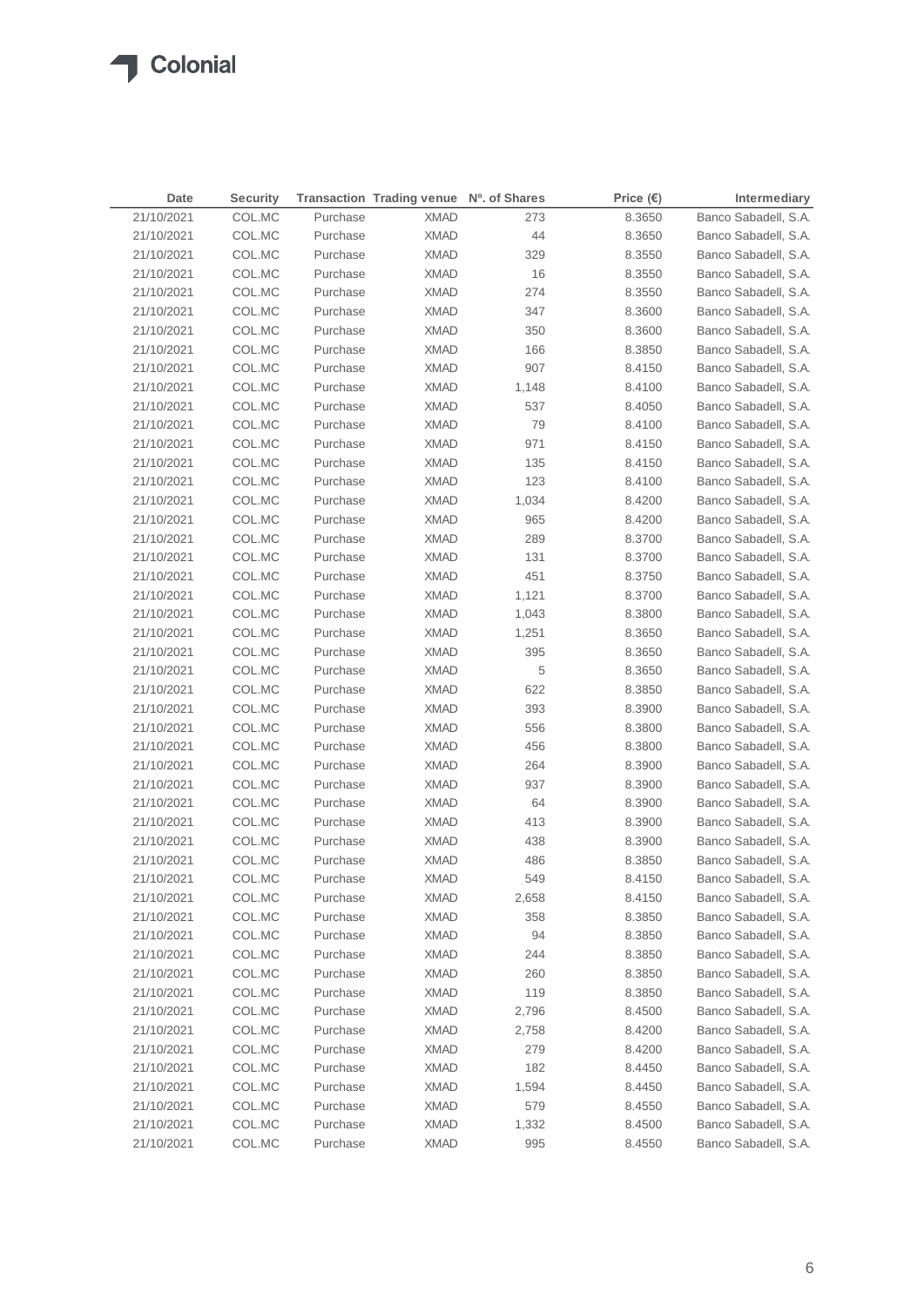| Date       | <b>Security</b> |          | Transaction Trading venue Nº. of Shares |                | Price $(\epsilon)$ | Intermediary         |
|------------|-----------------|----------|-----------------------------------------|----------------|--------------------|----------------------|
| 21/10/2021 | COL.MC          | Purchase | <b>XMAD</b>                             | 1,690          | 8.4000             | Banco Sabadell, S.A. |
| 21/10/2021 | COL.MC          | Purchase | <b>XMAD</b>                             | 879            | 8.4050             | Banco Sabadell, S.A. |
| 21/10/2021 | COL.MC          | Purchase | <b>XMAD</b>                             | 327            | 8.4050             | Banco Sabadell, S.A. |
| 21/10/2021 | COL.MC          | Purchase | <b>XMAD</b>                             | 316            | 8.3950             | Banco Sabadell, S.A. |
| 21/10/2021 | COL.MC          | Purchase | XMAD                                    | 693            | 8.4300             | Banco Sabadell, S.A. |
| 21/10/2021 | COL.MC          | Purchase | <b>XMAD</b>                             | 1,393          | 8.4500             | Banco Sabadell, S.A. |
| 21/10/2021 | COL.MC          | Purchase | <b>XMAD</b>                             | 519            | 8.4350             | Banco Sabadell, S.A. |
| 21/10/2021 | COL.MC          | Purchase | <b>XMAD</b>                             | 207            | 8.4300             | Banco Sabadell, S.A. |
| 21/10/2021 | COL.MC          | Purchase | <b>XMAD</b>                             | 253            | 8.4300             | Banco Sabadell, S.A. |
| 21/10/2021 | COL.MC          | Purchase | <b>XMAD</b>                             | 710            | 8.4300             | Banco Sabadell, S.A. |
| 21/10/2021 | COL.MC          | Purchase | XMAD                                    | 458            | 8.4300             | Banco Sabadell, S.A. |
| 21/10/2021 | COL.MC          | Purchase | <b>XMAD</b>                             | 326            | 8.4000             | Banco Sabadell, S.A. |
| 21/10/2021 | COL.MC          | Purchase | <b>XMAD</b>                             | $\overline{2}$ | 8.4050             | Banco Sabadell, S.A. |
| 21/10/2021 | COL.MC          | Purchase | <b>XMAD</b>                             | 687            | 8.4050             | Banco Sabadell, S.A. |
| 21/10/2021 | COL.MC          | Purchase | <b>XMAD</b>                             | 48             | 8.4150             | Banco Sabadell, S.A. |
| 21/10/2021 | COL.MC          | Purchase | XMAD                                    | 510            | 8.4150             | Banco Sabadell, S.A. |
| 21/10/2021 | COL.MC          | Purchase | XMAD                                    | 2,500          | 8.3750             | Banco Sabadell, S.A. |
| 21/10/2021 | COL.MC          | Purchase | XMAD                                    | 498            | 8.3750             | Banco Sabadell, S.A. |
| 21/10/2021 | COL.MC          | Purchase | XMAD                                    | 555            | 8.3850             | Banco Sabadell, S.A. |
| 21/10/2021 | COL.MC          | Purchase | XMAD                                    | 587            | 8.3800             | Banco Sabadell, S.A. |
| 21/10/2021 | COL.MC          | Purchase | <b>XMAD</b>                             | 947            | 8.3900             | Banco Sabadell, S.A. |
| 21/10/2021 | COL.MC          | Purchase | <b>XMAD</b>                             | 878            | 8.3900             | Banco Sabadell, S.A. |
| 21/10/2021 | COL.MC          | Purchase | <b>XMAD</b>                             | 843            | 8.3650             | Banco Sabadell, S.A. |
| 21/10/2021 | COL.MC          | Purchase | <b>XMAD</b>                             | 691            | 8.3700             | Banco Sabadell, S.A. |
| 21/10/2021 | COL.MC          | Purchase | <b>XMAD</b>                             | 807            | 8.3750             | Banco Sabadell, S.A. |
| 21/10/2021 | COL.MC          | Purchase | <b>XMAD</b>                             | 886            | 8.3850             | Banco Sabadell, S.A. |
| 21/10/2021 | COL.MC          | Purchase | XMAD                                    | 86             | 8.3800             | Banco Sabadell, S.A. |
| 21/10/2021 | COL.MC          | Purchase | <b>XMAD</b>                             | 203            | 8.3800             | Banco Sabadell, S.A. |
| 21/10/2021 | COL.MC          | Purchase | XMAD                                    | 88             | 8.3450             | Banco Sabadell, S.A. |
| 21/10/2021 | COL.MC          | Purchase | XMAD                                    | 3,000          | 8.3500             | Banco Sabadell, S.A. |
| 21/10/2021 | COL.MC          | Purchase | XMAD                                    | 4,912          | 8.3450             | Banco Sabadell, S.A. |
| 21/10/2021 | COL.MC          | Purchase | XMAD                                    | 2,023          | 8.3400             | Banco Sabadell, S.A. |
| 21/10/2021 | COL.MC          | Purchase | XMAD                                    | 2,977          | 8.3400             | Banco Sabadell, S.A. |
| 21/10/2021 | COL.MC          | Purchase | <b>XMAD</b>                             | 5,000          | 8.3400             | Banco Sabadell, S.A. |
| 21/10/2021 | COL.MC          | Purchase | XMAD                                    | 5,000          | 8.3350             | Banco Sabadell, S.A. |
| 21/10/2021 | COL.MC          | Purchase | <b>XMAD</b>                             | 2,700          | 8.3500             | Banco Sabadell, S.A. |
| 21/10/2021 | COL.MC          | Purchase | <b>XMAD</b>                             | 300            | 8.3500             | Banco Sabadell, S.A. |
| 21/10/2021 | COL.MC          | Purchase | <b>XMAD</b>                             | 4,000          | 8.3500             | Banco Sabadell, S.A. |
| 21/10/2021 | COL.MC          | Purchase | <b>XMAD</b>                             | 69             | 8.3650             | Banco Sabadell, S.A. |
| 21/10/2021 | COL.MC          | Purchase | <b>XMAD</b>                             | 794            | 8.3650             | Banco Sabadell, S.A. |
| 21/10/2021 | COL.MC          | Purchase | <b>XMAD</b>                             | 500            | 8.3650             | Banco Sabadell, S.A. |
| 21/10/2021 | COL.MC          | Purchase | <b>XMAD</b>                             | 1,977          | 8.3650             | Banco Sabadell, S.A. |
| 21/10/2021 | COL.MC          | Purchase | <b>XMAD</b>                             | 1,970          | 8.3650             | Banco Sabadell, S.A. |
| 21/10/2021 | COL.MC          | Purchase | <b>XMAD</b>                             | 505            | 8.3650             | Banco Sabadell, S.A. |
| 21/10/2021 | COL.MC          | Purchase | <b>XMAD</b>                             | 258            | 8.3700             | Banco Sabadell, S.A. |
| 21/10/2021 | COL.MC          | Purchase | <b>XMAD</b>                             | 309            | 8.3650             | Banco Sabadell, S.A. |
| 21/10/2021 | COL.MC          | Purchase | <b>XMAD</b>                             | 869            | 8.3700             | Banco Sabadell, S.A. |
| 21/10/2021 | COL.MC          | Purchase | XMAD                                    | 713            | 8.3750             | Banco Sabadell, S.A. |
| 21/10/2021 | COL.MC          | Purchase | <b>XMAD</b>                             | 1,534          | 8.3650             | Banco Sabadell, S.A. |
| 21/10/2021 | COL.MC          | Purchase | <b>XMAD</b>                             | 70             | 8.3650             | Banco Sabadell, S.A. |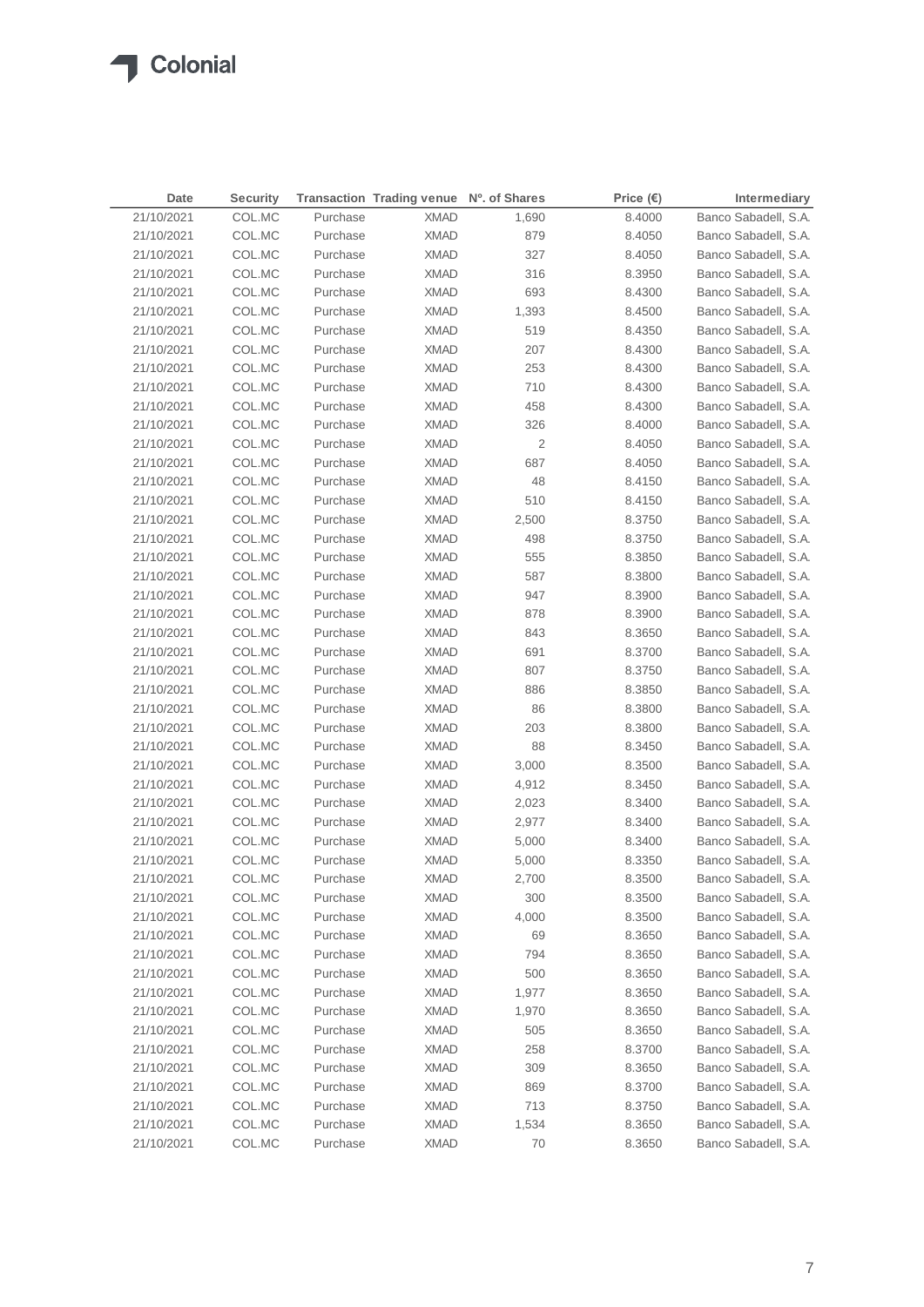| 21/10/2021<br>COL.MC<br>Purchase<br><b>XMAD</b><br>474<br>Banco Sabadell, S.A.<br>8.3650<br>22/10/2021<br>COL.MC<br>Purchase<br><b>XMAD</b><br>98<br>8.3700<br>Banco Sabadell, S.A.<br>137<br>22/10/2021<br>COL.MC<br>Purchase<br><b>XMAD</b><br>Banco Sabadell, S.A.<br>8.3700<br>234<br>22/10/2021<br>COL.MC<br>Purchase<br><b>XMAD</b><br>8.3700<br>Banco Sabadell, S.A.<br>22/10/2021<br>COL.MC<br>Purchase<br><b>XMAD</b><br>299<br>Banco Sabadell, S.A.<br>8.3700<br>22/10/2021<br>COL.MC<br>Purchase<br><b>XMAD</b><br>299<br>8.3700<br>Banco Sabadell, S.A.<br>22/10/2021<br>COL.MC<br>Purchase<br><b>XMAD</b><br>295<br>Banco Sabadell, S.A.<br>8.3700<br>335<br>Banco Sabadell, S.A.<br>22/10/2021<br>COL.MC<br>Purchase<br><b>XMAD</b><br>8.3700<br>418<br>22/10/2021<br>COL.MC<br>Purchase<br><b>XMAD</b><br>8.3750<br>Banco Sabadell, S.A.<br>22/10/2021<br>COL.MC<br>Purchase<br><b>XMAD</b><br>464<br>Banco Sabadell, S.A.<br>8.3900<br>40<br>22/10/2021<br>COL.MC<br>Purchase<br><b>XMAD</b><br>8.3900<br>Banco Sabadell, S.A.<br>22/10/2021<br>COL.MC<br>Purchase<br><b>XMAD</b><br>724<br>Banco Sabadell, S.A.<br>8.3650<br>22/10/2021<br>COL.MC<br>Purchase<br><b>XMAD</b><br>647<br>Banco Sabadell, S.A.<br>8.3700<br>22/10/2021<br>COL.MC<br>Purchase<br><b>XMAD</b><br>134<br>8.3700<br>Banco Sabadell, S.A.<br>22/10/2021<br>COL.MC<br>Purchase<br><b>XMAD</b><br>358<br>8.3750<br>Banco Sabadell, S.A.<br>86<br>22/10/2021<br>COL.MC<br>Purchase<br><b>XMAD</b><br>8.3750<br>Banco Sabadell, S.A.<br>258<br>22/10/2021<br>COL.MC<br>Purchase<br><b>XMAD</b><br>8.3750<br>Banco Sabadell, S.A.<br>22/10/2021<br>COL.MC<br>Purchase<br><b>XMAD</b><br>376<br>8.3900<br>Banco Sabadell, S.A.<br>22/10/2021<br>COL.MC<br>Purchase<br><b>XMAD</b><br>66<br>8.3900<br>Banco Sabadell, S.A.<br>12<br>22/10/2021<br>COL.MC<br>Purchase<br><b>XMAD</b><br>8.3800<br>Banco Sabadell, S.A.<br>22/10/2021<br>193<br>Banco Sabadell, S.A.<br>COL.MC<br>Purchase<br>XMAD<br>8.3800<br>22/10/2021<br>COL.MC<br>Purchase<br><b>XMAD</b><br>241<br>Banco Sabadell, S.A.<br>8.3800<br>Purchase<br>785<br>Banco Sabadell, S.A.<br>22/10/2021<br>COL.MC<br>XMAD<br>8.3750<br>22/10/2021<br>Purchase<br>258<br>Banco Sabadell, S.A.<br>COL.MC<br>XMAD<br>8.3800<br>22/10/2021<br>Purchase<br>346<br>Banco Sabadell, S.A.<br>COL.MC<br>XMAD<br>8.3850<br>Banco Sabadell, S.A.<br>22/10/2021<br>COL.MC<br>Purchase<br>XMAD<br>611<br>8.3850<br>293<br>Banco Sabadell, S.A.<br>22/10/2021<br>COL.MC<br>Purchase<br>XMAD<br>8.3700<br>258<br>Banco Sabadell, S.A.<br>22/10/2021<br>COL.MC<br>Purchase<br>XMAD<br>8.3900<br>22/10/2021<br>413<br>Banco Sabadell, S.A.<br>COL.MC<br>Purchase<br>XMAD<br>8.3900<br>22/10/2021<br>COL.MC<br>Purchase<br>321<br>Banco Sabadell, S.A.<br>XMAD<br>8.3800<br>22/10/2021<br>COL.MC<br>Purchase<br>667<br>Banco Sabadell, S.A.<br>XMAD<br>8.3550<br>22/10/2021<br>COL.MC<br>Purchase<br>570<br>8.3650<br>Banco Sabadell, S.A.<br>XMAD<br>22/10/2021<br>COL.MC<br>Purchase<br>305<br>Banco Sabadell, S.A.<br>XMAD<br>8.3700<br>Banco Sabadell, S.A.<br>22/10/2021<br>COL.MC<br>Purchase<br><b>XMAD</b><br>614<br>8.3700<br>Banco Sabadell, S.A.<br>22/10/2021<br>COL.MC<br>Purchase<br><b>XMAD</b><br>315<br>8.3600<br>COL.MC<br><b>XMAD</b><br>265<br>22/10/2021<br>8.3750<br>Banco Sabadell, S.A.<br>Purchase<br>22/10/2021<br>COL.MC<br>Purchase<br><b>XMAD</b><br>126<br>8.3700<br>Banco Sabadell, S.A.<br>203<br>Banco Sabadell, S.A.<br>22/10/2021<br>COL.MC<br>Purchase<br><b>XMAD</b><br>8.3700<br>22/10/2021<br>COL.MC<br>Purchase<br><b>XMAD</b><br>999<br>Banco Sabadell, S.A.<br>8.3650<br>Banco Sabadell, S.A.<br>22/10/2021<br>COL.MC<br>Purchase<br><b>XMAD</b><br>318<br>8.3750<br>22/10/2021<br>COL.MC<br>Purchase<br><b>XMAD</b><br>266<br>8.3900<br>Banco Sabadell, S.A. | Date       | <b>Security</b> |          | Transaction Trading venue Nº. of Shares |     | Price $(\epsilon)$ | Intermediary         |
|---------------------------------------------------------------------------------------------------------------------------------------------------------------------------------------------------------------------------------------------------------------------------------------------------------------------------------------------------------------------------------------------------------------------------------------------------------------------------------------------------------------------------------------------------------------------------------------------------------------------------------------------------------------------------------------------------------------------------------------------------------------------------------------------------------------------------------------------------------------------------------------------------------------------------------------------------------------------------------------------------------------------------------------------------------------------------------------------------------------------------------------------------------------------------------------------------------------------------------------------------------------------------------------------------------------------------------------------------------------------------------------------------------------------------------------------------------------------------------------------------------------------------------------------------------------------------------------------------------------------------------------------------------------------------------------------------------------------------------------------------------------------------------------------------------------------------------------------------------------------------------------------------------------------------------------------------------------------------------------------------------------------------------------------------------------------------------------------------------------------------------------------------------------------------------------------------------------------------------------------------------------------------------------------------------------------------------------------------------------------------------------------------------------------------------------------------------------------------------------------------------------------------------------------------------------------------------------------------------------------------------------------------------------------------------------------------------------------------------------------------------------------------------------------------------------------------------------------------------------------------------------------------------------------------------------------------------------------------------------------------------------------------------------------------------------------------------------------------------------------------------------------------------------------------------------------------------------------------------------------------------------------------------------------------------------------------------------------------------------------------------------------------------------------------------------------------------------------------------------------------------------------------------------------------------------------------------------------------------------------------------------------------------------------------------------------------------------------------------------------------------------------------------------------------------------------------------|------------|-----------------|----------|-----------------------------------------|-----|--------------------|----------------------|
|                                                                                                                                                                                                                                                                                                                                                                                                                                                                                                                                                                                                                                                                                                                                                                                                                                                                                                                                                                                                                                                                                                                                                                                                                                                                                                                                                                                                                                                                                                                                                                                                                                                                                                                                                                                                                                                                                                                                                                                                                                                                                                                                                                                                                                                                                                                                                                                                                                                                                                                                                                                                                                                                                                                                                                                                                                                                                                                                                                                                                                                                                                                                                                                                                                                                                                                                                                                                                                                                                                                                                                                                                                                                                                                                                                                                                                 |            |                 |          |                                         |     |                    |                      |
|                                                                                                                                                                                                                                                                                                                                                                                                                                                                                                                                                                                                                                                                                                                                                                                                                                                                                                                                                                                                                                                                                                                                                                                                                                                                                                                                                                                                                                                                                                                                                                                                                                                                                                                                                                                                                                                                                                                                                                                                                                                                                                                                                                                                                                                                                                                                                                                                                                                                                                                                                                                                                                                                                                                                                                                                                                                                                                                                                                                                                                                                                                                                                                                                                                                                                                                                                                                                                                                                                                                                                                                                                                                                                                                                                                                                                                 |            |                 |          |                                         |     |                    |                      |
|                                                                                                                                                                                                                                                                                                                                                                                                                                                                                                                                                                                                                                                                                                                                                                                                                                                                                                                                                                                                                                                                                                                                                                                                                                                                                                                                                                                                                                                                                                                                                                                                                                                                                                                                                                                                                                                                                                                                                                                                                                                                                                                                                                                                                                                                                                                                                                                                                                                                                                                                                                                                                                                                                                                                                                                                                                                                                                                                                                                                                                                                                                                                                                                                                                                                                                                                                                                                                                                                                                                                                                                                                                                                                                                                                                                                                                 |            |                 |          |                                         |     |                    |                      |
|                                                                                                                                                                                                                                                                                                                                                                                                                                                                                                                                                                                                                                                                                                                                                                                                                                                                                                                                                                                                                                                                                                                                                                                                                                                                                                                                                                                                                                                                                                                                                                                                                                                                                                                                                                                                                                                                                                                                                                                                                                                                                                                                                                                                                                                                                                                                                                                                                                                                                                                                                                                                                                                                                                                                                                                                                                                                                                                                                                                                                                                                                                                                                                                                                                                                                                                                                                                                                                                                                                                                                                                                                                                                                                                                                                                                                                 |            |                 |          |                                         |     |                    |                      |
|                                                                                                                                                                                                                                                                                                                                                                                                                                                                                                                                                                                                                                                                                                                                                                                                                                                                                                                                                                                                                                                                                                                                                                                                                                                                                                                                                                                                                                                                                                                                                                                                                                                                                                                                                                                                                                                                                                                                                                                                                                                                                                                                                                                                                                                                                                                                                                                                                                                                                                                                                                                                                                                                                                                                                                                                                                                                                                                                                                                                                                                                                                                                                                                                                                                                                                                                                                                                                                                                                                                                                                                                                                                                                                                                                                                                                                 |            |                 |          |                                         |     |                    |                      |
|                                                                                                                                                                                                                                                                                                                                                                                                                                                                                                                                                                                                                                                                                                                                                                                                                                                                                                                                                                                                                                                                                                                                                                                                                                                                                                                                                                                                                                                                                                                                                                                                                                                                                                                                                                                                                                                                                                                                                                                                                                                                                                                                                                                                                                                                                                                                                                                                                                                                                                                                                                                                                                                                                                                                                                                                                                                                                                                                                                                                                                                                                                                                                                                                                                                                                                                                                                                                                                                                                                                                                                                                                                                                                                                                                                                                                                 |            |                 |          |                                         |     |                    |                      |
|                                                                                                                                                                                                                                                                                                                                                                                                                                                                                                                                                                                                                                                                                                                                                                                                                                                                                                                                                                                                                                                                                                                                                                                                                                                                                                                                                                                                                                                                                                                                                                                                                                                                                                                                                                                                                                                                                                                                                                                                                                                                                                                                                                                                                                                                                                                                                                                                                                                                                                                                                                                                                                                                                                                                                                                                                                                                                                                                                                                                                                                                                                                                                                                                                                                                                                                                                                                                                                                                                                                                                                                                                                                                                                                                                                                                                                 |            |                 |          |                                         |     |                    |                      |
|                                                                                                                                                                                                                                                                                                                                                                                                                                                                                                                                                                                                                                                                                                                                                                                                                                                                                                                                                                                                                                                                                                                                                                                                                                                                                                                                                                                                                                                                                                                                                                                                                                                                                                                                                                                                                                                                                                                                                                                                                                                                                                                                                                                                                                                                                                                                                                                                                                                                                                                                                                                                                                                                                                                                                                                                                                                                                                                                                                                                                                                                                                                                                                                                                                                                                                                                                                                                                                                                                                                                                                                                                                                                                                                                                                                                                                 |            |                 |          |                                         |     |                    |                      |
|                                                                                                                                                                                                                                                                                                                                                                                                                                                                                                                                                                                                                                                                                                                                                                                                                                                                                                                                                                                                                                                                                                                                                                                                                                                                                                                                                                                                                                                                                                                                                                                                                                                                                                                                                                                                                                                                                                                                                                                                                                                                                                                                                                                                                                                                                                                                                                                                                                                                                                                                                                                                                                                                                                                                                                                                                                                                                                                                                                                                                                                                                                                                                                                                                                                                                                                                                                                                                                                                                                                                                                                                                                                                                                                                                                                                                                 |            |                 |          |                                         |     |                    |                      |
|                                                                                                                                                                                                                                                                                                                                                                                                                                                                                                                                                                                                                                                                                                                                                                                                                                                                                                                                                                                                                                                                                                                                                                                                                                                                                                                                                                                                                                                                                                                                                                                                                                                                                                                                                                                                                                                                                                                                                                                                                                                                                                                                                                                                                                                                                                                                                                                                                                                                                                                                                                                                                                                                                                                                                                                                                                                                                                                                                                                                                                                                                                                                                                                                                                                                                                                                                                                                                                                                                                                                                                                                                                                                                                                                                                                                                                 |            |                 |          |                                         |     |                    |                      |
|                                                                                                                                                                                                                                                                                                                                                                                                                                                                                                                                                                                                                                                                                                                                                                                                                                                                                                                                                                                                                                                                                                                                                                                                                                                                                                                                                                                                                                                                                                                                                                                                                                                                                                                                                                                                                                                                                                                                                                                                                                                                                                                                                                                                                                                                                                                                                                                                                                                                                                                                                                                                                                                                                                                                                                                                                                                                                                                                                                                                                                                                                                                                                                                                                                                                                                                                                                                                                                                                                                                                                                                                                                                                                                                                                                                                                                 |            |                 |          |                                         |     |                    |                      |
|                                                                                                                                                                                                                                                                                                                                                                                                                                                                                                                                                                                                                                                                                                                                                                                                                                                                                                                                                                                                                                                                                                                                                                                                                                                                                                                                                                                                                                                                                                                                                                                                                                                                                                                                                                                                                                                                                                                                                                                                                                                                                                                                                                                                                                                                                                                                                                                                                                                                                                                                                                                                                                                                                                                                                                                                                                                                                                                                                                                                                                                                                                                                                                                                                                                                                                                                                                                                                                                                                                                                                                                                                                                                                                                                                                                                                                 |            |                 |          |                                         |     |                    |                      |
|                                                                                                                                                                                                                                                                                                                                                                                                                                                                                                                                                                                                                                                                                                                                                                                                                                                                                                                                                                                                                                                                                                                                                                                                                                                                                                                                                                                                                                                                                                                                                                                                                                                                                                                                                                                                                                                                                                                                                                                                                                                                                                                                                                                                                                                                                                                                                                                                                                                                                                                                                                                                                                                                                                                                                                                                                                                                                                                                                                                                                                                                                                                                                                                                                                                                                                                                                                                                                                                                                                                                                                                                                                                                                                                                                                                                                                 |            |                 |          |                                         |     |                    |                      |
|                                                                                                                                                                                                                                                                                                                                                                                                                                                                                                                                                                                                                                                                                                                                                                                                                                                                                                                                                                                                                                                                                                                                                                                                                                                                                                                                                                                                                                                                                                                                                                                                                                                                                                                                                                                                                                                                                                                                                                                                                                                                                                                                                                                                                                                                                                                                                                                                                                                                                                                                                                                                                                                                                                                                                                                                                                                                                                                                                                                                                                                                                                                                                                                                                                                                                                                                                                                                                                                                                                                                                                                                                                                                                                                                                                                                                                 |            |                 |          |                                         |     |                    |                      |
|                                                                                                                                                                                                                                                                                                                                                                                                                                                                                                                                                                                                                                                                                                                                                                                                                                                                                                                                                                                                                                                                                                                                                                                                                                                                                                                                                                                                                                                                                                                                                                                                                                                                                                                                                                                                                                                                                                                                                                                                                                                                                                                                                                                                                                                                                                                                                                                                                                                                                                                                                                                                                                                                                                                                                                                                                                                                                                                                                                                                                                                                                                                                                                                                                                                                                                                                                                                                                                                                                                                                                                                                                                                                                                                                                                                                                                 |            |                 |          |                                         |     |                    |                      |
|                                                                                                                                                                                                                                                                                                                                                                                                                                                                                                                                                                                                                                                                                                                                                                                                                                                                                                                                                                                                                                                                                                                                                                                                                                                                                                                                                                                                                                                                                                                                                                                                                                                                                                                                                                                                                                                                                                                                                                                                                                                                                                                                                                                                                                                                                                                                                                                                                                                                                                                                                                                                                                                                                                                                                                                                                                                                                                                                                                                                                                                                                                                                                                                                                                                                                                                                                                                                                                                                                                                                                                                                                                                                                                                                                                                                                                 |            |                 |          |                                         |     |                    |                      |
|                                                                                                                                                                                                                                                                                                                                                                                                                                                                                                                                                                                                                                                                                                                                                                                                                                                                                                                                                                                                                                                                                                                                                                                                                                                                                                                                                                                                                                                                                                                                                                                                                                                                                                                                                                                                                                                                                                                                                                                                                                                                                                                                                                                                                                                                                                                                                                                                                                                                                                                                                                                                                                                                                                                                                                                                                                                                                                                                                                                                                                                                                                                                                                                                                                                                                                                                                                                                                                                                                                                                                                                                                                                                                                                                                                                                                                 |            |                 |          |                                         |     |                    |                      |
|                                                                                                                                                                                                                                                                                                                                                                                                                                                                                                                                                                                                                                                                                                                                                                                                                                                                                                                                                                                                                                                                                                                                                                                                                                                                                                                                                                                                                                                                                                                                                                                                                                                                                                                                                                                                                                                                                                                                                                                                                                                                                                                                                                                                                                                                                                                                                                                                                                                                                                                                                                                                                                                                                                                                                                                                                                                                                                                                                                                                                                                                                                                                                                                                                                                                                                                                                                                                                                                                                                                                                                                                                                                                                                                                                                                                                                 |            |                 |          |                                         |     |                    |                      |
|                                                                                                                                                                                                                                                                                                                                                                                                                                                                                                                                                                                                                                                                                                                                                                                                                                                                                                                                                                                                                                                                                                                                                                                                                                                                                                                                                                                                                                                                                                                                                                                                                                                                                                                                                                                                                                                                                                                                                                                                                                                                                                                                                                                                                                                                                                                                                                                                                                                                                                                                                                                                                                                                                                                                                                                                                                                                                                                                                                                                                                                                                                                                                                                                                                                                                                                                                                                                                                                                                                                                                                                                                                                                                                                                                                                                                                 |            |                 |          |                                         |     |                    |                      |
|                                                                                                                                                                                                                                                                                                                                                                                                                                                                                                                                                                                                                                                                                                                                                                                                                                                                                                                                                                                                                                                                                                                                                                                                                                                                                                                                                                                                                                                                                                                                                                                                                                                                                                                                                                                                                                                                                                                                                                                                                                                                                                                                                                                                                                                                                                                                                                                                                                                                                                                                                                                                                                                                                                                                                                                                                                                                                                                                                                                                                                                                                                                                                                                                                                                                                                                                                                                                                                                                                                                                                                                                                                                                                                                                                                                                                                 |            |                 |          |                                         |     |                    |                      |
|                                                                                                                                                                                                                                                                                                                                                                                                                                                                                                                                                                                                                                                                                                                                                                                                                                                                                                                                                                                                                                                                                                                                                                                                                                                                                                                                                                                                                                                                                                                                                                                                                                                                                                                                                                                                                                                                                                                                                                                                                                                                                                                                                                                                                                                                                                                                                                                                                                                                                                                                                                                                                                                                                                                                                                                                                                                                                                                                                                                                                                                                                                                                                                                                                                                                                                                                                                                                                                                                                                                                                                                                                                                                                                                                                                                                                                 |            |                 |          |                                         |     |                    |                      |
|                                                                                                                                                                                                                                                                                                                                                                                                                                                                                                                                                                                                                                                                                                                                                                                                                                                                                                                                                                                                                                                                                                                                                                                                                                                                                                                                                                                                                                                                                                                                                                                                                                                                                                                                                                                                                                                                                                                                                                                                                                                                                                                                                                                                                                                                                                                                                                                                                                                                                                                                                                                                                                                                                                                                                                                                                                                                                                                                                                                                                                                                                                                                                                                                                                                                                                                                                                                                                                                                                                                                                                                                                                                                                                                                                                                                                                 |            |                 |          |                                         |     |                    |                      |
|                                                                                                                                                                                                                                                                                                                                                                                                                                                                                                                                                                                                                                                                                                                                                                                                                                                                                                                                                                                                                                                                                                                                                                                                                                                                                                                                                                                                                                                                                                                                                                                                                                                                                                                                                                                                                                                                                                                                                                                                                                                                                                                                                                                                                                                                                                                                                                                                                                                                                                                                                                                                                                                                                                                                                                                                                                                                                                                                                                                                                                                                                                                                                                                                                                                                                                                                                                                                                                                                                                                                                                                                                                                                                                                                                                                                                                 |            |                 |          |                                         |     |                    |                      |
|                                                                                                                                                                                                                                                                                                                                                                                                                                                                                                                                                                                                                                                                                                                                                                                                                                                                                                                                                                                                                                                                                                                                                                                                                                                                                                                                                                                                                                                                                                                                                                                                                                                                                                                                                                                                                                                                                                                                                                                                                                                                                                                                                                                                                                                                                                                                                                                                                                                                                                                                                                                                                                                                                                                                                                                                                                                                                                                                                                                                                                                                                                                                                                                                                                                                                                                                                                                                                                                                                                                                                                                                                                                                                                                                                                                                                                 |            |                 |          |                                         |     |                    |                      |
|                                                                                                                                                                                                                                                                                                                                                                                                                                                                                                                                                                                                                                                                                                                                                                                                                                                                                                                                                                                                                                                                                                                                                                                                                                                                                                                                                                                                                                                                                                                                                                                                                                                                                                                                                                                                                                                                                                                                                                                                                                                                                                                                                                                                                                                                                                                                                                                                                                                                                                                                                                                                                                                                                                                                                                                                                                                                                                                                                                                                                                                                                                                                                                                                                                                                                                                                                                                                                                                                                                                                                                                                                                                                                                                                                                                                                                 |            |                 |          |                                         |     |                    |                      |
|                                                                                                                                                                                                                                                                                                                                                                                                                                                                                                                                                                                                                                                                                                                                                                                                                                                                                                                                                                                                                                                                                                                                                                                                                                                                                                                                                                                                                                                                                                                                                                                                                                                                                                                                                                                                                                                                                                                                                                                                                                                                                                                                                                                                                                                                                                                                                                                                                                                                                                                                                                                                                                                                                                                                                                                                                                                                                                                                                                                                                                                                                                                                                                                                                                                                                                                                                                                                                                                                                                                                                                                                                                                                                                                                                                                                                                 |            |                 |          |                                         |     |                    |                      |
|                                                                                                                                                                                                                                                                                                                                                                                                                                                                                                                                                                                                                                                                                                                                                                                                                                                                                                                                                                                                                                                                                                                                                                                                                                                                                                                                                                                                                                                                                                                                                                                                                                                                                                                                                                                                                                                                                                                                                                                                                                                                                                                                                                                                                                                                                                                                                                                                                                                                                                                                                                                                                                                                                                                                                                                                                                                                                                                                                                                                                                                                                                                                                                                                                                                                                                                                                                                                                                                                                                                                                                                                                                                                                                                                                                                                                                 |            |                 |          |                                         |     |                    |                      |
|                                                                                                                                                                                                                                                                                                                                                                                                                                                                                                                                                                                                                                                                                                                                                                                                                                                                                                                                                                                                                                                                                                                                                                                                                                                                                                                                                                                                                                                                                                                                                                                                                                                                                                                                                                                                                                                                                                                                                                                                                                                                                                                                                                                                                                                                                                                                                                                                                                                                                                                                                                                                                                                                                                                                                                                                                                                                                                                                                                                                                                                                                                                                                                                                                                                                                                                                                                                                                                                                                                                                                                                                                                                                                                                                                                                                                                 |            |                 |          |                                         |     |                    |                      |
|                                                                                                                                                                                                                                                                                                                                                                                                                                                                                                                                                                                                                                                                                                                                                                                                                                                                                                                                                                                                                                                                                                                                                                                                                                                                                                                                                                                                                                                                                                                                                                                                                                                                                                                                                                                                                                                                                                                                                                                                                                                                                                                                                                                                                                                                                                                                                                                                                                                                                                                                                                                                                                                                                                                                                                                                                                                                                                                                                                                                                                                                                                                                                                                                                                                                                                                                                                                                                                                                                                                                                                                                                                                                                                                                                                                                                                 |            |                 |          |                                         |     |                    |                      |
|                                                                                                                                                                                                                                                                                                                                                                                                                                                                                                                                                                                                                                                                                                                                                                                                                                                                                                                                                                                                                                                                                                                                                                                                                                                                                                                                                                                                                                                                                                                                                                                                                                                                                                                                                                                                                                                                                                                                                                                                                                                                                                                                                                                                                                                                                                                                                                                                                                                                                                                                                                                                                                                                                                                                                                                                                                                                                                                                                                                                                                                                                                                                                                                                                                                                                                                                                                                                                                                                                                                                                                                                                                                                                                                                                                                                                                 |            |                 |          |                                         |     |                    |                      |
|                                                                                                                                                                                                                                                                                                                                                                                                                                                                                                                                                                                                                                                                                                                                                                                                                                                                                                                                                                                                                                                                                                                                                                                                                                                                                                                                                                                                                                                                                                                                                                                                                                                                                                                                                                                                                                                                                                                                                                                                                                                                                                                                                                                                                                                                                                                                                                                                                                                                                                                                                                                                                                                                                                                                                                                                                                                                                                                                                                                                                                                                                                                                                                                                                                                                                                                                                                                                                                                                                                                                                                                                                                                                                                                                                                                                                                 |            |                 |          |                                         |     |                    |                      |
|                                                                                                                                                                                                                                                                                                                                                                                                                                                                                                                                                                                                                                                                                                                                                                                                                                                                                                                                                                                                                                                                                                                                                                                                                                                                                                                                                                                                                                                                                                                                                                                                                                                                                                                                                                                                                                                                                                                                                                                                                                                                                                                                                                                                                                                                                                                                                                                                                                                                                                                                                                                                                                                                                                                                                                                                                                                                                                                                                                                                                                                                                                                                                                                                                                                                                                                                                                                                                                                                                                                                                                                                                                                                                                                                                                                                                                 |            |                 |          |                                         |     |                    |                      |
|                                                                                                                                                                                                                                                                                                                                                                                                                                                                                                                                                                                                                                                                                                                                                                                                                                                                                                                                                                                                                                                                                                                                                                                                                                                                                                                                                                                                                                                                                                                                                                                                                                                                                                                                                                                                                                                                                                                                                                                                                                                                                                                                                                                                                                                                                                                                                                                                                                                                                                                                                                                                                                                                                                                                                                                                                                                                                                                                                                                                                                                                                                                                                                                                                                                                                                                                                                                                                                                                                                                                                                                                                                                                                                                                                                                                                                 |            |                 |          |                                         |     |                    |                      |
|                                                                                                                                                                                                                                                                                                                                                                                                                                                                                                                                                                                                                                                                                                                                                                                                                                                                                                                                                                                                                                                                                                                                                                                                                                                                                                                                                                                                                                                                                                                                                                                                                                                                                                                                                                                                                                                                                                                                                                                                                                                                                                                                                                                                                                                                                                                                                                                                                                                                                                                                                                                                                                                                                                                                                                                                                                                                                                                                                                                                                                                                                                                                                                                                                                                                                                                                                                                                                                                                                                                                                                                                                                                                                                                                                                                                                                 |            |                 |          |                                         |     |                    |                      |
|                                                                                                                                                                                                                                                                                                                                                                                                                                                                                                                                                                                                                                                                                                                                                                                                                                                                                                                                                                                                                                                                                                                                                                                                                                                                                                                                                                                                                                                                                                                                                                                                                                                                                                                                                                                                                                                                                                                                                                                                                                                                                                                                                                                                                                                                                                                                                                                                                                                                                                                                                                                                                                                                                                                                                                                                                                                                                                                                                                                                                                                                                                                                                                                                                                                                                                                                                                                                                                                                                                                                                                                                                                                                                                                                                                                                                                 |            |                 |          |                                         |     |                    |                      |
|                                                                                                                                                                                                                                                                                                                                                                                                                                                                                                                                                                                                                                                                                                                                                                                                                                                                                                                                                                                                                                                                                                                                                                                                                                                                                                                                                                                                                                                                                                                                                                                                                                                                                                                                                                                                                                                                                                                                                                                                                                                                                                                                                                                                                                                                                                                                                                                                                                                                                                                                                                                                                                                                                                                                                                                                                                                                                                                                                                                                                                                                                                                                                                                                                                                                                                                                                                                                                                                                                                                                                                                                                                                                                                                                                                                                                                 |            |                 |          |                                         |     |                    |                      |
|                                                                                                                                                                                                                                                                                                                                                                                                                                                                                                                                                                                                                                                                                                                                                                                                                                                                                                                                                                                                                                                                                                                                                                                                                                                                                                                                                                                                                                                                                                                                                                                                                                                                                                                                                                                                                                                                                                                                                                                                                                                                                                                                                                                                                                                                                                                                                                                                                                                                                                                                                                                                                                                                                                                                                                                                                                                                                                                                                                                                                                                                                                                                                                                                                                                                                                                                                                                                                                                                                                                                                                                                                                                                                                                                                                                                                                 |            |                 |          |                                         |     |                    |                      |
|                                                                                                                                                                                                                                                                                                                                                                                                                                                                                                                                                                                                                                                                                                                                                                                                                                                                                                                                                                                                                                                                                                                                                                                                                                                                                                                                                                                                                                                                                                                                                                                                                                                                                                                                                                                                                                                                                                                                                                                                                                                                                                                                                                                                                                                                                                                                                                                                                                                                                                                                                                                                                                                                                                                                                                                                                                                                                                                                                                                                                                                                                                                                                                                                                                                                                                                                                                                                                                                                                                                                                                                                                                                                                                                                                                                                                                 |            |                 |          |                                         |     |                    |                      |
|                                                                                                                                                                                                                                                                                                                                                                                                                                                                                                                                                                                                                                                                                                                                                                                                                                                                                                                                                                                                                                                                                                                                                                                                                                                                                                                                                                                                                                                                                                                                                                                                                                                                                                                                                                                                                                                                                                                                                                                                                                                                                                                                                                                                                                                                                                                                                                                                                                                                                                                                                                                                                                                                                                                                                                                                                                                                                                                                                                                                                                                                                                                                                                                                                                                                                                                                                                                                                                                                                                                                                                                                                                                                                                                                                                                                                                 |            |                 |          |                                         |     |                    |                      |
|                                                                                                                                                                                                                                                                                                                                                                                                                                                                                                                                                                                                                                                                                                                                                                                                                                                                                                                                                                                                                                                                                                                                                                                                                                                                                                                                                                                                                                                                                                                                                                                                                                                                                                                                                                                                                                                                                                                                                                                                                                                                                                                                                                                                                                                                                                                                                                                                                                                                                                                                                                                                                                                                                                                                                                                                                                                                                                                                                                                                                                                                                                                                                                                                                                                                                                                                                                                                                                                                                                                                                                                                                                                                                                                                                                                                                                 |            |                 |          |                                         |     |                    |                      |
|                                                                                                                                                                                                                                                                                                                                                                                                                                                                                                                                                                                                                                                                                                                                                                                                                                                                                                                                                                                                                                                                                                                                                                                                                                                                                                                                                                                                                                                                                                                                                                                                                                                                                                                                                                                                                                                                                                                                                                                                                                                                                                                                                                                                                                                                                                                                                                                                                                                                                                                                                                                                                                                                                                                                                                                                                                                                                                                                                                                                                                                                                                                                                                                                                                                                                                                                                                                                                                                                                                                                                                                                                                                                                                                                                                                                                                 |            |                 |          |                                         |     |                    |                      |
|                                                                                                                                                                                                                                                                                                                                                                                                                                                                                                                                                                                                                                                                                                                                                                                                                                                                                                                                                                                                                                                                                                                                                                                                                                                                                                                                                                                                                                                                                                                                                                                                                                                                                                                                                                                                                                                                                                                                                                                                                                                                                                                                                                                                                                                                                                                                                                                                                                                                                                                                                                                                                                                                                                                                                                                                                                                                                                                                                                                                                                                                                                                                                                                                                                                                                                                                                                                                                                                                                                                                                                                                                                                                                                                                                                                                                                 | 22/10/2021 | COL.MC          | Purchase | <b>XMAD</b>                             | 261 | 8.3850             | Banco Sabadell, S.A. |
| 22/10/2021<br>COL.MC<br>Purchase<br><b>XMAD</b><br>39<br>8.3850<br>Banco Sabadell, S.A.                                                                                                                                                                                                                                                                                                                                                                                                                                                                                                                                                                                                                                                                                                                                                                                                                                                                                                                                                                                                                                                                                                                                                                                                                                                                                                                                                                                                                                                                                                                                                                                                                                                                                                                                                                                                                                                                                                                                                                                                                                                                                                                                                                                                                                                                                                                                                                                                                                                                                                                                                                                                                                                                                                                                                                                                                                                                                                                                                                                                                                                                                                                                                                                                                                                                                                                                                                                                                                                                                                                                                                                                                                                                                                                                         |            |                 |          |                                         |     |                    |                      |
| 22/10/2021<br>COL.MC<br>Purchase<br><b>XMAD</b><br>288<br>8.3800<br>Banco Sabadell, S.A.                                                                                                                                                                                                                                                                                                                                                                                                                                                                                                                                                                                                                                                                                                                                                                                                                                                                                                                                                                                                                                                                                                                                                                                                                                                                                                                                                                                                                                                                                                                                                                                                                                                                                                                                                                                                                                                                                                                                                                                                                                                                                                                                                                                                                                                                                                                                                                                                                                                                                                                                                                                                                                                                                                                                                                                                                                                                                                                                                                                                                                                                                                                                                                                                                                                                                                                                                                                                                                                                                                                                                                                                                                                                                                                                        |            |                 |          |                                         |     |                    |                      |
| 22/10/2021<br>COL.MC<br>Purchase<br><b>XMAD</b><br>94<br>8.3800<br>Banco Sabadell, S.A.                                                                                                                                                                                                                                                                                                                                                                                                                                                                                                                                                                                                                                                                                                                                                                                                                                                                                                                                                                                                                                                                                                                                                                                                                                                                                                                                                                                                                                                                                                                                                                                                                                                                                                                                                                                                                                                                                                                                                                                                                                                                                                                                                                                                                                                                                                                                                                                                                                                                                                                                                                                                                                                                                                                                                                                                                                                                                                                                                                                                                                                                                                                                                                                                                                                                                                                                                                                                                                                                                                                                                                                                                                                                                                                                         |            |                 |          |                                         |     |                    |                      |
| 22/10/2021<br>COL.MC<br>Purchase<br><b>XMAD</b><br>348<br>8.3750<br>Banco Sabadell, S.A.                                                                                                                                                                                                                                                                                                                                                                                                                                                                                                                                                                                                                                                                                                                                                                                                                                                                                                                                                                                                                                                                                                                                                                                                                                                                                                                                                                                                                                                                                                                                                                                                                                                                                                                                                                                                                                                                                                                                                                                                                                                                                                                                                                                                                                                                                                                                                                                                                                                                                                                                                                                                                                                                                                                                                                                                                                                                                                                                                                                                                                                                                                                                                                                                                                                                                                                                                                                                                                                                                                                                                                                                                                                                                                                                        |            |                 |          |                                         |     |                    |                      |
| 22/10/2021<br>COL.MC<br>Purchase<br><b>XMAD</b><br>520<br>8.3750<br>Banco Sabadell, S.A.                                                                                                                                                                                                                                                                                                                                                                                                                                                                                                                                                                                                                                                                                                                                                                                                                                                                                                                                                                                                                                                                                                                                                                                                                                                                                                                                                                                                                                                                                                                                                                                                                                                                                                                                                                                                                                                                                                                                                                                                                                                                                                                                                                                                                                                                                                                                                                                                                                                                                                                                                                                                                                                                                                                                                                                                                                                                                                                                                                                                                                                                                                                                                                                                                                                                                                                                                                                                                                                                                                                                                                                                                                                                                                                                        |            |                 |          |                                         |     |                    |                      |
| 22/10/2021<br>COL.MC<br>Purchase<br><b>XMAD</b><br>358<br>8.3650<br>Banco Sabadell, S.A.                                                                                                                                                                                                                                                                                                                                                                                                                                                                                                                                                                                                                                                                                                                                                                                                                                                                                                                                                                                                                                                                                                                                                                                                                                                                                                                                                                                                                                                                                                                                                                                                                                                                                                                                                                                                                                                                                                                                                                                                                                                                                                                                                                                                                                                                                                                                                                                                                                                                                                                                                                                                                                                                                                                                                                                                                                                                                                                                                                                                                                                                                                                                                                                                                                                                                                                                                                                                                                                                                                                                                                                                                                                                                                                                        |            |                 |          |                                         |     |                    |                      |
| 22/10/2021<br>COL.MC<br>Purchase<br><b>XMAD</b><br>591<br>8.3700<br>Banco Sabadell, S.A.                                                                                                                                                                                                                                                                                                                                                                                                                                                                                                                                                                                                                                                                                                                                                                                                                                                                                                                                                                                                                                                                                                                                                                                                                                                                                                                                                                                                                                                                                                                                                                                                                                                                                                                                                                                                                                                                                                                                                                                                                                                                                                                                                                                                                                                                                                                                                                                                                                                                                                                                                                                                                                                                                                                                                                                                                                                                                                                                                                                                                                                                                                                                                                                                                                                                                                                                                                                                                                                                                                                                                                                                                                                                                                                                        |            |                 |          |                                         |     |                    |                      |
| Banco Sabadell, S.A.<br>22/10/2021<br>COL.MC<br>Purchase<br><b>XMAD</b><br>221<br>8.4050                                                                                                                                                                                                                                                                                                                                                                                                                                                                                                                                                                                                                                                                                                                                                                                                                                                                                                                                                                                                                                                                                                                                                                                                                                                                                                                                                                                                                                                                                                                                                                                                                                                                                                                                                                                                                                                                                                                                                                                                                                                                                                                                                                                                                                                                                                                                                                                                                                                                                                                                                                                                                                                                                                                                                                                                                                                                                                                                                                                                                                                                                                                                                                                                                                                                                                                                                                                                                                                                                                                                                                                                                                                                                                                                        |            |                 |          |                                         |     |                    |                      |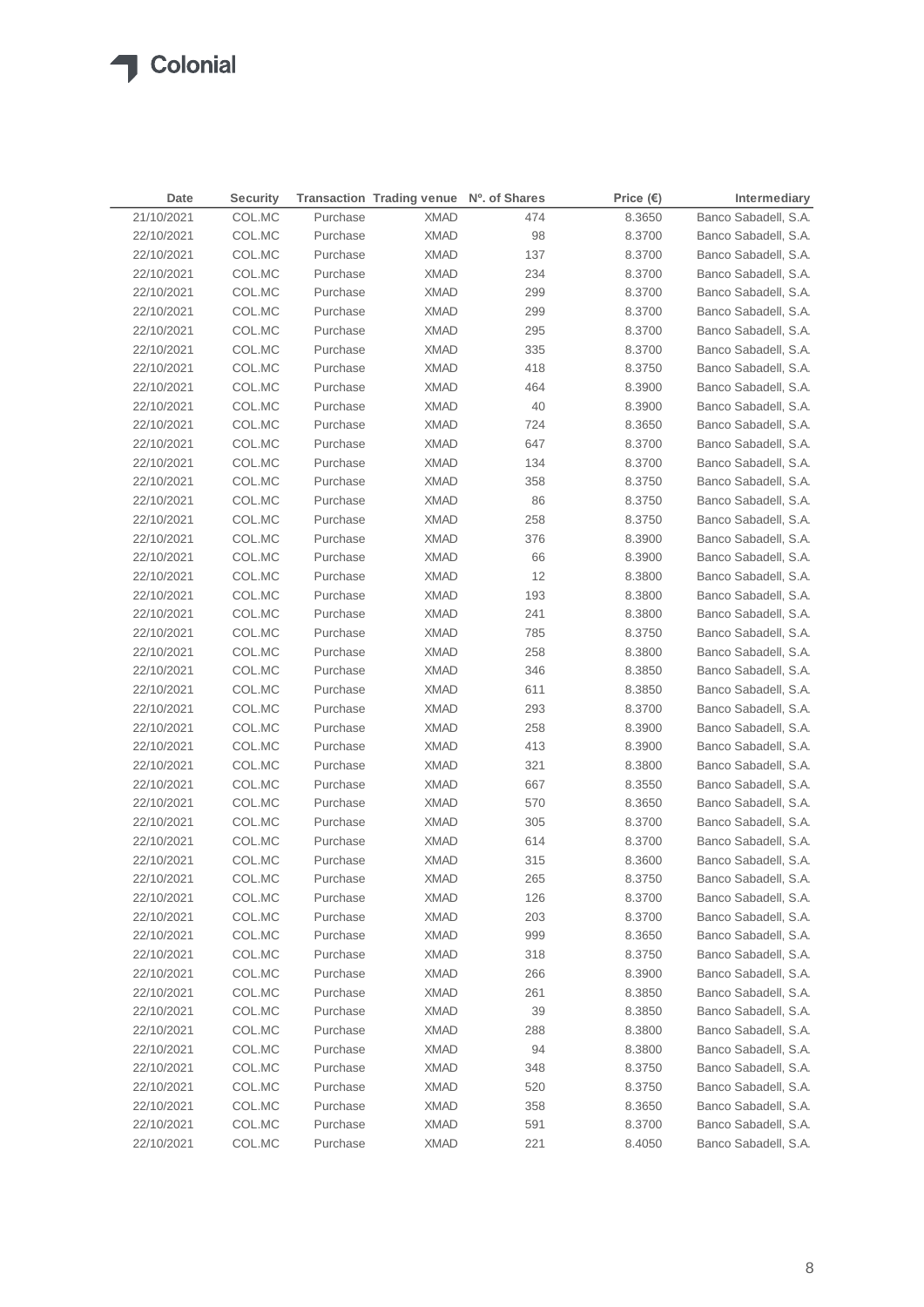| Date       | <b>Security</b> |          | Transaction Trading venue Nº. of Shares |       | Price $(\epsilon)$ | Intermediary         |
|------------|-----------------|----------|-----------------------------------------|-------|--------------------|----------------------|
| 22/10/2021 | COL.MC          | Purchase | <b>XMAD</b>                             | 382   | 8.3800             | Banco Sabadell, S.A. |
| 22/10/2021 | COL.MC          | Purchase | <b>XMAD</b>                             | 39    | 8.4050             | Banco Sabadell, S.A. |
| 22/10/2021 | COL.MC          | Purchase | <b>XMAD</b>                             | 324   | 8.4050             | Banco Sabadell, S.A. |
| 22/10/2021 | COL.MC          | Purchase | <b>XMAD</b>                             | 70    | 8.4150             | Banco Sabadell, S.A. |
| 22/10/2021 | COL.MC          | Purchase | <b>XMAD</b>                             | 298   | 8.4150             | Banco Sabadell, S.A. |
| 22/10/2021 | COL.MC          | Purchase | <b>XMAD</b>                             | 871   | 8.4150             | Banco Sabadell, S.A. |
| 22/10/2021 | COL.MC          | Purchase | <b>XMAD</b>                             | 501   | 8.3750             | Banco Sabadell, S.A. |
| 22/10/2021 | COL.MC          | Purchase | <b>XMAD</b>                             | 315   | 8.3750             | Banco Sabadell, S.A. |
| 22/10/2021 | COL.MC          | Purchase | <b>XMAD</b>                             | 194   | 8.3750             | Banco Sabadell, S.A. |
| 22/10/2021 | COL.MC          | Purchase | <b>XMAD</b>                             | 516   | 8.4150             | Banco Sabadell, S.A. |
| 22/10/2021 | COL.MC          | Purchase | <b>XMAD</b>                             | 222   | 8.4100             | Banco Sabadell, S.A. |
| 22/10/2021 | COL.MC          | Purchase | <b>XMAD</b>                             | 205   | 8.4100             | Banco Sabadell, S.A. |
| 22/10/2021 | COL.MC          | Purchase | <b>XMAD</b>                             | 24    | 8.4100             | Banco Sabadell, S.A. |
| 22/10/2021 | COL.MC          | Purchase | <b>XMAD</b>                             | 924   | 8.4100             | Banco Sabadell, S.A. |
| 22/10/2021 | COL.MC          | Purchase | <b>XMAD</b>                             | 550   | 8.4150             | Banco Sabadell, S.A. |
| 22/10/2021 | COL.MC          | Purchase | <b>XMAD</b>                             | 456   | 8.4050             | Banco Sabadell, S.A. |
| 22/10/2021 | COL.MC          | Purchase | <b>XMAD</b>                             | 25    | 8.4200             | Banco Sabadell, S.A. |
| 22/10/2021 | COL.MC          | Purchase | <b>XMAD</b>                             | 1,440 | 8.4200             | Banco Sabadell, S.A. |
| 22/10/2021 | COL.MC          | Purchase | <b>XMAD</b>                             | 1,019 | 8.3800             | Banco Sabadell, S.A. |
| 22/10/2021 | COL.MC          | Purchase | <b>XMAD</b>                             | 361   | 8.3850             | Banco Sabadell, S.A. |
| 22/10/2021 | COL.MC          | Purchase | <b>XMAD</b>                             | 1,391 | 8.4000             | Banco Sabadell, S.A. |
| 22/10/2021 | COL.MC          | Purchase | <b>XMAD</b>                             | 1,918 | 8.3850             | Banco Sabadell, S.A. |
| 22/10/2021 | COL.MC          | Purchase | XMAD                                    | 340   | 8.3800             | Banco Sabadell, S.A. |
| 22/10/2021 | COL.MC          | Purchase | XMAD                                    | 302   | 8.3850             | Banco Sabadell, S.A. |
| 22/10/2021 | COL.MC          | Purchase | XMAD                                    | 66    | 8.3450             | Banco Sabadell, S.A. |
| 22/10/2021 | COL.MC          | Purchase | XMAD                                    | 203   | 8.3450             | Banco Sabadell, S.A. |
| 22/10/2021 | COL.MC          | Purchase | XMAD                                    | 300   | 8.3450             | Banco Sabadell, S.A. |
| 22/10/2021 | COL.MC          | Purchase | XMAD                                    | 8     | 8.3450             | Banco Sabadell, S.A. |
| 22/10/2021 | COL.MC          | Purchase | XMAD                                    | 2,101 | 8.3400             | Banco Sabadell, S.A. |
| 22/10/2021 | COL.MC          | Purchase | XMAD                                    | 399   | 8.3400             | Banco Sabadell, S.A. |
| 22/10/2021 | COL.MC          | Purchase | XMAD                                    | 276   | 8.3400             | Banco Sabadell, S.A. |
| 22/10/2021 | COL.MC          | Purchase | <b>XMAD</b>                             | 311   | 8.3400             | Banco Sabadell, S.A. |
| 22/10/2021 | COL.MC          | Purchase | XMAD                                    | 259   | 8.3650             | Banco Sabadell, S.A. |
| 22/10/2021 | COL.MC          | Purchase | <b>XMAD</b>                             | 264   | 8.3650             | Banco Sabadell, S.A. |
| 22/10/2021 | COL.MC          | Purchase | <b>XMAD</b>                             | 153   | 8.3650             | Banco Sabadell, S.A. |
| 22/10/2021 | COL.MC          | Purchase | <b>XMAD</b>                             | 317   | 8.3650             | Banco Sabadell, S.A. |
| 22/10/2021 | COL.MC          | Purchase | <b>XMAD</b>                             | 192   | 8.3550             | Banco Sabadell, S.A. |
| 22/10/2021 | COL.MC          | Purchase | <b>XMAD</b>                             | 500   | 8.3500             | Banco Sabadell, S.A. |
| 22/10/2021 | COL.MC          | Purchase | <b>XMAD</b>                             | 2,000 | 8.3500             | Banco Sabadell, S.A. |
| 22/10/2021 | COL.MC          | Purchase | <b>XMAD</b>                             | 385   | 8.3750             | Banco Sabadell, S.A. |
| 22/10/2021 | COL.MC          | Purchase | <b>XMAD</b>                             | 186   | 8.3750             | Banco Sabadell, S.A. |
| 22/10/2021 | COL.MC          | Purchase | <b>XMAD</b>                             | 258   | 8.3750             | Banco Sabadell, S.A. |
| 22/10/2021 | COL.MC          | Purchase | <b>XMAD</b>                             | 18    | 8.3750             | Banco Sabadell, S.A. |
| 22/10/2021 | COL.MC          | Purchase | <b>XMAD</b>                             | 574   | 8.3750             | Banco Sabadell, S.A. |
| 22/10/2021 | COL.MC          | Purchase | <b>XMAD</b>                             | 7     | 8.3750             | Banco Sabadell, S.A. |
| 22/10/2021 | COL.MC          | Purchase | <b>XMAD</b>                             | 287   | 8.3750             | Banco Sabadell, S.A. |
| 22/10/2021 | COL.MC          | Purchase | <b>XMAD</b>                             | 184   | 8.3750             | Banco Sabadell, S.A. |
| 22/10/2021 | COL.MC          | Purchase | <b>XMAD</b>                             | 120   | 8.3750             | Banco Sabadell, S.A. |
| 22/10/2021 | COL.MC          | Purchase | <b>XMAD</b>                             | 280   | 8.3750             | Banco Sabadell, S.A. |
| 22/10/2021 | COL.MC          | Purchase | <b>XMAD</b>                             | 335   | 8.3700             | Banco Sabadell, S.A. |
|            |                 |          |                                         |       |                    |                      |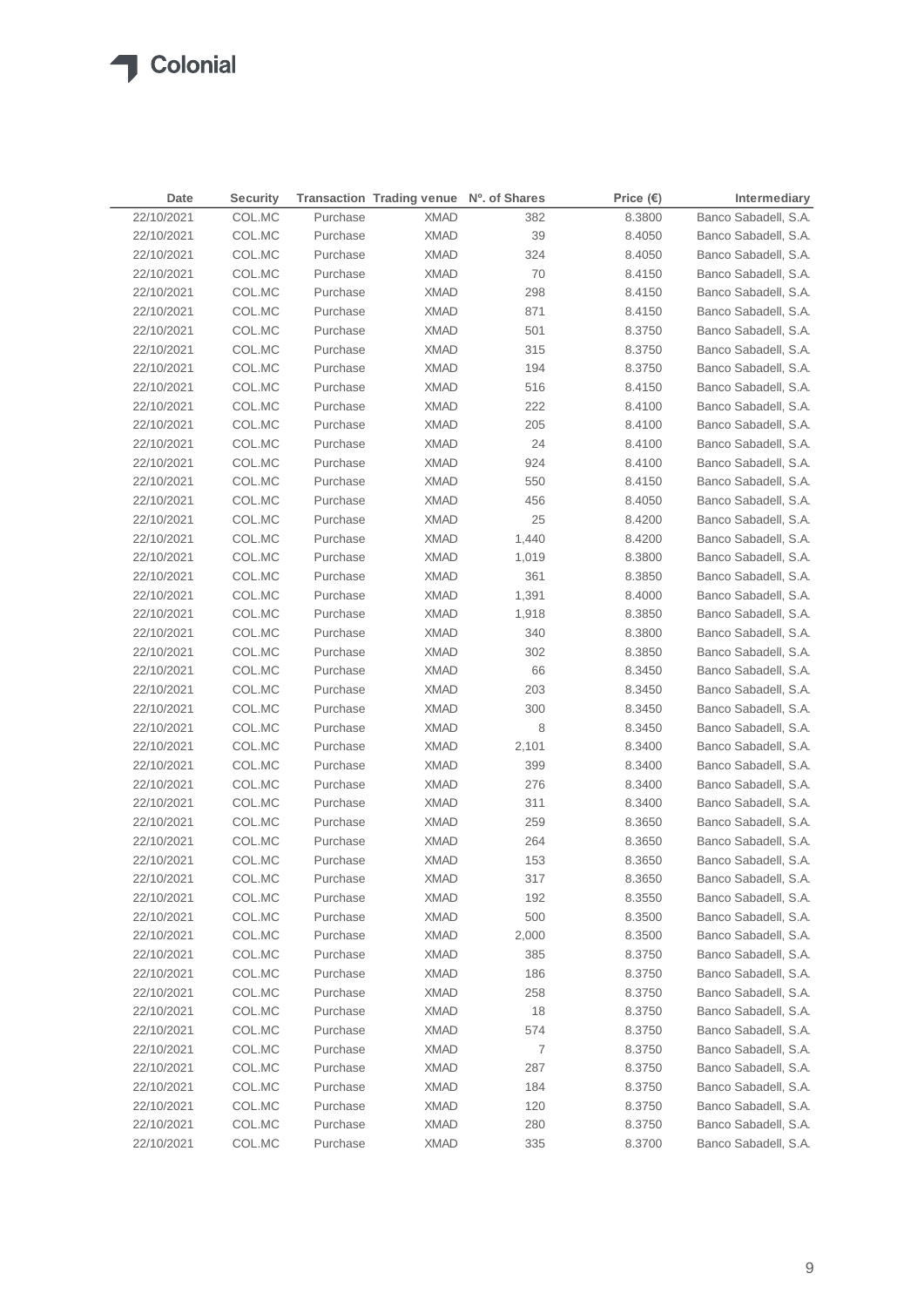$\sqrt{2}$ 

| 22/10/2021<br>Purchase<br>Banco Sabadell, S.A.<br>COL.MC<br><b>XMAD</b><br>314<br>8.3700<br>22/10/2021<br>COL.MC<br>Purchase<br><b>XMAD</b><br>79<br>8.3700<br>Banco Sabadell, S.A.<br>252<br>22/10/2021<br>COL.MC<br>Purchase<br><b>XMAD</b><br>8.3700<br>Banco Sabadell, S.A.<br>COL.MC<br><b>XMAD</b><br>1,080<br>Banco Sabadell, S.A.<br>22/10/2021<br>Purchase<br>8.3700<br>22/10/2021<br>COL.MC<br>Purchase<br><b>XMAD</b><br>Banco Sabadell, S.A.<br>1,089<br>8.3700<br>22/10/2021<br>COL.MC<br>Purchase<br><b>XMAD</b><br>3<br>8.3700<br>Banco Sabadell, S.A.<br>323<br>22/10/2021<br>COL.MC<br>Purchase<br><b>XMAD</b><br>Banco Sabadell, S.A.<br>8.3700<br>256<br>Banco Sabadell, S.A.<br>22/10/2021<br>COL.MC<br>Purchase<br><b>XMAD</b><br>8.3700<br>54<br>22/10/2021<br>COL.MC<br>Purchase<br><b>XMAD</b><br>8.3850<br>Banco Sabadell, S.A.<br>134<br>Banco Sabadell, S.A.<br>22/10/2021<br>COL.MC<br>Purchase<br><b>XMAD</b><br>8.3850<br>381<br>22/10/2021<br>COL.MC<br>Purchase<br><b>XMAD</b><br>8.3850<br>Banco Sabadell, S.A.<br>22/10/2021<br>COL.MC<br>Purchase<br><b>XMAD</b><br>345<br>Banco Sabadell, S.A.<br>8.3850<br>22/10/2021<br>COL.MC<br>Purchase<br><b>XMAD</b><br>59<br>8.3850<br>Banco Sabadell, S.A.<br>22/10/2021<br>COL.MC<br>Purchase<br><b>XMAD</b><br>250<br>Banco Sabadell, S.A.<br>8.3850<br>22/10/2021<br>COL.MC<br>Purchase<br><b>XMAD</b><br>215<br>Banco Sabadell, S.A.<br>8.3750<br>22/10/2021<br>COL.MC<br>Purchase<br><b>XMAD</b><br>248<br>8.3850<br>Banco Sabadell, S.A.<br>3<br>22/10/2021<br>COL.MC<br>Purchase<br><b>XMAD</b><br>8.3850<br>Banco Sabadell, S.A.<br>557<br>22/10/2021<br>COL.MC<br>Purchase<br><b>XMAD</b><br>8.3850<br>Banco Sabadell, S.A.<br>22/10/2021<br>COL.MC<br>Purchase<br><b>XMAD</b><br>4<br>8.3800<br>Banco Sabadell, S.A.<br>22/10/2021<br>COL.MC<br>Purchase<br><b>XMAD</b><br>776<br>8.3800<br>Banco Sabadell, S.A.<br>407<br>22/10/2021<br>COL.MC<br>Purchase<br><b>XMAD</b><br>8.3850<br>Banco Sabadell, S.A.<br>22/10/2021<br>COL.MC<br>Purchase<br><b>XMAD</b><br>268<br>8.3850<br>Banco Sabadell, S.A.<br>22/10/2021<br>COL.MC<br>Purchase<br>299<br>Banco Sabadell, S.A.<br>XMAD<br>8.3850<br>22/10/2021<br>COL.MC<br>Purchase<br>747<br>Banco Sabadell, S.A.<br>XMAD<br>8.3750<br>22/10/2021<br>COL.MC<br>Purchase<br>Banco Sabadell, S.A.<br>XMAD<br>1,239<br>8.3400<br>22/10/2021<br>COL.MC<br>Purchase<br>Banco Sabadell, S.A.<br>XMAD<br>1,261<br>8.3400<br>22/10/2021<br>COL.MC<br>Purchase<br>500<br>Banco Sabadell, S.A.<br>XMAD<br>8.3450<br>22/10/2021<br>Purchase<br>2,082<br>Banco Sabadell, S.A.<br>COL.MC<br>XMAD<br>8.3450<br>22/10/2021<br>Purchase<br>238<br>Banco Sabadell, S.A.<br>COL.MC<br>XMAD<br>8.3450<br>25/10/2021<br>Banco Sabadell, S.A.<br>COL.MC<br>Purchase<br>XMAD<br>370<br>8.3950<br>25/10/2021<br>Banco Sabadell, S.A.<br>COL.MC<br>Purchase<br>XMAD<br>1,427<br>8.3000<br>25/10/2021<br>COL.MC<br>Purchase<br>299<br>Banco Sabadell, S.A.<br><b>XMAD</b><br>8.3550<br>25/10/2021<br>COL.MC<br>Purchase<br>1,455<br>Banco Sabadell, S.A.<br>XMAD<br>8.3550<br>25/10/2021<br>COL.MC<br>Purchase<br><b>XMAD</b><br>814<br>8.3200<br>Banco Sabadell, S.A.<br>25/10/2021<br>COL.MC<br>Purchase<br><b>XMAD</b><br>325<br>8.3100<br>Banco Sabadell, S.A.<br>25/10/2021<br>COL.MC<br><b>XMAD</b><br>692<br>Purchase<br>8.3100<br>Banco Sabadell, S.A.<br>COL.MC<br>25/10/2021<br>Purchase<br><b>XMAD</b><br>322<br>Banco Sabadell, S.A.<br>8.3100<br>311<br>25/10/2021<br>COL.MC<br>Purchase<br><b>XMAD</b><br>8.3050<br>Banco Sabadell, S.A.<br>$77 \,$<br>25/10/2021<br>COL.MC<br>Purchase<br><b>XMAD</b><br>8.3050<br>Banco Sabadell, S.A.<br>Banco Sabadell, S.A.<br>25/10/2021<br>COL.MC<br>Purchase<br><b>XMAD</b><br>364<br>8.3100<br>61<br>25/10/2021<br>COL.MC<br>Purchase<br><b>XMAD</b><br>8.3050<br>Banco Sabadell, S.A.<br>Banco Sabadell, S.A.<br>25/10/2021<br>COL.MC<br>Purchase<br><b>XMAD</b><br>487<br>8.3050<br>25/10/2021<br>COL.MC<br>Purchase<br><b>XMAD</b><br>134<br>8.3000<br>Banco Sabadell, S.A.<br>Banco Sabadell, S.A.<br>25/10/2021<br>COL.MC<br>Purchase<br><b>XMAD</b><br>135<br>8.3000<br>25/10/2021<br>COL.MC<br>Purchase<br><b>XMAD</b><br>61<br>8.3000<br>Banco Sabadell, S.A.<br>25/10/2021<br>COL.MC<br>Purchase<br><b>XMAD</b><br>86<br>8.3000<br>Banco Sabadell, S.A.<br>25/10/2021<br>COL.MC<br>Purchase<br><b>XMAD</b><br>163<br>8.3000<br>Banco Sabadell, S.A.<br>25/10/2021<br>COL.MC<br>Purchase<br><b>XMAD</b><br>309<br>8.2950<br>Banco Sabadell, S.A.<br>25/10/2021<br>COL.MC<br>Purchase<br><b>XMAD</b><br>375<br>8.3150<br>Banco Sabadell, S.A. | Date       | <b>Security</b> |          | Transaction Trading venue Nº. of Shares |     | Price $(\epsilon)$ | Intermediary         |
|--------------------------------------------------------------------------------------------------------------------------------------------------------------------------------------------------------------------------------------------------------------------------------------------------------------------------------------------------------------------------------------------------------------------------------------------------------------------------------------------------------------------------------------------------------------------------------------------------------------------------------------------------------------------------------------------------------------------------------------------------------------------------------------------------------------------------------------------------------------------------------------------------------------------------------------------------------------------------------------------------------------------------------------------------------------------------------------------------------------------------------------------------------------------------------------------------------------------------------------------------------------------------------------------------------------------------------------------------------------------------------------------------------------------------------------------------------------------------------------------------------------------------------------------------------------------------------------------------------------------------------------------------------------------------------------------------------------------------------------------------------------------------------------------------------------------------------------------------------------------------------------------------------------------------------------------------------------------------------------------------------------------------------------------------------------------------------------------------------------------------------------------------------------------------------------------------------------------------------------------------------------------------------------------------------------------------------------------------------------------------------------------------------------------------------------------------------------------------------------------------------------------------------------------------------------------------------------------------------------------------------------------------------------------------------------------------------------------------------------------------------------------------------------------------------------------------------------------------------------------------------------------------------------------------------------------------------------------------------------------------------------------------------------------------------------------------------------------------------------------------------------------------------------------------------------------------------------------------------------------------------------------------------------------------------------------------------------------------------------------------------------------------------------------------------------------------------------------------------------------------------------------------------------------------------------------------------------------------------------------------------------------------------------------------------------------------------------------------------------------------------------------------------------------------------------------------------------------------------------------------------------------------------------------------------------------------------------------------------------------------------------------------------------------------------------------------------------------------------------------------------------------------------------------------------------------------------------------------------------------------------------------------------------------------------------------------------------------------------------------------------------------------------------------------------------------------------------------------------------------------------------------------------------------------------------------------------------------------------------------------|------------|-----------------|----------|-----------------------------------------|-----|--------------------|----------------------|
|                                                                                                                                                                                                                                                                                                                                                                                                                                                                                                                                                                                                                                                                                                                                                                                                                                                                                                                                                                                                                                                                                                                                                                                                                                                                                                                                                                                                                                                                                                                                                                                                                                                                                                                                                                                                                                                                                                                                                                                                                                                                                                                                                                                                                                                                                                                                                                                                                                                                                                                                                                                                                                                                                                                                                                                                                                                                                                                                                                                                                                                                                                                                                                                                                                                                                                                                                                                                                                                                                                                                                                                                                                                                                                                                                                                                                                                                                                                                                                                                                                                                                                                                                                                                                                                                                                                                                                                                                                                                                                                                                                                                                          |            |                 |          |                                         |     |                    |                      |
|                                                                                                                                                                                                                                                                                                                                                                                                                                                                                                                                                                                                                                                                                                                                                                                                                                                                                                                                                                                                                                                                                                                                                                                                                                                                                                                                                                                                                                                                                                                                                                                                                                                                                                                                                                                                                                                                                                                                                                                                                                                                                                                                                                                                                                                                                                                                                                                                                                                                                                                                                                                                                                                                                                                                                                                                                                                                                                                                                                                                                                                                                                                                                                                                                                                                                                                                                                                                                                                                                                                                                                                                                                                                                                                                                                                                                                                                                                                                                                                                                                                                                                                                                                                                                                                                                                                                                                                                                                                                                                                                                                                                                          |            |                 |          |                                         |     |                    |                      |
|                                                                                                                                                                                                                                                                                                                                                                                                                                                                                                                                                                                                                                                                                                                                                                                                                                                                                                                                                                                                                                                                                                                                                                                                                                                                                                                                                                                                                                                                                                                                                                                                                                                                                                                                                                                                                                                                                                                                                                                                                                                                                                                                                                                                                                                                                                                                                                                                                                                                                                                                                                                                                                                                                                                                                                                                                                                                                                                                                                                                                                                                                                                                                                                                                                                                                                                                                                                                                                                                                                                                                                                                                                                                                                                                                                                                                                                                                                                                                                                                                                                                                                                                                                                                                                                                                                                                                                                                                                                                                                                                                                                                                          |            |                 |          |                                         |     |                    |                      |
|                                                                                                                                                                                                                                                                                                                                                                                                                                                                                                                                                                                                                                                                                                                                                                                                                                                                                                                                                                                                                                                                                                                                                                                                                                                                                                                                                                                                                                                                                                                                                                                                                                                                                                                                                                                                                                                                                                                                                                                                                                                                                                                                                                                                                                                                                                                                                                                                                                                                                                                                                                                                                                                                                                                                                                                                                                                                                                                                                                                                                                                                                                                                                                                                                                                                                                                                                                                                                                                                                                                                                                                                                                                                                                                                                                                                                                                                                                                                                                                                                                                                                                                                                                                                                                                                                                                                                                                                                                                                                                                                                                                                                          |            |                 |          |                                         |     |                    |                      |
|                                                                                                                                                                                                                                                                                                                                                                                                                                                                                                                                                                                                                                                                                                                                                                                                                                                                                                                                                                                                                                                                                                                                                                                                                                                                                                                                                                                                                                                                                                                                                                                                                                                                                                                                                                                                                                                                                                                                                                                                                                                                                                                                                                                                                                                                                                                                                                                                                                                                                                                                                                                                                                                                                                                                                                                                                                                                                                                                                                                                                                                                                                                                                                                                                                                                                                                                                                                                                                                                                                                                                                                                                                                                                                                                                                                                                                                                                                                                                                                                                                                                                                                                                                                                                                                                                                                                                                                                                                                                                                                                                                                                                          |            |                 |          |                                         |     |                    |                      |
|                                                                                                                                                                                                                                                                                                                                                                                                                                                                                                                                                                                                                                                                                                                                                                                                                                                                                                                                                                                                                                                                                                                                                                                                                                                                                                                                                                                                                                                                                                                                                                                                                                                                                                                                                                                                                                                                                                                                                                                                                                                                                                                                                                                                                                                                                                                                                                                                                                                                                                                                                                                                                                                                                                                                                                                                                                                                                                                                                                                                                                                                                                                                                                                                                                                                                                                                                                                                                                                                                                                                                                                                                                                                                                                                                                                                                                                                                                                                                                                                                                                                                                                                                                                                                                                                                                                                                                                                                                                                                                                                                                                                                          |            |                 |          |                                         |     |                    |                      |
|                                                                                                                                                                                                                                                                                                                                                                                                                                                                                                                                                                                                                                                                                                                                                                                                                                                                                                                                                                                                                                                                                                                                                                                                                                                                                                                                                                                                                                                                                                                                                                                                                                                                                                                                                                                                                                                                                                                                                                                                                                                                                                                                                                                                                                                                                                                                                                                                                                                                                                                                                                                                                                                                                                                                                                                                                                                                                                                                                                                                                                                                                                                                                                                                                                                                                                                                                                                                                                                                                                                                                                                                                                                                                                                                                                                                                                                                                                                                                                                                                                                                                                                                                                                                                                                                                                                                                                                                                                                                                                                                                                                                                          |            |                 |          |                                         |     |                    |                      |
|                                                                                                                                                                                                                                                                                                                                                                                                                                                                                                                                                                                                                                                                                                                                                                                                                                                                                                                                                                                                                                                                                                                                                                                                                                                                                                                                                                                                                                                                                                                                                                                                                                                                                                                                                                                                                                                                                                                                                                                                                                                                                                                                                                                                                                                                                                                                                                                                                                                                                                                                                                                                                                                                                                                                                                                                                                                                                                                                                                                                                                                                                                                                                                                                                                                                                                                                                                                                                                                                                                                                                                                                                                                                                                                                                                                                                                                                                                                                                                                                                                                                                                                                                                                                                                                                                                                                                                                                                                                                                                                                                                                                                          |            |                 |          |                                         |     |                    |                      |
|                                                                                                                                                                                                                                                                                                                                                                                                                                                                                                                                                                                                                                                                                                                                                                                                                                                                                                                                                                                                                                                                                                                                                                                                                                                                                                                                                                                                                                                                                                                                                                                                                                                                                                                                                                                                                                                                                                                                                                                                                                                                                                                                                                                                                                                                                                                                                                                                                                                                                                                                                                                                                                                                                                                                                                                                                                                                                                                                                                                                                                                                                                                                                                                                                                                                                                                                                                                                                                                                                                                                                                                                                                                                                                                                                                                                                                                                                                                                                                                                                                                                                                                                                                                                                                                                                                                                                                                                                                                                                                                                                                                                                          |            |                 |          |                                         |     |                    |                      |
|                                                                                                                                                                                                                                                                                                                                                                                                                                                                                                                                                                                                                                                                                                                                                                                                                                                                                                                                                                                                                                                                                                                                                                                                                                                                                                                                                                                                                                                                                                                                                                                                                                                                                                                                                                                                                                                                                                                                                                                                                                                                                                                                                                                                                                                                                                                                                                                                                                                                                                                                                                                                                                                                                                                                                                                                                                                                                                                                                                                                                                                                                                                                                                                                                                                                                                                                                                                                                                                                                                                                                                                                                                                                                                                                                                                                                                                                                                                                                                                                                                                                                                                                                                                                                                                                                                                                                                                                                                                                                                                                                                                                                          |            |                 |          |                                         |     |                    |                      |
|                                                                                                                                                                                                                                                                                                                                                                                                                                                                                                                                                                                                                                                                                                                                                                                                                                                                                                                                                                                                                                                                                                                                                                                                                                                                                                                                                                                                                                                                                                                                                                                                                                                                                                                                                                                                                                                                                                                                                                                                                                                                                                                                                                                                                                                                                                                                                                                                                                                                                                                                                                                                                                                                                                                                                                                                                                                                                                                                                                                                                                                                                                                                                                                                                                                                                                                                                                                                                                                                                                                                                                                                                                                                                                                                                                                                                                                                                                                                                                                                                                                                                                                                                                                                                                                                                                                                                                                                                                                                                                                                                                                                                          |            |                 |          |                                         |     |                    |                      |
|                                                                                                                                                                                                                                                                                                                                                                                                                                                                                                                                                                                                                                                                                                                                                                                                                                                                                                                                                                                                                                                                                                                                                                                                                                                                                                                                                                                                                                                                                                                                                                                                                                                                                                                                                                                                                                                                                                                                                                                                                                                                                                                                                                                                                                                                                                                                                                                                                                                                                                                                                                                                                                                                                                                                                                                                                                                                                                                                                                                                                                                                                                                                                                                                                                                                                                                                                                                                                                                                                                                                                                                                                                                                                                                                                                                                                                                                                                                                                                                                                                                                                                                                                                                                                                                                                                                                                                                                                                                                                                                                                                                                                          |            |                 |          |                                         |     |                    |                      |
|                                                                                                                                                                                                                                                                                                                                                                                                                                                                                                                                                                                                                                                                                                                                                                                                                                                                                                                                                                                                                                                                                                                                                                                                                                                                                                                                                                                                                                                                                                                                                                                                                                                                                                                                                                                                                                                                                                                                                                                                                                                                                                                                                                                                                                                                                                                                                                                                                                                                                                                                                                                                                                                                                                                                                                                                                                                                                                                                                                                                                                                                                                                                                                                                                                                                                                                                                                                                                                                                                                                                                                                                                                                                                                                                                                                                                                                                                                                                                                                                                                                                                                                                                                                                                                                                                                                                                                                                                                                                                                                                                                                                                          |            |                 |          |                                         |     |                    |                      |
|                                                                                                                                                                                                                                                                                                                                                                                                                                                                                                                                                                                                                                                                                                                                                                                                                                                                                                                                                                                                                                                                                                                                                                                                                                                                                                                                                                                                                                                                                                                                                                                                                                                                                                                                                                                                                                                                                                                                                                                                                                                                                                                                                                                                                                                                                                                                                                                                                                                                                                                                                                                                                                                                                                                                                                                                                                                                                                                                                                                                                                                                                                                                                                                                                                                                                                                                                                                                                                                                                                                                                                                                                                                                                                                                                                                                                                                                                                                                                                                                                                                                                                                                                                                                                                                                                                                                                                                                                                                                                                                                                                                                                          |            |                 |          |                                         |     |                    |                      |
|                                                                                                                                                                                                                                                                                                                                                                                                                                                                                                                                                                                                                                                                                                                                                                                                                                                                                                                                                                                                                                                                                                                                                                                                                                                                                                                                                                                                                                                                                                                                                                                                                                                                                                                                                                                                                                                                                                                                                                                                                                                                                                                                                                                                                                                                                                                                                                                                                                                                                                                                                                                                                                                                                                                                                                                                                                                                                                                                                                                                                                                                                                                                                                                                                                                                                                                                                                                                                                                                                                                                                                                                                                                                                                                                                                                                                                                                                                                                                                                                                                                                                                                                                                                                                                                                                                                                                                                                                                                                                                                                                                                                                          |            |                 |          |                                         |     |                    |                      |
|                                                                                                                                                                                                                                                                                                                                                                                                                                                                                                                                                                                                                                                                                                                                                                                                                                                                                                                                                                                                                                                                                                                                                                                                                                                                                                                                                                                                                                                                                                                                                                                                                                                                                                                                                                                                                                                                                                                                                                                                                                                                                                                                                                                                                                                                                                                                                                                                                                                                                                                                                                                                                                                                                                                                                                                                                                                                                                                                                                                                                                                                                                                                                                                                                                                                                                                                                                                                                                                                                                                                                                                                                                                                                                                                                                                                                                                                                                                                                                                                                                                                                                                                                                                                                                                                                                                                                                                                                                                                                                                                                                                                                          |            |                 |          |                                         |     |                    |                      |
|                                                                                                                                                                                                                                                                                                                                                                                                                                                                                                                                                                                                                                                                                                                                                                                                                                                                                                                                                                                                                                                                                                                                                                                                                                                                                                                                                                                                                                                                                                                                                                                                                                                                                                                                                                                                                                                                                                                                                                                                                                                                                                                                                                                                                                                                                                                                                                                                                                                                                                                                                                                                                                                                                                                                                                                                                                                                                                                                                                                                                                                                                                                                                                                                                                                                                                                                                                                                                                                                                                                                                                                                                                                                                                                                                                                                                                                                                                                                                                                                                                                                                                                                                                                                                                                                                                                                                                                                                                                                                                                                                                                                                          |            |                 |          |                                         |     |                    |                      |
|                                                                                                                                                                                                                                                                                                                                                                                                                                                                                                                                                                                                                                                                                                                                                                                                                                                                                                                                                                                                                                                                                                                                                                                                                                                                                                                                                                                                                                                                                                                                                                                                                                                                                                                                                                                                                                                                                                                                                                                                                                                                                                                                                                                                                                                                                                                                                                                                                                                                                                                                                                                                                                                                                                                                                                                                                                                                                                                                                                                                                                                                                                                                                                                                                                                                                                                                                                                                                                                                                                                                                                                                                                                                                                                                                                                                                                                                                                                                                                                                                                                                                                                                                                                                                                                                                                                                                                                                                                                                                                                                                                                                                          |            |                 |          |                                         |     |                    |                      |
|                                                                                                                                                                                                                                                                                                                                                                                                                                                                                                                                                                                                                                                                                                                                                                                                                                                                                                                                                                                                                                                                                                                                                                                                                                                                                                                                                                                                                                                                                                                                                                                                                                                                                                                                                                                                                                                                                                                                                                                                                                                                                                                                                                                                                                                                                                                                                                                                                                                                                                                                                                                                                                                                                                                                                                                                                                                                                                                                                                                                                                                                                                                                                                                                                                                                                                                                                                                                                                                                                                                                                                                                                                                                                                                                                                                                                                                                                                                                                                                                                                                                                                                                                                                                                                                                                                                                                                                                                                                                                                                                                                                                                          |            |                 |          |                                         |     |                    |                      |
|                                                                                                                                                                                                                                                                                                                                                                                                                                                                                                                                                                                                                                                                                                                                                                                                                                                                                                                                                                                                                                                                                                                                                                                                                                                                                                                                                                                                                                                                                                                                                                                                                                                                                                                                                                                                                                                                                                                                                                                                                                                                                                                                                                                                                                                                                                                                                                                                                                                                                                                                                                                                                                                                                                                                                                                                                                                                                                                                                                                                                                                                                                                                                                                                                                                                                                                                                                                                                                                                                                                                                                                                                                                                                                                                                                                                                                                                                                                                                                                                                                                                                                                                                                                                                                                                                                                                                                                                                                                                                                                                                                                                                          |            |                 |          |                                         |     |                    |                      |
|                                                                                                                                                                                                                                                                                                                                                                                                                                                                                                                                                                                                                                                                                                                                                                                                                                                                                                                                                                                                                                                                                                                                                                                                                                                                                                                                                                                                                                                                                                                                                                                                                                                                                                                                                                                                                                                                                                                                                                                                                                                                                                                                                                                                                                                                                                                                                                                                                                                                                                                                                                                                                                                                                                                                                                                                                                                                                                                                                                                                                                                                                                                                                                                                                                                                                                                                                                                                                                                                                                                                                                                                                                                                                                                                                                                                                                                                                                                                                                                                                                                                                                                                                                                                                                                                                                                                                                                                                                                                                                                                                                                                                          |            |                 |          |                                         |     |                    |                      |
|                                                                                                                                                                                                                                                                                                                                                                                                                                                                                                                                                                                                                                                                                                                                                                                                                                                                                                                                                                                                                                                                                                                                                                                                                                                                                                                                                                                                                                                                                                                                                                                                                                                                                                                                                                                                                                                                                                                                                                                                                                                                                                                                                                                                                                                                                                                                                                                                                                                                                                                                                                                                                                                                                                                                                                                                                                                                                                                                                                                                                                                                                                                                                                                                                                                                                                                                                                                                                                                                                                                                                                                                                                                                                                                                                                                                                                                                                                                                                                                                                                                                                                                                                                                                                                                                                                                                                                                                                                                                                                                                                                                                                          |            |                 |          |                                         |     |                    |                      |
|                                                                                                                                                                                                                                                                                                                                                                                                                                                                                                                                                                                                                                                                                                                                                                                                                                                                                                                                                                                                                                                                                                                                                                                                                                                                                                                                                                                                                                                                                                                                                                                                                                                                                                                                                                                                                                                                                                                                                                                                                                                                                                                                                                                                                                                                                                                                                                                                                                                                                                                                                                                                                                                                                                                                                                                                                                                                                                                                                                                                                                                                                                                                                                                                                                                                                                                                                                                                                                                                                                                                                                                                                                                                                                                                                                                                                                                                                                                                                                                                                                                                                                                                                                                                                                                                                                                                                                                                                                                                                                                                                                                                                          |            |                 |          |                                         |     |                    |                      |
|                                                                                                                                                                                                                                                                                                                                                                                                                                                                                                                                                                                                                                                                                                                                                                                                                                                                                                                                                                                                                                                                                                                                                                                                                                                                                                                                                                                                                                                                                                                                                                                                                                                                                                                                                                                                                                                                                                                                                                                                                                                                                                                                                                                                                                                                                                                                                                                                                                                                                                                                                                                                                                                                                                                                                                                                                                                                                                                                                                                                                                                                                                                                                                                                                                                                                                                                                                                                                                                                                                                                                                                                                                                                                                                                                                                                                                                                                                                                                                                                                                                                                                                                                                                                                                                                                                                                                                                                                                                                                                                                                                                                                          |            |                 |          |                                         |     |                    |                      |
|                                                                                                                                                                                                                                                                                                                                                                                                                                                                                                                                                                                                                                                                                                                                                                                                                                                                                                                                                                                                                                                                                                                                                                                                                                                                                                                                                                                                                                                                                                                                                                                                                                                                                                                                                                                                                                                                                                                                                                                                                                                                                                                                                                                                                                                                                                                                                                                                                                                                                                                                                                                                                                                                                                                                                                                                                                                                                                                                                                                                                                                                                                                                                                                                                                                                                                                                                                                                                                                                                                                                                                                                                                                                                                                                                                                                                                                                                                                                                                                                                                                                                                                                                                                                                                                                                                                                                                                                                                                                                                                                                                                                                          |            |                 |          |                                         |     |                    |                      |
|                                                                                                                                                                                                                                                                                                                                                                                                                                                                                                                                                                                                                                                                                                                                                                                                                                                                                                                                                                                                                                                                                                                                                                                                                                                                                                                                                                                                                                                                                                                                                                                                                                                                                                                                                                                                                                                                                                                                                                                                                                                                                                                                                                                                                                                                                                                                                                                                                                                                                                                                                                                                                                                                                                                                                                                                                                                                                                                                                                                                                                                                                                                                                                                                                                                                                                                                                                                                                                                                                                                                                                                                                                                                                                                                                                                                                                                                                                                                                                                                                                                                                                                                                                                                                                                                                                                                                                                                                                                                                                                                                                                                                          |            |                 |          |                                         |     |                    |                      |
|                                                                                                                                                                                                                                                                                                                                                                                                                                                                                                                                                                                                                                                                                                                                                                                                                                                                                                                                                                                                                                                                                                                                                                                                                                                                                                                                                                                                                                                                                                                                                                                                                                                                                                                                                                                                                                                                                                                                                                                                                                                                                                                                                                                                                                                                                                                                                                                                                                                                                                                                                                                                                                                                                                                                                                                                                                                                                                                                                                                                                                                                                                                                                                                                                                                                                                                                                                                                                                                                                                                                                                                                                                                                                                                                                                                                                                                                                                                                                                                                                                                                                                                                                                                                                                                                                                                                                                                                                                                                                                                                                                                                                          |            |                 |          |                                         |     |                    |                      |
|                                                                                                                                                                                                                                                                                                                                                                                                                                                                                                                                                                                                                                                                                                                                                                                                                                                                                                                                                                                                                                                                                                                                                                                                                                                                                                                                                                                                                                                                                                                                                                                                                                                                                                                                                                                                                                                                                                                                                                                                                                                                                                                                                                                                                                                                                                                                                                                                                                                                                                                                                                                                                                                                                                                                                                                                                                                                                                                                                                                                                                                                                                                                                                                                                                                                                                                                                                                                                                                                                                                                                                                                                                                                                                                                                                                                                                                                                                                                                                                                                                                                                                                                                                                                                                                                                                                                                                                                                                                                                                                                                                                                                          |            |                 |          |                                         |     |                    |                      |
|                                                                                                                                                                                                                                                                                                                                                                                                                                                                                                                                                                                                                                                                                                                                                                                                                                                                                                                                                                                                                                                                                                                                                                                                                                                                                                                                                                                                                                                                                                                                                                                                                                                                                                                                                                                                                                                                                                                                                                                                                                                                                                                                                                                                                                                                                                                                                                                                                                                                                                                                                                                                                                                                                                                                                                                                                                                                                                                                                                                                                                                                                                                                                                                                                                                                                                                                                                                                                                                                                                                                                                                                                                                                                                                                                                                                                                                                                                                                                                                                                                                                                                                                                                                                                                                                                                                                                                                                                                                                                                                                                                                                                          |            |                 |          |                                         |     |                    |                      |
|                                                                                                                                                                                                                                                                                                                                                                                                                                                                                                                                                                                                                                                                                                                                                                                                                                                                                                                                                                                                                                                                                                                                                                                                                                                                                                                                                                                                                                                                                                                                                                                                                                                                                                                                                                                                                                                                                                                                                                                                                                                                                                                                                                                                                                                                                                                                                                                                                                                                                                                                                                                                                                                                                                                                                                                                                                                                                                                                                                                                                                                                                                                                                                                                                                                                                                                                                                                                                                                                                                                                                                                                                                                                                                                                                                                                                                                                                                                                                                                                                                                                                                                                                                                                                                                                                                                                                                                                                                                                                                                                                                                                                          |            |                 |          |                                         |     |                    |                      |
|                                                                                                                                                                                                                                                                                                                                                                                                                                                                                                                                                                                                                                                                                                                                                                                                                                                                                                                                                                                                                                                                                                                                                                                                                                                                                                                                                                                                                                                                                                                                                                                                                                                                                                                                                                                                                                                                                                                                                                                                                                                                                                                                                                                                                                                                                                                                                                                                                                                                                                                                                                                                                                                                                                                                                                                                                                                                                                                                                                                                                                                                                                                                                                                                                                                                                                                                                                                                                                                                                                                                                                                                                                                                                                                                                                                                                                                                                                                                                                                                                                                                                                                                                                                                                                                                                                                                                                                                                                                                                                                                                                                                                          |            |                 |          |                                         |     |                    |                      |
|                                                                                                                                                                                                                                                                                                                                                                                                                                                                                                                                                                                                                                                                                                                                                                                                                                                                                                                                                                                                                                                                                                                                                                                                                                                                                                                                                                                                                                                                                                                                                                                                                                                                                                                                                                                                                                                                                                                                                                                                                                                                                                                                                                                                                                                                                                                                                                                                                                                                                                                                                                                                                                                                                                                                                                                                                                                                                                                                                                                                                                                                                                                                                                                                                                                                                                                                                                                                                                                                                                                                                                                                                                                                                                                                                                                                                                                                                                                                                                                                                                                                                                                                                                                                                                                                                                                                                                                                                                                                                                                                                                                                                          |            |                 |          |                                         |     |                    |                      |
|                                                                                                                                                                                                                                                                                                                                                                                                                                                                                                                                                                                                                                                                                                                                                                                                                                                                                                                                                                                                                                                                                                                                                                                                                                                                                                                                                                                                                                                                                                                                                                                                                                                                                                                                                                                                                                                                                                                                                                                                                                                                                                                                                                                                                                                                                                                                                                                                                                                                                                                                                                                                                                                                                                                                                                                                                                                                                                                                                                                                                                                                                                                                                                                                                                                                                                                                                                                                                                                                                                                                                                                                                                                                                                                                                                                                                                                                                                                                                                                                                                                                                                                                                                                                                                                                                                                                                                                                                                                                                                                                                                                                                          |            |                 |          |                                         |     |                    |                      |
|                                                                                                                                                                                                                                                                                                                                                                                                                                                                                                                                                                                                                                                                                                                                                                                                                                                                                                                                                                                                                                                                                                                                                                                                                                                                                                                                                                                                                                                                                                                                                                                                                                                                                                                                                                                                                                                                                                                                                                                                                                                                                                                                                                                                                                                                                                                                                                                                                                                                                                                                                                                                                                                                                                                                                                                                                                                                                                                                                                                                                                                                                                                                                                                                                                                                                                                                                                                                                                                                                                                                                                                                                                                                                                                                                                                                                                                                                                                                                                                                                                                                                                                                                                                                                                                                                                                                                                                                                                                                                                                                                                                                                          |            |                 |          |                                         |     |                    |                      |
|                                                                                                                                                                                                                                                                                                                                                                                                                                                                                                                                                                                                                                                                                                                                                                                                                                                                                                                                                                                                                                                                                                                                                                                                                                                                                                                                                                                                                                                                                                                                                                                                                                                                                                                                                                                                                                                                                                                                                                                                                                                                                                                                                                                                                                                                                                                                                                                                                                                                                                                                                                                                                                                                                                                                                                                                                                                                                                                                                                                                                                                                                                                                                                                                                                                                                                                                                                                                                                                                                                                                                                                                                                                                                                                                                                                                                                                                                                                                                                                                                                                                                                                                                                                                                                                                                                                                                                                                                                                                                                                                                                                                                          |            |                 |          |                                         |     |                    |                      |
|                                                                                                                                                                                                                                                                                                                                                                                                                                                                                                                                                                                                                                                                                                                                                                                                                                                                                                                                                                                                                                                                                                                                                                                                                                                                                                                                                                                                                                                                                                                                                                                                                                                                                                                                                                                                                                                                                                                                                                                                                                                                                                                                                                                                                                                                                                                                                                                                                                                                                                                                                                                                                                                                                                                                                                                                                                                                                                                                                                                                                                                                                                                                                                                                                                                                                                                                                                                                                                                                                                                                                                                                                                                                                                                                                                                                                                                                                                                                                                                                                                                                                                                                                                                                                                                                                                                                                                                                                                                                                                                                                                                                                          |            |                 |          |                                         |     |                    |                      |
|                                                                                                                                                                                                                                                                                                                                                                                                                                                                                                                                                                                                                                                                                                                                                                                                                                                                                                                                                                                                                                                                                                                                                                                                                                                                                                                                                                                                                                                                                                                                                                                                                                                                                                                                                                                                                                                                                                                                                                                                                                                                                                                                                                                                                                                                                                                                                                                                                                                                                                                                                                                                                                                                                                                                                                                                                                                                                                                                                                                                                                                                                                                                                                                                                                                                                                                                                                                                                                                                                                                                                                                                                                                                                                                                                                                                                                                                                                                                                                                                                                                                                                                                                                                                                                                                                                                                                                                                                                                                                                                                                                                                                          |            |                 |          |                                         |     |                    |                      |
|                                                                                                                                                                                                                                                                                                                                                                                                                                                                                                                                                                                                                                                                                                                                                                                                                                                                                                                                                                                                                                                                                                                                                                                                                                                                                                                                                                                                                                                                                                                                                                                                                                                                                                                                                                                                                                                                                                                                                                                                                                                                                                                                                                                                                                                                                                                                                                                                                                                                                                                                                                                                                                                                                                                                                                                                                                                                                                                                                                                                                                                                                                                                                                                                                                                                                                                                                                                                                                                                                                                                                                                                                                                                                                                                                                                                                                                                                                                                                                                                                                                                                                                                                                                                                                                                                                                                                                                                                                                                                                                                                                                                                          |            |                 |          |                                         |     |                    |                      |
|                                                                                                                                                                                                                                                                                                                                                                                                                                                                                                                                                                                                                                                                                                                                                                                                                                                                                                                                                                                                                                                                                                                                                                                                                                                                                                                                                                                                                                                                                                                                                                                                                                                                                                                                                                                                                                                                                                                                                                                                                                                                                                                                                                                                                                                                                                                                                                                                                                                                                                                                                                                                                                                                                                                                                                                                                                                                                                                                                                                                                                                                                                                                                                                                                                                                                                                                                                                                                                                                                                                                                                                                                                                                                                                                                                                                                                                                                                                                                                                                                                                                                                                                                                                                                                                                                                                                                                                                                                                                                                                                                                                                                          |            |                 |          |                                         |     |                    |                      |
|                                                                                                                                                                                                                                                                                                                                                                                                                                                                                                                                                                                                                                                                                                                                                                                                                                                                                                                                                                                                                                                                                                                                                                                                                                                                                                                                                                                                                                                                                                                                                                                                                                                                                                                                                                                                                                                                                                                                                                                                                                                                                                                                                                                                                                                                                                                                                                                                                                                                                                                                                                                                                                                                                                                                                                                                                                                                                                                                                                                                                                                                                                                                                                                                                                                                                                                                                                                                                                                                                                                                                                                                                                                                                                                                                                                                                                                                                                                                                                                                                                                                                                                                                                                                                                                                                                                                                                                                                                                                                                                                                                                                                          |            |                 |          |                                         |     |                    |                      |
|                                                                                                                                                                                                                                                                                                                                                                                                                                                                                                                                                                                                                                                                                                                                                                                                                                                                                                                                                                                                                                                                                                                                                                                                                                                                                                                                                                                                                                                                                                                                                                                                                                                                                                                                                                                                                                                                                                                                                                                                                                                                                                                                                                                                                                                                                                                                                                                                                                                                                                                                                                                                                                                                                                                                                                                                                                                                                                                                                                                                                                                                                                                                                                                                                                                                                                                                                                                                                                                                                                                                                                                                                                                                                                                                                                                                                                                                                                                                                                                                                                                                                                                                                                                                                                                                                                                                                                                                                                                                                                                                                                                                                          |            |                 |          |                                         |     |                    |                      |
|                                                                                                                                                                                                                                                                                                                                                                                                                                                                                                                                                                                                                                                                                                                                                                                                                                                                                                                                                                                                                                                                                                                                                                                                                                                                                                                                                                                                                                                                                                                                                                                                                                                                                                                                                                                                                                                                                                                                                                                                                                                                                                                                                                                                                                                                                                                                                                                                                                                                                                                                                                                                                                                                                                                                                                                                                                                                                                                                                                                                                                                                                                                                                                                                                                                                                                                                                                                                                                                                                                                                                                                                                                                                                                                                                                                                                                                                                                                                                                                                                                                                                                                                                                                                                                                                                                                                                                                                                                                                                                                                                                                                                          |            |                 |          |                                         |     |                    |                      |
|                                                                                                                                                                                                                                                                                                                                                                                                                                                                                                                                                                                                                                                                                                                                                                                                                                                                                                                                                                                                                                                                                                                                                                                                                                                                                                                                                                                                                                                                                                                                                                                                                                                                                                                                                                                                                                                                                                                                                                                                                                                                                                                                                                                                                                                                                                                                                                                                                                                                                                                                                                                                                                                                                                                                                                                                                                                                                                                                                                                                                                                                                                                                                                                                                                                                                                                                                                                                                                                                                                                                                                                                                                                                                                                                                                                                                                                                                                                                                                                                                                                                                                                                                                                                                                                                                                                                                                                                                                                                                                                                                                                                                          |            |                 |          |                                         |     |                    |                      |
|                                                                                                                                                                                                                                                                                                                                                                                                                                                                                                                                                                                                                                                                                                                                                                                                                                                                                                                                                                                                                                                                                                                                                                                                                                                                                                                                                                                                                                                                                                                                                                                                                                                                                                                                                                                                                                                                                                                                                                                                                                                                                                                                                                                                                                                                                                                                                                                                                                                                                                                                                                                                                                                                                                                                                                                                                                                                                                                                                                                                                                                                                                                                                                                                                                                                                                                                                                                                                                                                                                                                                                                                                                                                                                                                                                                                                                                                                                                                                                                                                                                                                                                                                                                                                                                                                                                                                                                                                                                                                                                                                                                                                          |            |                 |          |                                         |     |                    |                      |
|                                                                                                                                                                                                                                                                                                                                                                                                                                                                                                                                                                                                                                                                                                                                                                                                                                                                                                                                                                                                                                                                                                                                                                                                                                                                                                                                                                                                                                                                                                                                                                                                                                                                                                                                                                                                                                                                                                                                                                                                                                                                                                                                                                                                                                                                                                                                                                                                                                                                                                                                                                                                                                                                                                                                                                                                                                                                                                                                                                                                                                                                                                                                                                                                                                                                                                                                                                                                                                                                                                                                                                                                                                                                                                                                                                                                                                                                                                                                                                                                                                                                                                                                                                                                                                                                                                                                                                                                                                                                                                                                                                                                                          |            |                 |          |                                         |     |                    |                      |
|                                                                                                                                                                                                                                                                                                                                                                                                                                                                                                                                                                                                                                                                                                                                                                                                                                                                                                                                                                                                                                                                                                                                                                                                                                                                                                                                                                                                                                                                                                                                                                                                                                                                                                                                                                                                                                                                                                                                                                                                                                                                                                                                                                                                                                                                                                                                                                                                                                                                                                                                                                                                                                                                                                                                                                                                                                                                                                                                                                                                                                                                                                                                                                                                                                                                                                                                                                                                                                                                                                                                                                                                                                                                                                                                                                                                                                                                                                                                                                                                                                                                                                                                                                                                                                                                                                                                                                                                                                                                                                                                                                                                                          |            |                 |          |                                         |     |                    |                      |
|                                                                                                                                                                                                                                                                                                                                                                                                                                                                                                                                                                                                                                                                                                                                                                                                                                                                                                                                                                                                                                                                                                                                                                                                                                                                                                                                                                                                                                                                                                                                                                                                                                                                                                                                                                                                                                                                                                                                                                                                                                                                                                                                                                                                                                                                                                                                                                                                                                                                                                                                                                                                                                                                                                                                                                                                                                                                                                                                                                                                                                                                                                                                                                                                                                                                                                                                                                                                                                                                                                                                                                                                                                                                                                                                                                                                                                                                                                                                                                                                                                                                                                                                                                                                                                                                                                                                                                                                                                                                                                                                                                                                                          |            |                 |          |                                         |     |                    |                      |
|                                                                                                                                                                                                                                                                                                                                                                                                                                                                                                                                                                                                                                                                                                                                                                                                                                                                                                                                                                                                                                                                                                                                                                                                                                                                                                                                                                                                                                                                                                                                                                                                                                                                                                                                                                                                                                                                                                                                                                                                                                                                                                                                                                                                                                                                                                                                                                                                                                                                                                                                                                                                                                                                                                                                                                                                                                                                                                                                                                                                                                                                                                                                                                                                                                                                                                                                                                                                                                                                                                                                                                                                                                                                                                                                                                                                                                                                                                                                                                                                                                                                                                                                                                                                                                                                                                                                                                                                                                                                                                                                                                                                                          |            |                 |          |                                         |     |                    |                      |
|                                                                                                                                                                                                                                                                                                                                                                                                                                                                                                                                                                                                                                                                                                                                                                                                                                                                                                                                                                                                                                                                                                                                                                                                                                                                                                                                                                                                                                                                                                                                                                                                                                                                                                                                                                                                                                                                                                                                                                                                                                                                                                                                                                                                                                                                                                                                                                                                                                                                                                                                                                                                                                                                                                                                                                                                                                                                                                                                                                                                                                                                                                                                                                                                                                                                                                                                                                                                                                                                                                                                                                                                                                                                                                                                                                                                                                                                                                                                                                                                                                                                                                                                                                                                                                                                                                                                                                                                                                                                                                                                                                                                                          |            |                 |          |                                         |     |                    |                      |
|                                                                                                                                                                                                                                                                                                                                                                                                                                                                                                                                                                                                                                                                                                                                                                                                                                                                                                                                                                                                                                                                                                                                                                                                                                                                                                                                                                                                                                                                                                                                                                                                                                                                                                                                                                                                                                                                                                                                                                                                                                                                                                                                                                                                                                                                                                                                                                                                                                                                                                                                                                                                                                                                                                                                                                                                                                                                                                                                                                                                                                                                                                                                                                                                                                                                                                                                                                                                                                                                                                                                                                                                                                                                                                                                                                                                                                                                                                                                                                                                                                                                                                                                                                                                                                                                                                                                                                                                                                                                                                                                                                                                                          | 25/10/2021 | COL.MC          | Purchase | <b>XMAD</b>                             | 242 | 8.3150             | Banco Sabadell, S.A. |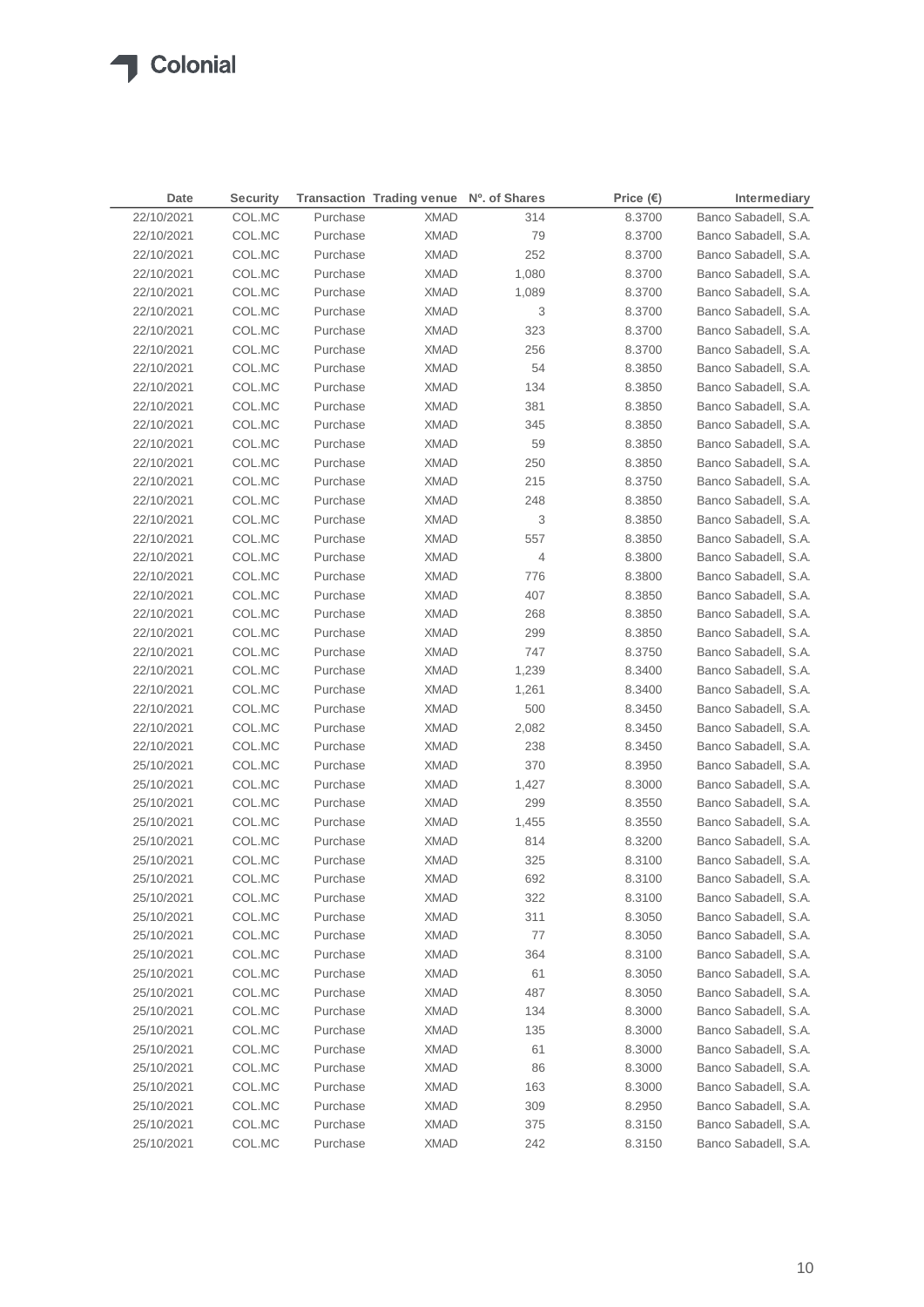| Date       | <b>Security</b> |          | Transaction Trading venue Nº. of Shares |                | Price $(\epsilon)$ | Intermediary         |
|------------|-----------------|----------|-----------------------------------------|----------------|--------------------|----------------------|
| 25/10/2021 | COL.MC          | Purchase | <b>XMAD</b>                             | 1,639          | 8.2800             | Banco Sabadell, S.A. |
| 25/10/2021 | COL.MC          | Purchase | <b>XMAD</b>                             | 400            | 8.3000             | Banco Sabadell, S.A. |
| 25/10/2021 | COL.MC          | Purchase | <b>XMAD</b>                             | 288            | 8.2950             | Banco Sabadell, S.A. |
| 25/10/2021 | COL.MC          | Purchase | <b>XMAD</b>                             | 220            | 8.2600             | Banco Sabadell, S.A. |
| 25/10/2021 | COL.MC          | Purchase | <b>XMAD</b>                             | 126            | 8.2600             | Banco Sabadell, S.A. |
| 25/10/2021 | COL.MC          | Purchase | <b>XMAD</b>                             | 279            | 8.2850             | Banco Sabadell, S.A. |
| 25/10/2021 | COL.MC          | Purchase | <b>XMAD</b>                             | 320            | 8.2850             | Banco Sabadell, S.A. |
| 25/10/2021 | COL.MC          | Purchase | <b>XMAD</b>                             | 211            | 8.2850             | Banco Sabadell, S.A. |
| 25/10/2021 | COL.MC          | Purchase | <b>XMAD</b>                             | 473            | 8.2850             | Banco Sabadell, S.A. |
| 25/10/2021 | COL.MC          | Purchase | <b>XMAD</b>                             | 933            | 8.2800             | Banco Sabadell, S.A. |
| 25/10/2021 | COL.MC          | Purchase | <b>XMAD</b>                             | 250            | 8.2950             | Banco Sabadell, S.A. |
| 25/10/2021 | COL.MC          | Purchase | <b>XMAD</b>                             | 12             | 8.2950             | Banco Sabadell, S.A. |
| 25/10/2021 | COL.MC          | Purchase | <b>XMAD</b>                             | 303            | 8.2750             | Banco Sabadell, S.A. |
| 25/10/2021 | COL.MC          | Purchase | <b>XMAD</b>                             | 347            | 8.2700             | Banco Sabadell, S.A. |
| 25/10/2021 | COL.MC          | Purchase | <b>XMAD</b>                             | 483            | 8.2750             | Banco Sabadell, S.A. |
| 25/10/2021 | COL.MC          | Purchase | <b>XMAD</b>                             | 964            | 8.2750             | Banco Sabadell, S.A. |
| 25/10/2021 | COL.MC          | Purchase | <b>XMAD</b>                             | 60             | 8.2700             | Banco Sabadell, S.A. |
| 25/10/2021 | COL.MC          | Purchase | <b>XMAD</b>                             | 112            | 8.2700             | Banco Sabadell, S.A. |
| 25/10/2021 | COL.MC          | Purchase | <b>XMAD</b>                             | 175            | 8.2700             | Banco Sabadell, S.A. |
| 25/10/2021 | COL.MC          | Purchase | <b>XMAD</b>                             | 544            | 8.2700             | Banco Sabadell, S.A. |
| 25/10/2021 | COL.MC          | Purchase | <b>XMAD</b>                             | 101            | 8.2700             | Banco Sabadell, S.A. |
| 25/10/2021 | COL.MC          | Purchase | <b>XMAD</b>                             | $\overline{7}$ | 8.2800             | Banco Sabadell, S.A. |
| 25/10/2021 | COL.MC          | Purchase | XMAD                                    | 36             | 8.2800             | Banco Sabadell, S.A. |
| 25/10/2021 | COL.MC          | Purchase | XMAD                                    | 641            | 8.2800             | Banco Sabadell, S.A. |
| 25/10/2021 | COL.MC          | Purchase | XMAD                                    | 623            | 8.2750             | Banco Sabadell, S.A. |
| 25/10/2021 | COL.MC          | Purchase | XMAD                                    | 302            | 8.2700             | Banco Sabadell, S.A. |
| 25/10/2021 | COL.MC          | Purchase | XMAD                                    | 473            | 8.2850             | Banco Sabadell, S.A. |
| 25/10/2021 | COL.MC          | Purchase | XMAD                                    | 456            | 8.2950             | Banco Sabadell, S.A. |
| 25/10/2021 | COL.MC          | Purchase | XMAD                                    | 286            | 8.3000             | Banco Sabadell, S.A. |
| 25/10/2021 | COL.MC          | Purchase | XMAD                                    | 290            | 8.3000             | Banco Sabadell, S.A. |
| 25/10/2021 | COL.MC          | Purchase | XMAD                                    | 309            | 8.2900             | Banco Sabadell, S.A. |
| 25/10/2021 | COL.MC          | Purchase | XMAD                                    | 637            | 8.3000             | Banco Sabadell, S.A. |
| 25/10/2021 | COL.MC          | Purchase | XMAD                                    | 856            | 8.3000             | Banco Sabadell, S.A. |
| 25/10/2021 | COL.MC          | Purchase | <b>XMAD</b>                             | 348            | 8.3000             | Banco Sabadell, S.A. |
| 25/10/2021 | COL.MC          | Purchase | <b>XMAD</b>                             | 156            | 8.3000             | Banco Sabadell, S.A. |
| 25/10/2021 | COL.MC          | Purchase | <b>XMAD</b>                             | 550            | 8.2950             | Banco Sabadell, S.A. |
| 25/10/2021 | COL.MC          | Purchase | <b>XMAD</b>                             | 44             | 8.2950             | Banco Sabadell, S.A. |
| 25/10/2021 | COL.MC          | Purchase | <b>XMAD</b>                             | 348            | 8.2850             | Banco Sabadell, S.A. |
| 25/10/2021 | COL.MC          | Purchase | <b>XMAD</b>                             | 357            | 8.3000             | Banco Sabadell, S.A. |
| 25/10/2021 | COL.MC          | Purchase | <b>XMAD</b>                             | 694            | 8.2950             | Banco Sabadell, S.A. |
| 25/10/2021 | COL.MC          | Purchase | <b>XMAD</b>                             | 1,257          | 8.2900             | Banco Sabadell, S.A. |
| 25/10/2021 | COL.MC          | Purchase | <b>XMAD</b>                             | 111            | 8.2900             | Banco Sabadell, S.A. |
| 25/10/2021 | COL.MC          | Purchase | <b>XMAD</b>                             | 256            | 8.3050             | Banco Sabadell, S.A. |
| 25/10/2021 | COL.MC          | Purchase | <b>XMAD</b>                             | 1,262          | 8.3100             | Banco Sabadell, S.A. |
| 25/10/2021 | COL.MC          | Purchase | <b>XMAD</b>                             | 158            | 8.2950             | Banco Sabadell, S.A. |
| 25/10/2021 | COL.MC          | Purchase | <b>XMAD</b>                             | 219            | 8.3050             | Banco Sabadell, S.A. |
| 25/10/2021 | COL.MC          | Purchase | <b>XMAD</b>                             | 270            | 8.3050             | Banco Sabadell, S.A. |
| 25/10/2021 | COL.MC          | Purchase | <b>XMAD</b>                             | 85             | 8.3250             | Banco Sabadell, S.A. |
| 25/10/2021 | COL.MC          | Purchase | <b>XMAD</b>                             | 182            | 8.3250             | Banco Sabadell, S.A. |
| 25/10/2021 | COL.MC          | Purchase | <b>XMAD</b>                             | 305            | 8.3250             | Banco Sabadell, S.A. |
|            |                 |          |                                         |                |                    |                      |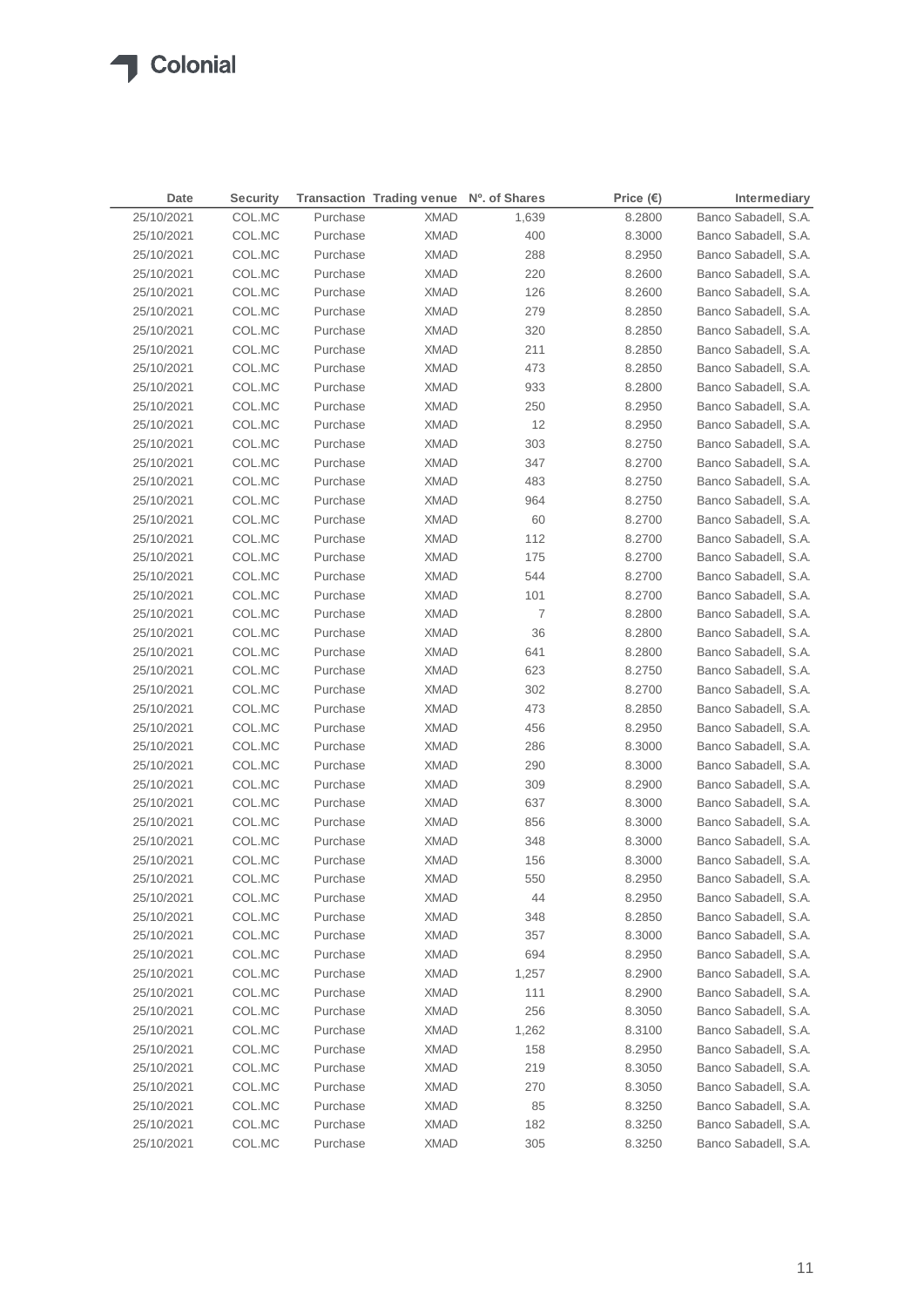$\sqrt{2}$ 

| 25/10/2021<br>Purchase<br>Banco Sabadell, S.A.<br>COL.MC<br><b>XMAD</b><br>651<br>8.3250<br>25/10/2021<br>COL.MC<br>Purchase<br><b>XMAD</b><br>218<br>8.2900<br>Banco Sabadell, S.A.<br>25/10/2021<br>COL.MC<br>Purchase<br><b>XMAD</b><br>747<br>8.2950<br>Banco Sabadell, S.A.<br>COL.MC<br><b>XMAD</b><br>Banco Sabadell, S.A.<br>25/10/2021<br>Purchase<br>278<br>8.3000<br>601<br>25/10/2021<br>COL.MC<br>Purchase<br><b>XMAD</b><br>8.3000<br>Banco Sabadell, S.A. |  |
|--------------------------------------------------------------------------------------------------------------------------------------------------------------------------------------------------------------------------------------------------------------------------------------------------------------------------------------------------------------------------------------------------------------------------------------------------------------------------|--|
|                                                                                                                                                                                                                                                                                                                                                                                                                                                                          |  |
|                                                                                                                                                                                                                                                                                                                                                                                                                                                                          |  |
|                                                                                                                                                                                                                                                                                                                                                                                                                                                                          |  |
|                                                                                                                                                                                                                                                                                                                                                                                                                                                                          |  |
|                                                                                                                                                                                                                                                                                                                                                                                                                                                                          |  |
| 81<br>25/10/2021<br>COL.MC<br>Purchase<br><b>XMAD</b><br>8.2950<br>Banco Sabadell, S.A.                                                                                                                                                                                                                                                                                                                                                                                  |  |
| 293<br>25/10/2021<br>COL.MC<br>Purchase<br><b>XMAD</b><br>Banco Sabadell, S.A.<br>8.3100                                                                                                                                                                                                                                                                                                                                                                                 |  |
| 43<br>25/10/2021<br>COL.MC<br>Purchase<br><b>XMAD</b><br>8.3250<br>Banco Sabadell, S.A.                                                                                                                                                                                                                                                                                                                                                                                  |  |
| 25/10/2021<br>COL.MC<br>Purchase<br><b>XMAD</b><br>788<br>8.3250<br>Banco Sabadell, S.A.                                                                                                                                                                                                                                                                                                                                                                                 |  |
| 265<br>25/10/2021<br>COL.MC<br>Purchase<br><b>XMAD</b><br>8.3300<br>Banco Sabadell, S.A.                                                                                                                                                                                                                                                                                                                                                                                 |  |
| 25/10/2021<br>COL.MC<br>Purchase<br><b>XMAD</b><br>103<br>8.3300<br>Banco Sabadell, S.A.                                                                                                                                                                                                                                                                                                                                                                                 |  |
| 25/10/2021<br>COL.MC<br>Purchase<br><b>XMAD</b><br>188<br>8.2950<br>Banco Sabadell, S.A.                                                                                                                                                                                                                                                                                                                                                                                 |  |
| 18<br>25/10/2021<br>COL.MC<br>Purchase<br><b>XMAD</b><br>8.3050<br>Banco Sabadell, S.A.                                                                                                                                                                                                                                                                                                                                                                                  |  |
| 25/10/2021<br>COL.MC<br>Purchase<br><b>XMAD</b><br>175<br>8.3050<br>Banco Sabadell, S.A.                                                                                                                                                                                                                                                                                                                                                                                 |  |
| 367<br>25/10/2021<br>COL.MC<br>Purchase<br><b>XMAD</b><br>8.3050<br>Banco Sabadell, S.A.                                                                                                                                                                                                                                                                                                                                                                                 |  |
| 25/10/2021<br>COL.MC<br>Purchase<br><b>XMAD</b><br>356<br>8.3000<br>Banco Sabadell, S.A.                                                                                                                                                                                                                                                                                                                                                                                 |  |
| 25/10/2021<br>COL.MC<br>Purchase<br><b>XMAD</b><br>284<br>8.3000<br>Banco Sabadell, S.A.                                                                                                                                                                                                                                                                                                                                                                                 |  |
| 6<br>25/10/2021<br>COL.MC<br>Purchase<br><b>XMAD</b><br>8.3000<br>Banco Sabadell, S.A.                                                                                                                                                                                                                                                                                                                                                                                   |  |
| 25/10/2021<br>COL.MC<br>Purchase<br><b>XMAD</b><br>461<br>8.3000<br>Banco Sabadell, S.A.                                                                                                                                                                                                                                                                                                                                                                                 |  |
| 25/10/2021<br>COL.MC<br>Purchase<br><b>XMAD</b><br>333<br>8.3000<br>Banco Sabadell, S.A.                                                                                                                                                                                                                                                                                                                                                                                 |  |
| 25/10/2021<br>COL.MC<br>Purchase<br><b>XMAD</b><br>227<br>8.2950<br>Banco Sabadell, S.A.                                                                                                                                                                                                                                                                                                                                                                                 |  |
| 25/10/2021<br>COL.MC<br>Purchase<br><b>XMAD</b><br>574<br>Banco Sabadell, S.A.<br>8.2950                                                                                                                                                                                                                                                                                                                                                                                 |  |
| 25/10/2021<br>COL.MC<br>Purchase<br>299<br>8.3000<br>Banco Sabadell, S.A.<br>XMAD                                                                                                                                                                                                                                                                                                                                                                                        |  |
| 25/10/2021<br>COL.MC<br>Purchase<br>913<br>Banco Sabadell, S.A.<br>XMAD<br>8.3000                                                                                                                                                                                                                                                                                                                                                                                        |  |
| 25/10/2021<br>COL.MC<br>Purchase<br>649<br>Banco Sabadell, S.A.<br>XMAD<br>8.2950                                                                                                                                                                                                                                                                                                                                                                                        |  |
| 5<br>25/10/2021<br>COL.MC<br>Purchase<br>Banco Sabadell, S.A.<br>XMAD<br>8.2950                                                                                                                                                                                                                                                                                                                                                                                          |  |
| 25/10/2021<br>Purchase<br>280<br>8.2900<br>Banco Sabadell, S.A.<br>COL.MC<br>XMAD                                                                                                                                                                                                                                                                                                                                                                                        |  |
| Banco Sabadell, S.A.<br>25/10/2021<br>COL.MC<br>Purchase<br>XMAD<br>118<br>8.2800                                                                                                                                                                                                                                                                                                                                                                                        |  |
| 25/10/2021<br>Purchase<br>183<br>Banco Sabadell, S.A.<br>COL.MC<br>XMAD<br>8.2800                                                                                                                                                                                                                                                                                                                                                                                        |  |
| 25/10/2021<br>628<br>Banco Sabadell, S.A.<br>COL.MC<br>Purchase<br>XMAD<br>8.2800                                                                                                                                                                                                                                                                                                                                                                                        |  |
| 25/10/2021<br>514<br>Banco Sabadell, S.A.<br>COL.MC<br>Purchase<br>XMAD<br>8.2950                                                                                                                                                                                                                                                                                                                                                                                        |  |
| 25/10/2021<br>COL.MC<br>Purchase<br>120<br>Banco Sabadell, S.A.<br>XMAD<br>8.2950                                                                                                                                                                                                                                                                                                                                                                                        |  |
| 25/10/2021<br>COL.MC<br>Purchase<br>Banco Sabadell, S.A.<br>XMAD<br>2,871<br>8.2800                                                                                                                                                                                                                                                                                                                                                                                      |  |
| 25/10/2021<br>COL.MC<br>Purchase<br><b>XMAD</b><br>60<br>8.2650<br>Banco Sabadell, S.A.                                                                                                                                                                                                                                                                                                                                                                                  |  |
| Banco Sabadell, S.A.<br>25/10/2021<br>COL.MC<br>Purchase<br><b>XMAD</b><br>271<br>8.2650                                                                                                                                                                                                                                                                                                                                                                                 |  |
| 25/10/2021<br>COL.MC<br><b>XMAD</b><br>Purchase<br>648<br>8.2650<br>Banco Sabadell, S.A.                                                                                                                                                                                                                                                                                                                                                                                 |  |
| COL.MC<br>25/10/2021<br>Purchase<br><b>XMAD</b><br>275<br>8.2700<br>Banco Sabadell, S.A.                                                                                                                                                                                                                                                                                                                                                                                 |  |
| <b>XMAD</b><br>25/10/2021<br>COL.MC<br>Purchase<br>74<br>8.2700<br>Banco Sabadell, S.A.                                                                                                                                                                                                                                                                                                                                                                                  |  |
| 18<br>25/10/2021<br>COL.MC<br>Purchase<br><b>XMAD</b><br>8.2750<br>Banco Sabadell, S.A.                                                                                                                                                                                                                                                                                                                                                                                  |  |
| Banco Sabadell, S.A.<br>25/10/2021<br>COL.MC<br>Purchase<br><b>XMAD</b><br>608<br>8.2750                                                                                                                                                                                                                                                                                                                                                                                 |  |
| 25/10/2021<br>COL.MC<br>Purchase<br><b>XMAD</b><br>142<br>8.2750<br>Banco Sabadell, S.A.                                                                                                                                                                                                                                                                                                                                                                                 |  |
| Banco Sabadell, S.A.<br>25/10/2021<br>COL.MC<br>Purchase<br><b>XMAD</b><br>3,000<br>8.2700                                                                                                                                                                                                                                                                                                                                                                               |  |
| 25/10/2021<br>COL.MC<br>Purchase<br><b>XMAD</b><br>3,000<br>8.2700<br>Banco Sabadell, S.A.                                                                                                                                                                                                                                                                                                                                                                               |  |
| Banco Sabadell, S.A.<br>26/10/2021<br>COL.MC<br>Purchase<br><b>XMAD</b><br>417<br>8.2350                                                                                                                                                                                                                                                                                                                                                                                 |  |
| 26/10/2021<br>COL.MC<br>Purchase<br><b>XMAD</b><br>251<br>8.1750<br>Banco Sabadell, S.A.                                                                                                                                                                                                                                                                                                                                                                                 |  |
| 26/10/2021<br>COL.MC<br>Purchase<br><b>XMAD</b><br>749<br>8.2900<br>Banco Sabadell, S.A.                                                                                                                                                                                                                                                                                                                                                                                 |  |
| 26/10/2021<br>COL.MC<br>Purchase<br><b>XMAD</b><br>948<br>8.2700<br>Banco Sabadell, S.A.                                                                                                                                                                                                                                                                                                                                                                                 |  |
| 26/10/2021<br>COL.MC<br>Purchase<br><b>XMAD</b><br>8.2700<br>Banco Sabadell, S.A.<br>1,533                                                                                                                                                                                                                                                                                                                                                                               |  |
| 26/10/2021<br>COL.MC<br>Purchase<br><b>XMAD</b><br>441<br>8.2700<br>Banco Sabadell, S.A.                                                                                                                                                                                                                                                                                                                                                                                 |  |
| 26/10/2021<br>COL.MC<br>Purchase<br><b>XMAD</b><br>346<br>8.3050<br>Banco Sabadell, S.A.                                                                                                                                                                                                                                                                                                                                                                                 |  |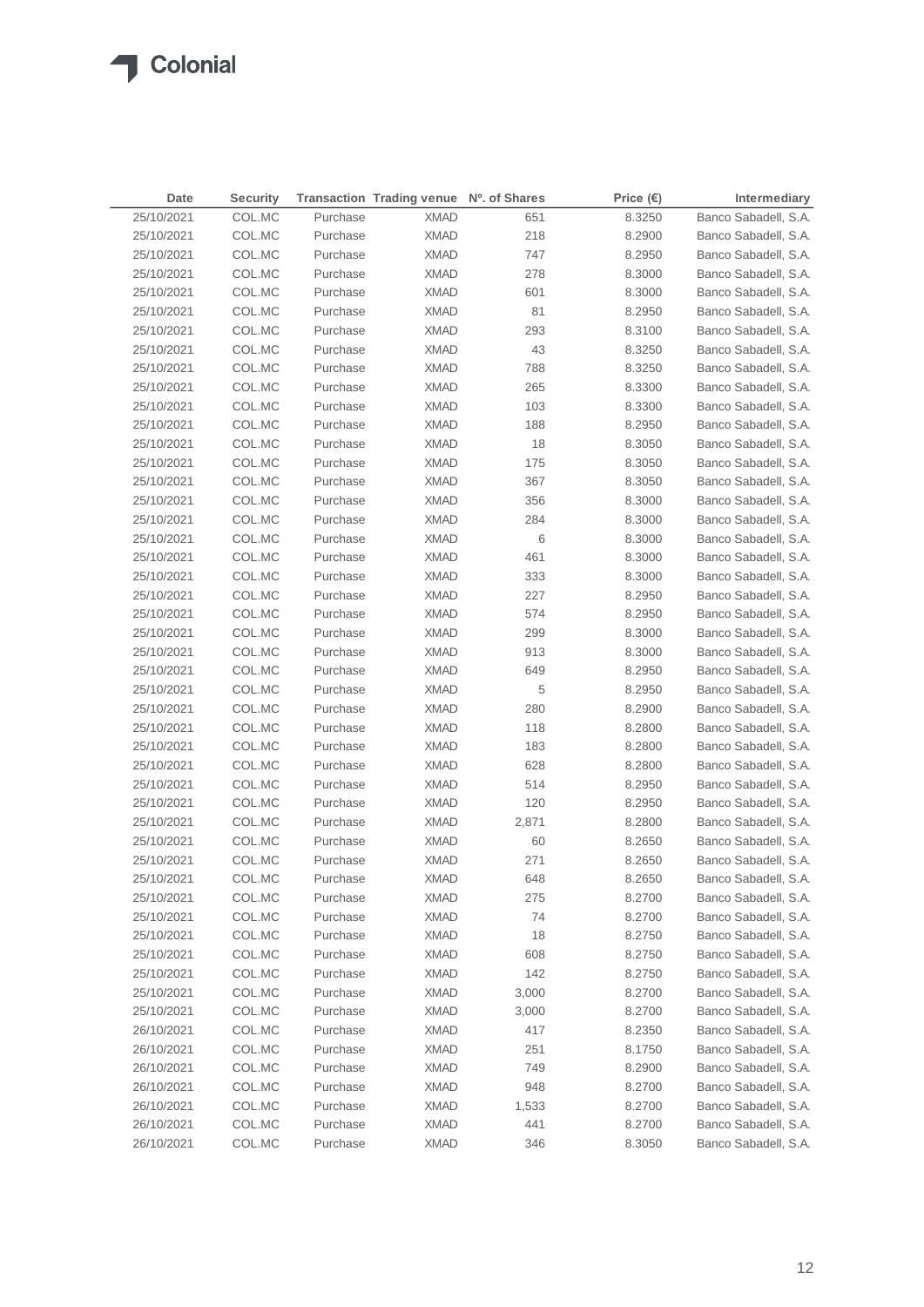◢

| 26/10/2021<br>COL.MC<br>Purchase<br><b>XMAD</b><br>Banco Sabadell, S.A.<br>313<br>8.3100<br>26/10/2021<br><b>XMAD</b><br>COL.MC<br>Purchase<br>359<br>8.3100<br>Banco Sabadell, S.A.<br>294<br>26/10/2021<br>COL.MC<br>Purchase<br><b>XMAD</b><br>Banco Sabadell, S.A.<br>8.3700<br>353<br>26/10/2021<br>COL.MC<br>Purchase<br><b>XMAD</b><br>8.3800<br>Banco Sabadell, S.A.<br>26/10/2021<br>COL.MC<br>Purchase<br><b>XMAD</b><br>1,235<br>8.3800<br>Banco Sabadell, S.A.<br>26/10/2021<br>COL.MC<br>Purchase<br><b>XMAD</b><br>335<br>8.3850<br>Banco Sabadell, S.A.<br>26/10/2021<br>COL.MC<br>Purchase<br><b>XMAD</b><br>131<br>Banco Sabadell, S.A.<br>8.3850<br>Banco Sabadell, S.A.<br>26/10/2021<br>COL.MC<br>Purchase<br><b>XMAD</b><br>7<br>8.3850<br>3<br>26/10/2021<br>COL.MC<br>Purchase<br><b>XMAD</b><br>8.3850<br>Banco Sabadell, S.A.<br>Banco Sabadell, S.A.<br>26/10/2021<br>COL.MC<br>Purchase<br><b>XMAD</b><br>242<br>8.3650<br>33<br>26/10/2021<br>COL.MC<br>Purchase<br><b>XMAD</b><br>Banco Sabadell, S.A.<br>8.3450<br>22<br>26/10/2021<br>COL.MC<br>Purchase<br><b>XMAD</b><br>Banco Sabadell, S.A.<br>8.3450<br>26/10/2021<br>COL.MC<br>Purchase<br><b>XMAD</b><br>223<br>Banco Sabadell, S.A.<br>8.3450<br>26/10/2021<br>COL.MC<br>Purchase<br><b>XMAD</b><br>35<br>8.3050<br>Banco Sabadell, S.A.<br>26/10/2021<br>COL.MC<br>Purchase<br><b>XMAD</b><br>500<br>8.3050<br>Banco Sabadell, S.A.<br>26/10/2021<br>COL.MC<br>Purchase<br><b>XMAD</b><br>269<br>8.3450<br>Banco Sabadell, S.A.<br>26/10/2021<br>COL.MC<br>Purchase<br><b>XMAD</b><br>283<br>8.3200<br>Banco Sabadell, S.A.<br>324<br>26/10/2021<br>COL.MC<br>Purchase<br><b>XMAD</b><br>8.3200<br>Banco Sabadell, S.A.<br>26/10/2021<br>COL.MC<br>Purchase<br><b>XMAD</b><br>297<br>8.3200<br>Banco Sabadell, S.A.<br>26/10/2021<br>COL.MC<br>Purchase<br><b>XMAD</b><br>428<br>8.3850<br>Banco Sabadell, S.A.<br>26/10/2021<br>COL.MC<br>Purchase<br>108<br>Banco Sabadell, S.A.<br>XMAD<br>8.3850<br>26/10/2021<br>COL.MC<br>Purchase<br><b>XMAD</b><br>400<br>Banco Sabadell, S.A.<br>8.3850<br>26/10/2021<br>Purchase<br>Banco Sabadell, S.A.<br>COL.MC<br>XMAD<br>1,171<br>8.4450<br>26/10/2021<br>COL.MC<br>Purchase<br>889<br>Banco Sabadell, S.A.<br>XMAD<br>8.4150<br>26/10/2021<br>Purchase<br>549<br>Banco Sabadell, S.A.<br>COL.MC<br>XMAD<br>8.3900<br>454<br>Banco Sabadell, S.A.<br>26/10/2021<br>COL.MC<br>Purchase<br>XMAD<br>8.4700<br>Purchase<br>310<br>Banco Sabadell, S.A.<br>26/10/2021<br>COL.MC<br>XMAD<br>8.4650<br>26/10/2021<br>468<br>Banco Sabadell, S.A.<br>COL.MC<br>Purchase<br>XMAD<br>8.4700<br>26/10/2021<br>COL.MC<br>146<br>Banco Sabadell, S.A.<br>Purchase<br>XMAD<br>8.4550<br>26/10/2021<br>COL.MC<br>Purchase<br>23<br>Banco Sabadell, S.A.<br>XMAD<br>8.4600<br>26/10/2021<br>COL.MC<br>Purchase<br>347<br>Banco Sabadell, S.A.<br>XMAD<br>8.4750<br>26/10/2021<br>COL.MC<br>Purchase<br><b>XMAD</b><br>428<br>8.4750<br>Banco Sabadell, S.A.<br>26/10/2021<br>COL.MC<br>Purchase<br>1<br>Banco Sabadell, S.A.<br>XMAD<br>8.4750<br>Banco Sabadell, S.A.<br>26/10/2021<br>COL.MC<br>Purchase<br><b>XMAD</b><br>1<br>8.4750<br>Banco Sabadell, S.A.<br>26/10/2021<br>COL.MC<br>Purchase<br><b>XMAD</b><br>1,123<br>8.4700<br>COL.MC<br><b>XMAD</b><br>144<br>8.4700<br>26/10/2021<br>Banco Sabadell, S.A.<br>Purchase<br>26/10/2021<br>COL.MC<br>Purchase<br><b>XMAD</b><br>259<br>8.4700<br>Banco Sabadell, S.A.<br>267<br>Banco Sabadell, S.A.<br>26/10/2021<br>COL.MC<br>Purchase<br><b>XMAD</b><br>8.4700<br>26/10/2021<br>COL.MC<br>Purchase<br><b>XMAD</b><br>458<br>8.4850<br>Banco Sabadell, S.A.<br>Banco Sabadell, S.A.<br>26/10/2021<br>COL.MC<br>Purchase<br><b>XMAD</b><br>717<br>8.4500<br>26/10/2021<br>COL.MC<br>Purchase<br><b>XMAD</b><br>95<br>8.4450<br>Banco Sabadell, S.A.<br>Banco Sabadell, S.A.<br>26/10/2021<br>COL.MC<br>Purchase<br><b>XMAD</b><br>533<br>8.4450<br>26/10/2021<br>COL.MC<br>Purchase<br><b>XMAD</b><br>718<br>Banco Sabadell, S.A.<br>8.4400<br>26/10/2021<br>COL.MC<br>Purchase<br><b>XMAD</b><br>1,142<br>Banco Sabadell, S.A.<br>8.4400<br>26/10/2021<br>COL.MC<br>Purchase<br><b>XMAD</b><br>13<br>Banco Sabadell, S.A.<br>8.4400<br>26/10/2021<br>COL.MC<br>Purchase<br><b>XMAD</b><br>74<br>8.4450<br>Banco Sabadell, S.A.<br>26/10/2021<br>COL.MC<br>Purchase<br><b>XMAD</b><br>93<br>8.3900<br>Banco Sabadell, S.A.<br>26/10/2021<br>COL.MC<br>Purchase<br><b>XMAD</b><br>500<br>8.3900<br>Banco Sabadell, S.A.<br>26/10/2021<br>COL.MC<br>Purchase<br><b>XMAD</b><br>753<br>8.3850<br>Banco Sabadell, S.A. | Date       | <b>Security</b> |          | Transaction Trading venue Nº. of Shares |    | Price $(\epsilon)$ | <b>Intermediary</b>  |
|-----------------------------------------------------------------------------------------------------------------------------------------------------------------------------------------------------------------------------------------------------------------------------------------------------------------------------------------------------------------------------------------------------------------------------------------------------------------------------------------------------------------------------------------------------------------------------------------------------------------------------------------------------------------------------------------------------------------------------------------------------------------------------------------------------------------------------------------------------------------------------------------------------------------------------------------------------------------------------------------------------------------------------------------------------------------------------------------------------------------------------------------------------------------------------------------------------------------------------------------------------------------------------------------------------------------------------------------------------------------------------------------------------------------------------------------------------------------------------------------------------------------------------------------------------------------------------------------------------------------------------------------------------------------------------------------------------------------------------------------------------------------------------------------------------------------------------------------------------------------------------------------------------------------------------------------------------------------------------------------------------------------------------------------------------------------------------------------------------------------------------------------------------------------------------------------------------------------------------------------------------------------------------------------------------------------------------------------------------------------------------------------------------------------------------------------------------------------------------------------------------------------------------------------------------------------------------------------------------------------------------------------------------------------------------------------------------------------------------------------------------------------------------------------------------------------------------------------------------------------------------------------------------------------------------------------------------------------------------------------------------------------------------------------------------------------------------------------------------------------------------------------------------------------------------------------------------------------------------------------------------------------------------------------------------------------------------------------------------------------------------------------------------------------------------------------------------------------------------------------------------------------------------------------------------------------------------------------------------------------------------------------------------------------------------------------------------------------------------------------------------------------------------------------------------------------------------------------------------------------------------------------------------------------------------------------------------------------------------------------------------------------------------------------------------------------------------------------------------------------------------------------------------------------------------------------------------------------------------------------------------------------------------------------------------------------------------------------------------------------------------------------------------------------------------------------------------------------------------------------------------------------------------------------------------------------------------------------------------|------------|-----------------|----------|-----------------------------------------|----|--------------------|----------------------|
|                                                                                                                                                                                                                                                                                                                                                                                                                                                                                                                                                                                                                                                                                                                                                                                                                                                                                                                                                                                                                                                                                                                                                                                                                                                                                                                                                                                                                                                                                                                                                                                                                                                                                                                                                                                                                                                                                                                                                                                                                                                                                                                                                                                                                                                                                                                                                                                                                                                                                                                                                                                                                                                                                                                                                                                                                                                                                                                                                                                                                                                                                                                                                                                                                                                                                                                                                                                                                                                                                                                                                                                                                                                                                                                                                                                                                                                                                                                                                                                                                                                                                                                                                                                                                                                                                                                                                                                                                                                                                                                                                                                                     |            |                 |          |                                         |    |                    |                      |
|                                                                                                                                                                                                                                                                                                                                                                                                                                                                                                                                                                                                                                                                                                                                                                                                                                                                                                                                                                                                                                                                                                                                                                                                                                                                                                                                                                                                                                                                                                                                                                                                                                                                                                                                                                                                                                                                                                                                                                                                                                                                                                                                                                                                                                                                                                                                                                                                                                                                                                                                                                                                                                                                                                                                                                                                                                                                                                                                                                                                                                                                                                                                                                                                                                                                                                                                                                                                                                                                                                                                                                                                                                                                                                                                                                                                                                                                                                                                                                                                                                                                                                                                                                                                                                                                                                                                                                                                                                                                                                                                                                                                     |            |                 |          |                                         |    |                    |                      |
|                                                                                                                                                                                                                                                                                                                                                                                                                                                                                                                                                                                                                                                                                                                                                                                                                                                                                                                                                                                                                                                                                                                                                                                                                                                                                                                                                                                                                                                                                                                                                                                                                                                                                                                                                                                                                                                                                                                                                                                                                                                                                                                                                                                                                                                                                                                                                                                                                                                                                                                                                                                                                                                                                                                                                                                                                                                                                                                                                                                                                                                                                                                                                                                                                                                                                                                                                                                                                                                                                                                                                                                                                                                                                                                                                                                                                                                                                                                                                                                                                                                                                                                                                                                                                                                                                                                                                                                                                                                                                                                                                                                                     |            |                 |          |                                         |    |                    |                      |
|                                                                                                                                                                                                                                                                                                                                                                                                                                                                                                                                                                                                                                                                                                                                                                                                                                                                                                                                                                                                                                                                                                                                                                                                                                                                                                                                                                                                                                                                                                                                                                                                                                                                                                                                                                                                                                                                                                                                                                                                                                                                                                                                                                                                                                                                                                                                                                                                                                                                                                                                                                                                                                                                                                                                                                                                                                                                                                                                                                                                                                                                                                                                                                                                                                                                                                                                                                                                                                                                                                                                                                                                                                                                                                                                                                                                                                                                                                                                                                                                                                                                                                                                                                                                                                                                                                                                                                                                                                                                                                                                                                                                     |            |                 |          |                                         |    |                    |                      |
|                                                                                                                                                                                                                                                                                                                                                                                                                                                                                                                                                                                                                                                                                                                                                                                                                                                                                                                                                                                                                                                                                                                                                                                                                                                                                                                                                                                                                                                                                                                                                                                                                                                                                                                                                                                                                                                                                                                                                                                                                                                                                                                                                                                                                                                                                                                                                                                                                                                                                                                                                                                                                                                                                                                                                                                                                                                                                                                                                                                                                                                                                                                                                                                                                                                                                                                                                                                                                                                                                                                                                                                                                                                                                                                                                                                                                                                                                                                                                                                                                                                                                                                                                                                                                                                                                                                                                                                                                                                                                                                                                                                                     |            |                 |          |                                         |    |                    |                      |
|                                                                                                                                                                                                                                                                                                                                                                                                                                                                                                                                                                                                                                                                                                                                                                                                                                                                                                                                                                                                                                                                                                                                                                                                                                                                                                                                                                                                                                                                                                                                                                                                                                                                                                                                                                                                                                                                                                                                                                                                                                                                                                                                                                                                                                                                                                                                                                                                                                                                                                                                                                                                                                                                                                                                                                                                                                                                                                                                                                                                                                                                                                                                                                                                                                                                                                                                                                                                                                                                                                                                                                                                                                                                                                                                                                                                                                                                                                                                                                                                                                                                                                                                                                                                                                                                                                                                                                                                                                                                                                                                                                                                     |            |                 |          |                                         |    |                    |                      |
|                                                                                                                                                                                                                                                                                                                                                                                                                                                                                                                                                                                                                                                                                                                                                                                                                                                                                                                                                                                                                                                                                                                                                                                                                                                                                                                                                                                                                                                                                                                                                                                                                                                                                                                                                                                                                                                                                                                                                                                                                                                                                                                                                                                                                                                                                                                                                                                                                                                                                                                                                                                                                                                                                                                                                                                                                                                                                                                                                                                                                                                                                                                                                                                                                                                                                                                                                                                                                                                                                                                                                                                                                                                                                                                                                                                                                                                                                                                                                                                                                                                                                                                                                                                                                                                                                                                                                                                                                                                                                                                                                                                                     |            |                 |          |                                         |    |                    |                      |
|                                                                                                                                                                                                                                                                                                                                                                                                                                                                                                                                                                                                                                                                                                                                                                                                                                                                                                                                                                                                                                                                                                                                                                                                                                                                                                                                                                                                                                                                                                                                                                                                                                                                                                                                                                                                                                                                                                                                                                                                                                                                                                                                                                                                                                                                                                                                                                                                                                                                                                                                                                                                                                                                                                                                                                                                                                                                                                                                                                                                                                                                                                                                                                                                                                                                                                                                                                                                                                                                                                                                                                                                                                                                                                                                                                                                                                                                                                                                                                                                                                                                                                                                                                                                                                                                                                                                                                                                                                                                                                                                                                                                     |            |                 |          |                                         |    |                    |                      |
|                                                                                                                                                                                                                                                                                                                                                                                                                                                                                                                                                                                                                                                                                                                                                                                                                                                                                                                                                                                                                                                                                                                                                                                                                                                                                                                                                                                                                                                                                                                                                                                                                                                                                                                                                                                                                                                                                                                                                                                                                                                                                                                                                                                                                                                                                                                                                                                                                                                                                                                                                                                                                                                                                                                                                                                                                                                                                                                                                                                                                                                                                                                                                                                                                                                                                                                                                                                                                                                                                                                                                                                                                                                                                                                                                                                                                                                                                                                                                                                                                                                                                                                                                                                                                                                                                                                                                                                                                                                                                                                                                                                                     |            |                 |          |                                         |    |                    |                      |
|                                                                                                                                                                                                                                                                                                                                                                                                                                                                                                                                                                                                                                                                                                                                                                                                                                                                                                                                                                                                                                                                                                                                                                                                                                                                                                                                                                                                                                                                                                                                                                                                                                                                                                                                                                                                                                                                                                                                                                                                                                                                                                                                                                                                                                                                                                                                                                                                                                                                                                                                                                                                                                                                                                                                                                                                                                                                                                                                                                                                                                                                                                                                                                                                                                                                                                                                                                                                                                                                                                                                                                                                                                                                                                                                                                                                                                                                                                                                                                                                                                                                                                                                                                                                                                                                                                                                                                                                                                                                                                                                                                                                     |            |                 |          |                                         |    |                    |                      |
|                                                                                                                                                                                                                                                                                                                                                                                                                                                                                                                                                                                                                                                                                                                                                                                                                                                                                                                                                                                                                                                                                                                                                                                                                                                                                                                                                                                                                                                                                                                                                                                                                                                                                                                                                                                                                                                                                                                                                                                                                                                                                                                                                                                                                                                                                                                                                                                                                                                                                                                                                                                                                                                                                                                                                                                                                                                                                                                                                                                                                                                                                                                                                                                                                                                                                                                                                                                                                                                                                                                                                                                                                                                                                                                                                                                                                                                                                                                                                                                                                                                                                                                                                                                                                                                                                                                                                                                                                                                                                                                                                                                                     |            |                 |          |                                         |    |                    |                      |
|                                                                                                                                                                                                                                                                                                                                                                                                                                                                                                                                                                                                                                                                                                                                                                                                                                                                                                                                                                                                                                                                                                                                                                                                                                                                                                                                                                                                                                                                                                                                                                                                                                                                                                                                                                                                                                                                                                                                                                                                                                                                                                                                                                                                                                                                                                                                                                                                                                                                                                                                                                                                                                                                                                                                                                                                                                                                                                                                                                                                                                                                                                                                                                                                                                                                                                                                                                                                                                                                                                                                                                                                                                                                                                                                                                                                                                                                                                                                                                                                                                                                                                                                                                                                                                                                                                                                                                                                                                                                                                                                                                                                     |            |                 |          |                                         |    |                    |                      |
|                                                                                                                                                                                                                                                                                                                                                                                                                                                                                                                                                                                                                                                                                                                                                                                                                                                                                                                                                                                                                                                                                                                                                                                                                                                                                                                                                                                                                                                                                                                                                                                                                                                                                                                                                                                                                                                                                                                                                                                                                                                                                                                                                                                                                                                                                                                                                                                                                                                                                                                                                                                                                                                                                                                                                                                                                                                                                                                                                                                                                                                                                                                                                                                                                                                                                                                                                                                                                                                                                                                                                                                                                                                                                                                                                                                                                                                                                                                                                                                                                                                                                                                                                                                                                                                                                                                                                                                                                                                                                                                                                                                                     |            |                 |          |                                         |    |                    |                      |
|                                                                                                                                                                                                                                                                                                                                                                                                                                                                                                                                                                                                                                                                                                                                                                                                                                                                                                                                                                                                                                                                                                                                                                                                                                                                                                                                                                                                                                                                                                                                                                                                                                                                                                                                                                                                                                                                                                                                                                                                                                                                                                                                                                                                                                                                                                                                                                                                                                                                                                                                                                                                                                                                                                                                                                                                                                                                                                                                                                                                                                                                                                                                                                                                                                                                                                                                                                                                                                                                                                                                                                                                                                                                                                                                                                                                                                                                                                                                                                                                                                                                                                                                                                                                                                                                                                                                                                                                                                                                                                                                                                                                     |            |                 |          |                                         |    |                    |                      |
|                                                                                                                                                                                                                                                                                                                                                                                                                                                                                                                                                                                                                                                                                                                                                                                                                                                                                                                                                                                                                                                                                                                                                                                                                                                                                                                                                                                                                                                                                                                                                                                                                                                                                                                                                                                                                                                                                                                                                                                                                                                                                                                                                                                                                                                                                                                                                                                                                                                                                                                                                                                                                                                                                                                                                                                                                                                                                                                                                                                                                                                                                                                                                                                                                                                                                                                                                                                                                                                                                                                                                                                                                                                                                                                                                                                                                                                                                                                                                                                                                                                                                                                                                                                                                                                                                                                                                                                                                                                                                                                                                                                                     |            |                 |          |                                         |    |                    |                      |
|                                                                                                                                                                                                                                                                                                                                                                                                                                                                                                                                                                                                                                                                                                                                                                                                                                                                                                                                                                                                                                                                                                                                                                                                                                                                                                                                                                                                                                                                                                                                                                                                                                                                                                                                                                                                                                                                                                                                                                                                                                                                                                                                                                                                                                                                                                                                                                                                                                                                                                                                                                                                                                                                                                                                                                                                                                                                                                                                                                                                                                                                                                                                                                                                                                                                                                                                                                                                                                                                                                                                                                                                                                                                                                                                                                                                                                                                                                                                                                                                                                                                                                                                                                                                                                                                                                                                                                                                                                                                                                                                                                                                     |            |                 |          |                                         |    |                    |                      |
|                                                                                                                                                                                                                                                                                                                                                                                                                                                                                                                                                                                                                                                                                                                                                                                                                                                                                                                                                                                                                                                                                                                                                                                                                                                                                                                                                                                                                                                                                                                                                                                                                                                                                                                                                                                                                                                                                                                                                                                                                                                                                                                                                                                                                                                                                                                                                                                                                                                                                                                                                                                                                                                                                                                                                                                                                                                                                                                                                                                                                                                                                                                                                                                                                                                                                                                                                                                                                                                                                                                                                                                                                                                                                                                                                                                                                                                                                                                                                                                                                                                                                                                                                                                                                                                                                                                                                                                                                                                                                                                                                                                                     |            |                 |          |                                         |    |                    |                      |
|                                                                                                                                                                                                                                                                                                                                                                                                                                                                                                                                                                                                                                                                                                                                                                                                                                                                                                                                                                                                                                                                                                                                                                                                                                                                                                                                                                                                                                                                                                                                                                                                                                                                                                                                                                                                                                                                                                                                                                                                                                                                                                                                                                                                                                                                                                                                                                                                                                                                                                                                                                                                                                                                                                                                                                                                                                                                                                                                                                                                                                                                                                                                                                                                                                                                                                                                                                                                                                                                                                                                                                                                                                                                                                                                                                                                                                                                                                                                                                                                                                                                                                                                                                                                                                                                                                                                                                                                                                                                                                                                                                                                     |            |                 |          |                                         |    |                    |                      |
|                                                                                                                                                                                                                                                                                                                                                                                                                                                                                                                                                                                                                                                                                                                                                                                                                                                                                                                                                                                                                                                                                                                                                                                                                                                                                                                                                                                                                                                                                                                                                                                                                                                                                                                                                                                                                                                                                                                                                                                                                                                                                                                                                                                                                                                                                                                                                                                                                                                                                                                                                                                                                                                                                                                                                                                                                                                                                                                                                                                                                                                                                                                                                                                                                                                                                                                                                                                                                                                                                                                                                                                                                                                                                                                                                                                                                                                                                                                                                                                                                                                                                                                                                                                                                                                                                                                                                                                                                                                                                                                                                                                                     |            |                 |          |                                         |    |                    |                      |
|                                                                                                                                                                                                                                                                                                                                                                                                                                                                                                                                                                                                                                                                                                                                                                                                                                                                                                                                                                                                                                                                                                                                                                                                                                                                                                                                                                                                                                                                                                                                                                                                                                                                                                                                                                                                                                                                                                                                                                                                                                                                                                                                                                                                                                                                                                                                                                                                                                                                                                                                                                                                                                                                                                                                                                                                                                                                                                                                                                                                                                                                                                                                                                                                                                                                                                                                                                                                                                                                                                                                                                                                                                                                                                                                                                                                                                                                                                                                                                                                                                                                                                                                                                                                                                                                                                                                                                                                                                                                                                                                                                                                     |            |                 |          |                                         |    |                    |                      |
|                                                                                                                                                                                                                                                                                                                                                                                                                                                                                                                                                                                                                                                                                                                                                                                                                                                                                                                                                                                                                                                                                                                                                                                                                                                                                                                                                                                                                                                                                                                                                                                                                                                                                                                                                                                                                                                                                                                                                                                                                                                                                                                                                                                                                                                                                                                                                                                                                                                                                                                                                                                                                                                                                                                                                                                                                                                                                                                                                                                                                                                                                                                                                                                                                                                                                                                                                                                                                                                                                                                                                                                                                                                                                                                                                                                                                                                                                                                                                                                                                                                                                                                                                                                                                                                                                                                                                                                                                                                                                                                                                                                                     |            |                 |          |                                         |    |                    |                      |
|                                                                                                                                                                                                                                                                                                                                                                                                                                                                                                                                                                                                                                                                                                                                                                                                                                                                                                                                                                                                                                                                                                                                                                                                                                                                                                                                                                                                                                                                                                                                                                                                                                                                                                                                                                                                                                                                                                                                                                                                                                                                                                                                                                                                                                                                                                                                                                                                                                                                                                                                                                                                                                                                                                                                                                                                                                                                                                                                                                                                                                                                                                                                                                                                                                                                                                                                                                                                                                                                                                                                                                                                                                                                                                                                                                                                                                                                                                                                                                                                                                                                                                                                                                                                                                                                                                                                                                                                                                                                                                                                                                                                     |            |                 |          |                                         |    |                    |                      |
|                                                                                                                                                                                                                                                                                                                                                                                                                                                                                                                                                                                                                                                                                                                                                                                                                                                                                                                                                                                                                                                                                                                                                                                                                                                                                                                                                                                                                                                                                                                                                                                                                                                                                                                                                                                                                                                                                                                                                                                                                                                                                                                                                                                                                                                                                                                                                                                                                                                                                                                                                                                                                                                                                                                                                                                                                                                                                                                                                                                                                                                                                                                                                                                                                                                                                                                                                                                                                                                                                                                                                                                                                                                                                                                                                                                                                                                                                                                                                                                                                                                                                                                                                                                                                                                                                                                                                                                                                                                                                                                                                                                                     |            |                 |          |                                         |    |                    |                      |
|                                                                                                                                                                                                                                                                                                                                                                                                                                                                                                                                                                                                                                                                                                                                                                                                                                                                                                                                                                                                                                                                                                                                                                                                                                                                                                                                                                                                                                                                                                                                                                                                                                                                                                                                                                                                                                                                                                                                                                                                                                                                                                                                                                                                                                                                                                                                                                                                                                                                                                                                                                                                                                                                                                                                                                                                                                                                                                                                                                                                                                                                                                                                                                                                                                                                                                                                                                                                                                                                                                                                                                                                                                                                                                                                                                                                                                                                                                                                                                                                                                                                                                                                                                                                                                                                                                                                                                                                                                                                                                                                                                                                     |            |                 |          |                                         |    |                    |                      |
|                                                                                                                                                                                                                                                                                                                                                                                                                                                                                                                                                                                                                                                                                                                                                                                                                                                                                                                                                                                                                                                                                                                                                                                                                                                                                                                                                                                                                                                                                                                                                                                                                                                                                                                                                                                                                                                                                                                                                                                                                                                                                                                                                                                                                                                                                                                                                                                                                                                                                                                                                                                                                                                                                                                                                                                                                                                                                                                                                                                                                                                                                                                                                                                                                                                                                                                                                                                                                                                                                                                                                                                                                                                                                                                                                                                                                                                                                                                                                                                                                                                                                                                                                                                                                                                                                                                                                                                                                                                                                                                                                                                                     |            |                 |          |                                         |    |                    |                      |
|                                                                                                                                                                                                                                                                                                                                                                                                                                                                                                                                                                                                                                                                                                                                                                                                                                                                                                                                                                                                                                                                                                                                                                                                                                                                                                                                                                                                                                                                                                                                                                                                                                                                                                                                                                                                                                                                                                                                                                                                                                                                                                                                                                                                                                                                                                                                                                                                                                                                                                                                                                                                                                                                                                                                                                                                                                                                                                                                                                                                                                                                                                                                                                                                                                                                                                                                                                                                                                                                                                                                                                                                                                                                                                                                                                                                                                                                                                                                                                                                                                                                                                                                                                                                                                                                                                                                                                                                                                                                                                                                                                                                     |            |                 |          |                                         |    |                    |                      |
|                                                                                                                                                                                                                                                                                                                                                                                                                                                                                                                                                                                                                                                                                                                                                                                                                                                                                                                                                                                                                                                                                                                                                                                                                                                                                                                                                                                                                                                                                                                                                                                                                                                                                                                                                                                                                                                                                                                                                                                                                                                                                                                                                                                                                                                                                                                                                                                                                                                                                                                                                                                                                                                                                                                                                                                                                                                                                                                                                                                                                                                                                                                                                                                                                                                                                                                                                                                                                                                                                                                                                                                                                                                                                                                                                                                                                                                                                                                                                                                                                                                                                                                                                                                                                                                                                                                                                                                                                                                                                                                                                                                                     |            |                 |          |                                         |    |                    |                      |
|                                                                                                                                                                                                                                                                                                                                                                                                                                                                                                                                                                                                                                                                                                                                                                                                                                                                                                                                                                                                                                                                                                                                                                                                                                                                                                                                                                                                                                                                                                                                                                                                                                                                                                                                                                                                                                                                                                                                                                                                                                                                                                                                                                                                                                                                                                                                                                                                                                                                                                                                                                                                                                                                                                                                                                                                                                                                                                                                                                                                                                                                                                                                                                                                                                                                                                                                                                                                                                                                                                                                                                                                                                                                                                                                                                                                                                                                                                                                                                                                                                                                                                                                                                                                                                                                                                                                                                                                                                                                                                                                                                                                     |            |                 |          |                                         |    |                    |                      |
|                                                                                                                                                                                                                                                                                                                                                                                                                                                                                                                                                                                                                                                                                                                                                                                                                                                                                                                                                                                                                                                                                                                                                                                                                                                                                                                                                                                                                                                                                                                                                                                                                                                                                                                                                                                                                                                                                                                                                                                                                                                                                                                                                                                                                                                                                                                                                                                                                                                                                                                                                                                                                                                                                                                                                                                                                                                                                                                                                                                                                                                                                                                                                                                                                                                                                                                                                                                                                                                                                                                                                                                                                                                                                                                                                                                                                                                                                                                                                                                                                                                                                                                                                                                                                                                                                                                                                                                                                                                                                                                                                                                                     |            |                 |          |                                         |    |                    |                      |
|                                                                                                                                                                                                                                                                                                                                                                                                                                                                                                                                                                                                                                                                                                                                                                                                                                                                                                                                                                                                                                                                                                                                                                                                                                                                                                                                                                                                                                                                                                                                                                                                                                                                                                                                                                                                                                                                                                                                                                                                                                                                                                                                                                                                                                                                                                                                                                                                                                                                                                                                                                                                                                                                                                                                                                                                                                                                                                                                                                                                                                                                                                                                                                                                                                                                                                                                                                                                                                                                                                                                                                                                                                                                                                                                                                                                                                                                                                                                                                                                                                                                                                                                                                                                                                                                                                                                                                                                                                                                                                                                                                                                     |            |                 |          |                                         |    |                    |                      |
|                                                                                                                                                                                                                                                                                                                                                                                                                                                                                                                                                                                                                                                                                                                                                                                                                                                                                                                                                                                                                                                                                                                                                                                                                                                                                                                                                                                                                                                                                                                                                                                                                                                                                                                                                                                                                                                                                                                                                                                                                                                                                                                                                                                                                                                                                                                                                                                                                                                                                                                                                                                                                                                                                                                                                                                                                                                                                                                                                                                                                                                                                                                                                                                                                                                                                                                                                                                                                                                                                                                                                                                                                                                                                                                                                                                                                                                                                                                                                                                                                                                                                                                                                                                                                                                                                                                                                                                                                                                                                                                                                                                                     |            |                 |          |                                         |    |                    |                      |
|                                                                                                                                                                                                                                                                                                                                                                                                                                                                                                                                                                                                                                                                                                                                                                                                                                                                                                                                                                                                                                                                                                                                                                                                                                                                                                                                                                                                                                                                                                                                                                                                                                                                                                                                                                                                                                                                                                                                                                                                                                                                                                                                                                                                                                                                                                                                                                                                                                                                                                                                                                                                                                                                                                                                                                                                                                                                                                                                                                                                                                                                                                                                                                                                                                                                                                                                                                                                                                                                                                                                                                                                                                                                                                                                                                                                                                                                                                                                                                                                                                                                                                                                                                                                                                                                                                                                                                                                                                                                                                                                                                                                     |            |                 |          |                                         |    |                    |                      |
|                                                                                                                                                                                                                                                                                                                                                                                                                                                                                                                                                                                                                                                                                                                                                                                                                                                                                                                                                                                                                                                                                                                                                                                                                                                                                                                                                                                                                                                                                                                                                                                                                                                                                                                                                                                                                                                                                                                                                                                                                                                                                                                                                                                                                                                                                                                                                                                                                                                                                                                                                                                                                                                                                                                                                                                                                                                                                                                                                                                                                                                                                                                                                                                                                                                                                                                                                                                                                                                                                                                                                                                                                                                                                                                                                                                                                                                                                                                                                                                                                                                                                                                                                                                                                                                                                                                                                                                                                                                                                                                                                                                                     |            |                 |          |                                         |    |                    |                      |
|                                                                                                                                                                                                                                                                                                                                                                                                                                                                                                                                                                                                                                                                                                                                                                                                                                                                                                                                                                                                                                                                                                                                                                                                                                                                                                                                                                                                                                                                                                                                                                                                                                                                                                                                                                                                                                                                                                                                                                                                                                                                                                                                                                                                                                                                                                                                                                                                                                                                                                                                                                                                                                                                                                                                                                                                                                                                                                                                                                                                                                                                                                                                                                                                                                                                                                                                                                                                                                                                                                                                                                                                                                                                                                                                                                                                                                                                                                                                                                                                                                                                                                                                                                                                                                                                                                                                                                                                                                                                                                                                                                                                     |            |                 |          |                                         |    |                    |                      |
|                                                                                                                                                                                                                                                                                                                                                                                                                                                                                                                                                                                                                                                                                                                                                                                                                                                                                                                                                                                                                                                                                                                                                                                                                                                                                                                                                                                                                                                                                                                                                                                                                                                                                                                                                                                                                                                                                                                                                                                                                                                                                                                                                                                                                                                                                                                                                                                                                                                                                                                                                                                                                                                                                                                                                                                                                                                                                                                                                                                                                                                                                                                                                                                                                                                                                                                                                                                                                                                                                                                                                                                                                                                                                                                                                                                                                                                                                                                                                                                                                                                                                                                                                                                                                                                                                                                                                                                                                                                                                                                                                                                                     |            |                 |          |                                         |    |                    |                      |
|                                                                                                                                                                                                                                                                                                                                                                                                                                                                                                                                                                                                                                                                                                                                                                                                                                                                                                                                                                                                                                                                                                                                                                                                                                                                                                                                                                                                                                                                                                                                                                                                                                                                                                                                                                                                                                                                                                                                                                                                                                                                                                                                                                                                                                                                                                                                                                                                                                                                                                                                                                                                                                                                                                                                                                                                                                                                                                                                                                                                                                                                                                                                                                                                                                                                                                                                                                                                                                                                                                                                                                                                                                                                                                                                                                                                                                                                                                                                                                                                                                                                                                                                                                                                                                                                                                                                                                                                                                                                                                                                                                                                     |            |                 |          |                                         |    |                    |                      |
|                                                                                                                                                                                                                                                                                                                                                                                                                                                                                                                                                                                                                                                                                                                                                                                                                                                                                                                                                                                                                                                                                                                                                                                                                                                                                                                                                                                                                                                                                                                                                                                                                                                                                                                                                                                                                                                                                                                                                                                                                                                                                                                                                                                                                                                                                                                                                                                                                                                                                                                                                                                                                                                                                                                                                                                                                                                                                                                                                                                                                                                                                                                                                                                                                                                                                                                                                                                                                                                                                                                                                                                                                                                                                                                                                                                                                                                                                                                                                                                                                                                                                                                                                                                                                                                                                                                                                                                                                                                                                                                                                                                                     |            |                 |          |                                         |    |                    |                      |
|                                                                                                                                                                                                                                                                                                                                                                                                                                                                                                                                                                                                                                                                                                                                                                                                                                                                                                                                                                                                                                                                                                                                                                                                                                                                                                                                                                                                                                                                                                                                                                                                                                                                                                                                                                                                                                                                                                                                                                                                                                                                                                                                                                                                                                                                                                                                                                                                                                                                                                                                                                                                                                                                                                                                                                                                                                                                                                                                                                                                                                                                                                                                                                                                                                                                                                                                                                                                                                                                                                                                                                                                                                                                                                                                                                                                                                                                                                                                                                                                                                                                                                                                                                                                                                                                                                                                                                                                                                                                                                                                                                                                     |            |                 |          |                                         |    |                    |                      |
|                                                                                                                                                                                                                                                                                                                                                                                                                                                                                                                                                                                                                                                                                                                                                                                                                                                                                                                                                                                                                                                                                                                                                                                                                                                                                                                                                                                                                                                                                                                                                                                                                                                                                                                                                                                                                                                                                                                                                                                                                                                                                                                                                                                                                                                                                                                                                                                                                                                                                                                                                                                                                                                                                                                                                                                                                                                                                                                                                                                                                                                                                                                                                                                                                                                                                                                                                                                                                                                                                                                                                                                                                                                                                                                                                                                                                                                                                                                                                                                                                                                                                                                                                                                                                                                                                                                                                                                                                                                                                                                                                                                                     |            |                 |          |                                         |    |                    |                      |
|                                                                                                                                                                                                                                                                                                                                                                                                                                                                                                                                                                                                                                                                                                                                                                                                                                                                                                                                                                                                                                                                                                                                                                                                                                                                                                                                                                                                                                                                                                                                                                                                                                                                                                                                                                                                                                                                                                                                                                                                                                                                                                                                                                                                                                                                                                                                                                                                                                                                                                                                                                                                                                                                                                                                                                                                                                                                                                                                                                                                                                                                                                                                                                                                                                                                                                                                                                                                                                                                                                                                                                                                                                                                                                                                                                                                                                                                                                                                                                                                                                                                                                                                                                                                                                                                                                                                                                                                                                                                                                                                                                                                     |            |                 |          |                                         |    |                    |                      |
|                                                                                                                                                                                                                                                                                                                                                                                                                                                                                                                                                                                                                                                                                                                                                                                                                                                                                                                                                                                                                                                                                                                                                                                                                                                                                                                                                                                                                                                                                                                                                                                                                                                                                                                                                                                                                                                                                                                                                                                                                                                                                                                                                                                                                                                                                                                                                                                                                                                                                                                                                                                                                                                                                                                                                                                                                                                                                                                                                                                                                                                                                                                                                                                                                                                                                                                                                                                                                                                                                                                                                                                                                                                                                                                                                                                                                                                                                                                                                                                                                                                                                                                                                                                                                                                                                                                                                                                                                                                                                                                                                                                                     |            |                 |          |                                         |    |                    |                      |
|                                                                                                                                                                                                                                                                                                                                                                                                                                                                                                                                                                                                                                                                                                                                                                                                                                                                                                                                                                                                                                                                                                                                                                                                                                                                                                                                                                                                                                                                                                                                                                                                                                                                                                                                                                                                                                                                                                                                                                                                                                                                                                                                                                                                                                                                                                                                                                                                                                                                                                                                                                                                                                                                                                                                                                                                                                                                                                                                                                                                                                                                                                                                                                                                                                                                                                                                                                                                                                                                                                                                                                                                                                                                                                                                                                                                                                                                                                                                                                                                                                                                                                                                                                                                                                                                                                                                                                                                                                                                                                                                                                                                     |            |                 |          |                                         |    |                    |                      |
|                                                                                                                                                                                                                                                                                                                                                                                                                                                                                                                                                                                                                                                                                                                                                                                                                                                                                                                                                                                                                                                                                                                                                                                                                                                                                                                                                                                                                                                                                                                                                                                                                                                                                                                                                                                                                                                                                                                                                                                                                                                                                                                                                                                                                                                                                                                                                                                                                                                                                                                                                                                                                                                                                                                                                                                                                                                                                                                                                                                                                                                                                                                                                                                                                                                                                                                                                                                                                                                                                                                                                                                                                                                                                                                                                                                                                                                                                                                                                                                                                                                                                                                                                                                                                                                                                                                                                                                                                                                                                                                                                                                                     |            |                 |          |                                         |    |                    |                      |
|                                                                                                                                                                                                                                                                                                                                                                                                                                                                                                                                                                                                                                                                                                                                                                                                                                                                                                                                                                                                                                                                                                                                                                                                                                                                                                                                                                                                                                                                                                                                                                                                                                                                                                                                                                                                                                                                                                                                                                                                                                                                                                                                                                                                                                                                                                                                                                                                                                                                                                                                                                                                                                                                                                                                                                                                                                                                                                                                                                                                                                                                                                                                                                                                                                                                                                                                                                                                                                                                                                                                                                                                                                                                                                                                                                                                                                                                                                                                                                                                                                                                                                                                                                                                                                                                                                                                                                                                                                                                                                                                                                                                     |            |                 |          |                                         |    |                    |                      |
|                                                                                                                                                                                                                                                                                                                                                                                                                                                                                                                                                                                                                                                                                                                                                                                                                                                                                                                                                                                                                                                                                                                                                                                                                                                                                                                                                                                                                                                                                                                                                                                                                                                                                                                                                                                                                                                                                                                                                                                                                                                                                                                                                                                                                                                                                                                                                                                                                                                                                                                                                                                                                                                                                                                                                                                                                                                                                                                                                                                                                                                                                                                                                                                                                                                                                                                                                                                                                                                                                                                                                                                                                                                                                                                                                                                                                                                                                                                                                                                                                                                                                                                                                                                                                                                                                                                                                                                                                                                                                                                                                                                                     |            |                 |          |                                         |    |                    |                      |
|                                                                                                                                                                                                                                                                                                                                                                                                                                                                                                                                                                                                                                                                                                                                                                                                                                                                                                                                                                                                                                                                                                                                                                                                                                                                                                                                                                                                                                                                                                                                                                                                                                                                                                                                                                                                                                                                                                                                                                                                                                                                                                                                                                                                                                                                                                                                                                                                                                                                                                                                                                                                                                                                                                                                                                                                                                                                                                                                                                                                                                                                                                                                                                                                                                                                                                                                                                                                                                                                                                                                                                                                                                                                                                                                                                                                                                                                                                                                                                                                                                                                                                                                                                                                                                                                                                                                                                                                                                                                                                                                                                                                     |            |                 |          |                                         |    |                    |                      |
|                                                                                                                                                                                                                                                                                                                                                                                                                                                                                                                                                                                                                                                                                                                                                                                                                                                                                                                                                                                                                                                                                                                                                                                                                                                                                                                                                                                                                                                                                                                                                                                                                                                                                                                                                                                                                                                                                                                                                                                                                                                                                                                                                                                                                                                                                                                                                                                                                                                                                                                                                                                                                                                                                                                                                                                                                                                                                                                                                                                                                                                                                                                                                                                                                                                                                                                                                                                                                                                                                                                                                                                                                                                                                                                                                                                                                                                                                                                                                                                                                                                                                                                                                                                                                                                                                                                                                                                                                                                                                                                                                                                                     |            |                 |          |                                         |    |                    |                      |
|                                                                                                                                                                                                                                                                                                                                                                                                                                                                                                                                                                                                                                                                                                                                                                                                                                                                                                                                                                                                                                                                                                                                                                                                                                                                                                                                                                                                                                                                                                                                                                                                                                                                                                                                                                                                                                                                                                                                                                                                                                                                                                                                                                                                                                                                                                                                                                                                                                                                                                                                                                                                                                                                                                                                                                                                                                                                                                                                                                                                                                                                                                                                                                                                                                                                                                                                                                                                                                                                                                                                                                                                                                                                                                                                                                                                                                                                                                                                                                                                                                                                                                                                                                                                                                                                                                                                                                                                                                                                                                                                                                                                     |            |                 |          |                                         |    |                    |                      |
|                                                                                                                                                                                                                                                                                                                                                                                                                                                                                                                                                                                                                                                                                                                                                                                                                                                                                                                                                                                                                                                                                                                                                                                                                                                                                                                                                                                                                                                                                                                                                                                                                                                                                                                                                                                                                                                                                                                                                                                                                                                                                                                                                                                                                                                                                                                                                                                                                                                                                                                                                                                                                                                                                                                                                                                                                                                                                                                                                                                                                                                                                                                                                                                                                                                                                                                                                                                                                                                                                                                                                                                                                                                                                                                                                                                                                                                                                                                                                                                                                                                                                                                                                                                                                                                                                                                                                                                                                                                                                                                                                                                                     |            |                 |          |                                         |    |                    |                      |
|                                                                                                                                                                                                                                                                                                                                                                                                                                                                                                                                                                                                                                                                                                                                                                                                                                                                                                                                                                                                                                                                                                                                                                                                                                                                                                                                                                                                                                                                                                                                                                                                                                                                                                                                                                                                                                                                                                                                                                                                                                                                                                                                                                                                                                                                                                                                                                                                                                                                                                                                                                                                                                                                                                                                                                                                                                                                                                                                                                                                                                                                                                                                                                                                                                                                                                                                                                                                                                                                                                                                                                                                                                                                                                                                                                                                                                                                                                                                                                                                                                                                                                                                                                                                                                                                                                                                                                                                                                                                                                                                                                                                     | 26/10/2021 | COL.MC          | Purchase | <b>XMAD</b>                             | 76 | 8.3900             | Banco Sabadell, S.A. |